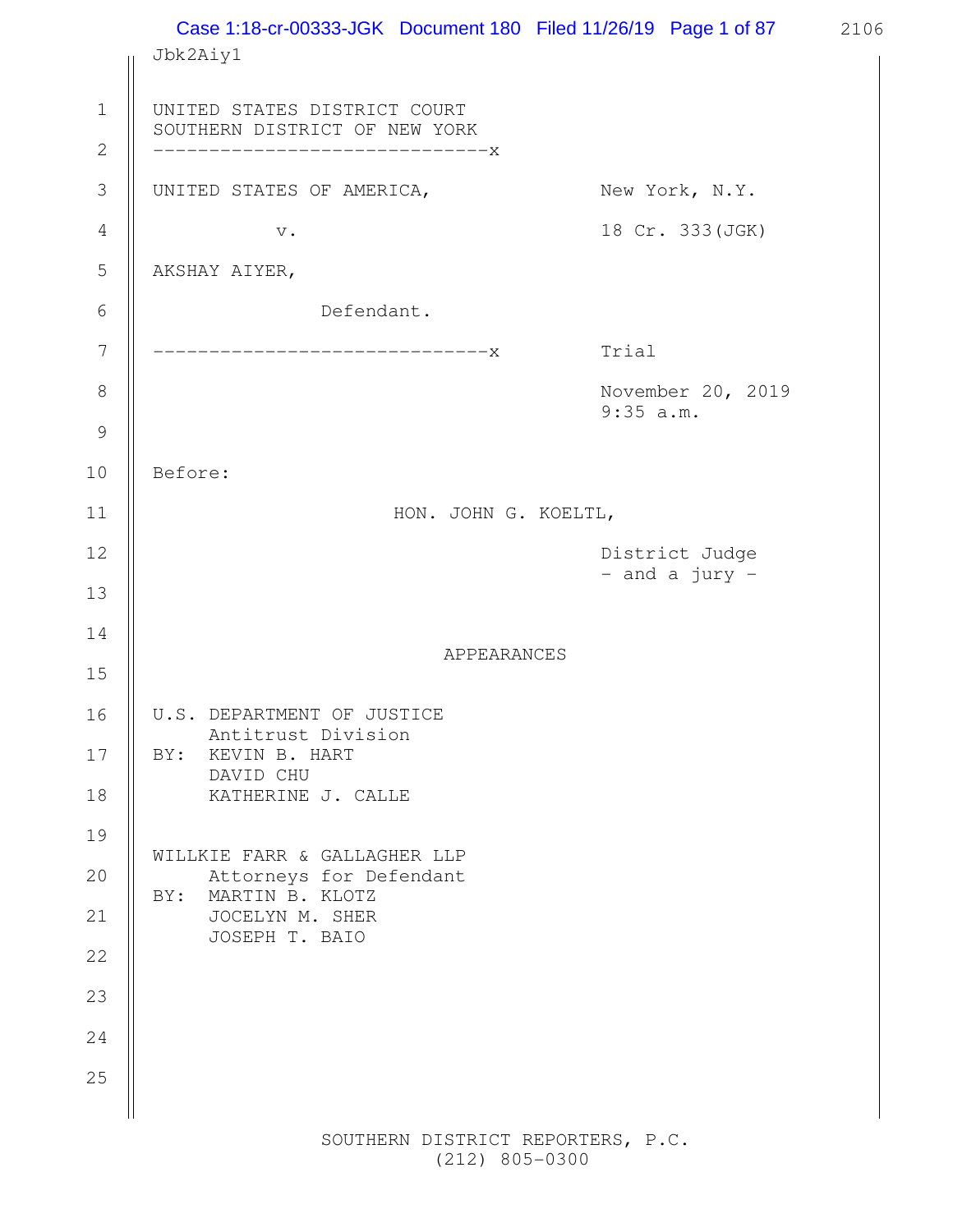Jbk2Aiy1 Case 1:18-cr-00333-JGK Document 180 Filed 11/26/19 Page 2 of 87 2107

(Trial resumed; jury not present) THE COURT: Please be seated. Good morning, all. COUNSEL: Good morning, your Honor.

1

2

3

4

5

6

7

8

9

10

11

12

13

The government proposed last night to include the substance of what it had previously objected to, which was the government's request for a multiple conspiracy charge. So the government now says, okay, put in a multiple conspiracy charge and request the addition of a sentence with respect to time, "Likewise, a single conspiracy is not transposed into a multiple one simply by lapse of time," and points to that language in Aracri.

THE COURT: I will save all of my comments.

The defense, as I understand it, says, okay, we don't have a problem -- after all, we proposed it, a multiple conspiracy charge -- but we do object to singling out time unless it is a balanced charge because you are undercutting possibly an argument which we actually didn't make. What we argued was not lapse of time, but break in the conspiracies. We were arguing the, the defendant argues, that there was a break while Mr. Katz was on garden leave. And no one was conspiring. That's not an argument with respect to the time but, rather, a break or, as the defendant would put it, ceased for a period of time. And so the defendant says if you are going to include that government sentence, you need a balanced 14 15 16 17 18 19 20 21 22 23 24 25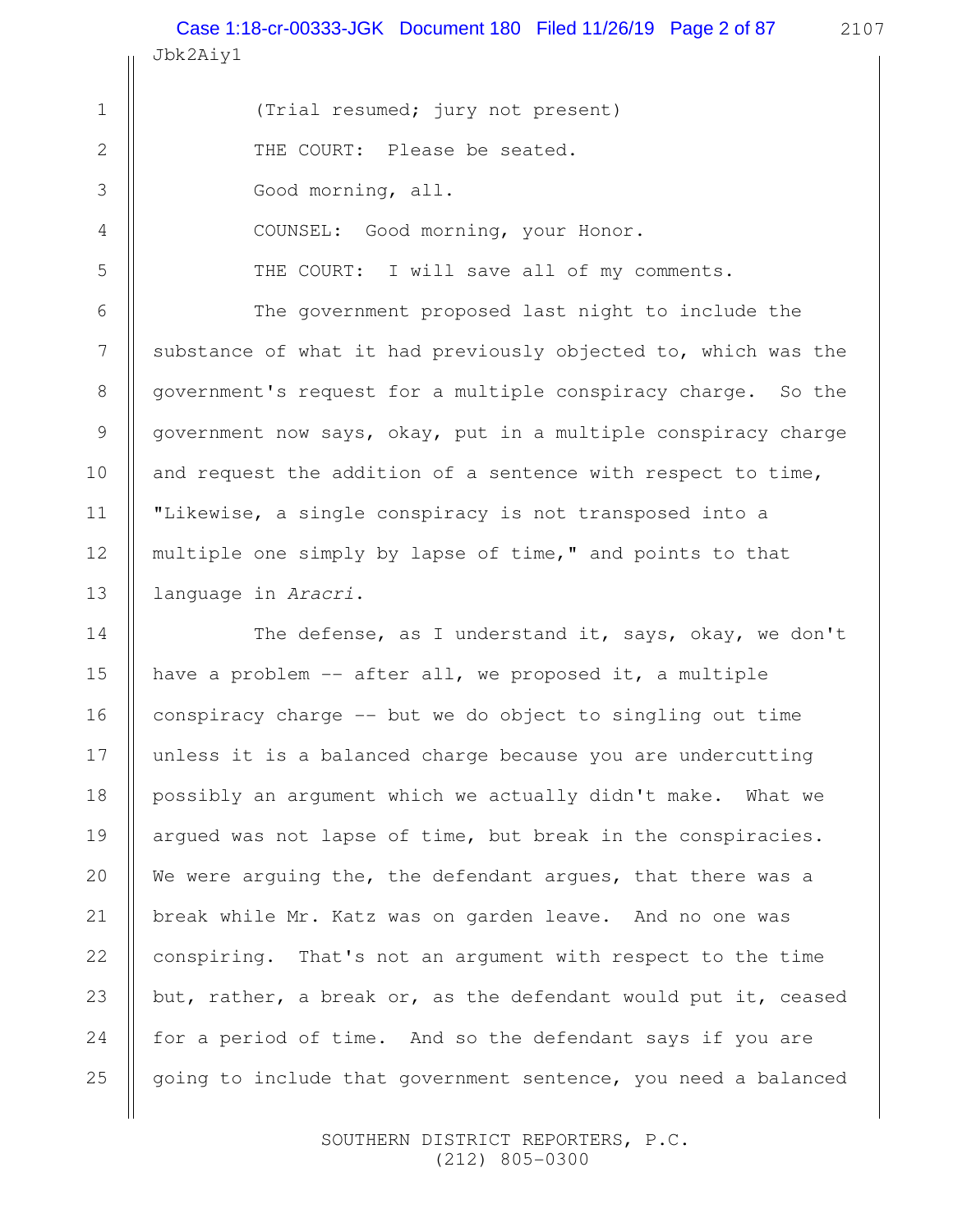Jbk2Aiy1 Case 1:18-cr-00333-JGK Document 180 Filed 11/26/19 Page 3 of 87

charge, and that's basic. And so the defense proposes that if I include the language that the government requested, I also say, "On the other hand, you may consider evidence that conspiratorial activity actually ceased for a period of time in deciding whether the government has proven a single conspiracy or multiple conspiracies."I would change that slightly to say "the single conspiracy charged in the indictment" and, as balanced, I would include the government request and the defense request.

By the way, the reason that I would change the defense request is there is a slight misconception that if multiple conspiracies are proved, the jury should acquit. The law is actually that if the single conspiracy charged in the indictment is one of the conspiracies that the jury finds to have been proved, then the jury can return a verdict of guilty. So that's the reason that the sentence is changed to the single conspiracy charged in the indictment.

So. . .

1

2

3

4

5

6

7

8

9

10

11

12

13

14

15

16

17

18

19

20

21

22

23

24

25

MS. CALLE: Just conferring with my colleagues for one moment.

(Counsel confer)

MS. CALLE: Your Honor, we think that it would be a little confusing for the jury to have to consider "lapse of time" versus "cease in time" and try to figure out what the difference is, so the government's position would be to just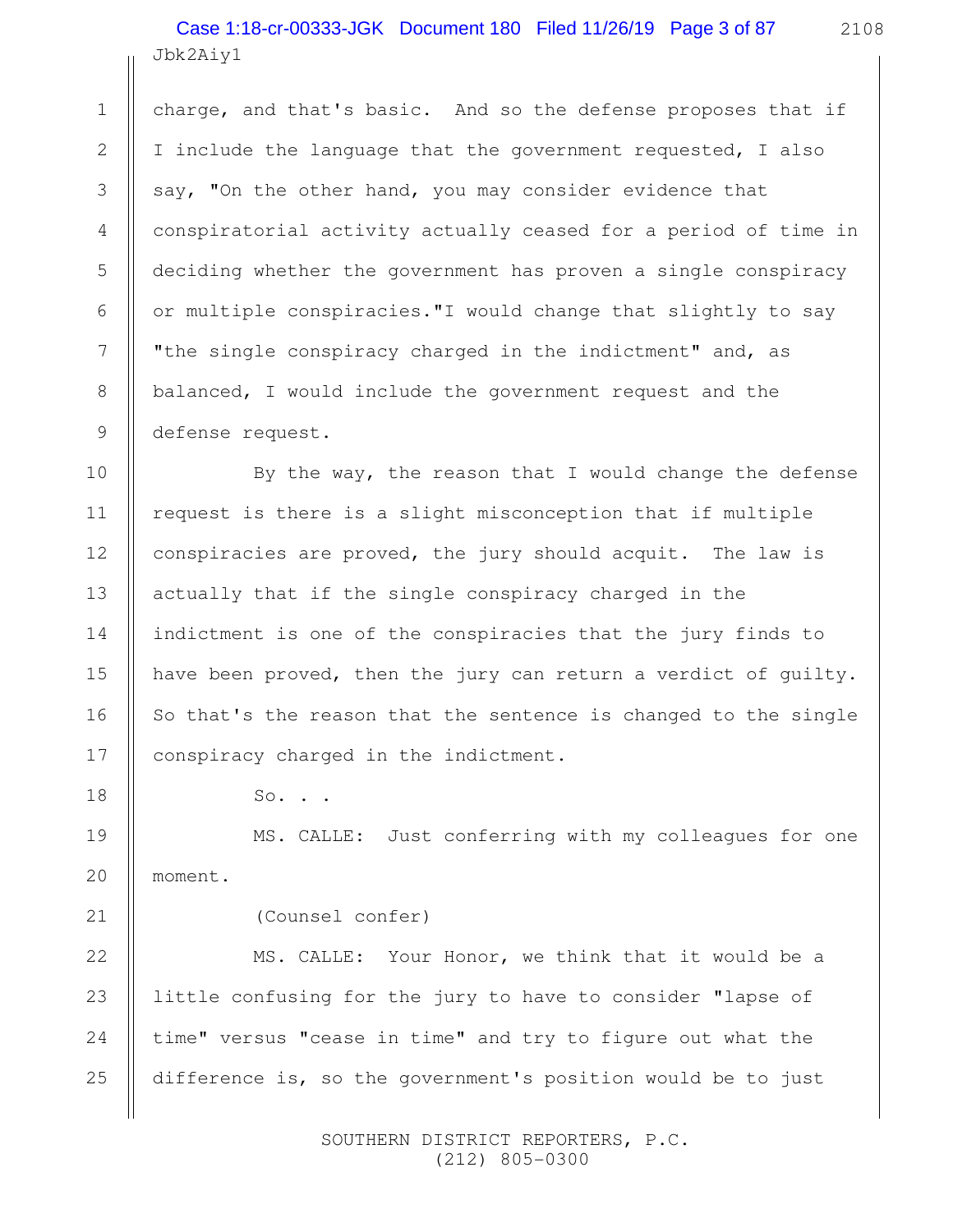Jbk2Aiy1 Case 1:18-cr-00333-JGK Document 180 Filed 11/26/19 Page 4 of 87 2109

THE COURT: Okay.

MS. CALLE: So the proposed "lapse of time" and the defendant's proposed "ceased for a period of time."

THE COURT: Okay.

MR. KLOTZ: And that was the defense proposal from the get-go, your Honor, so we are happy with that.

1

2

3

4

5

6

7

8

9

10

11

12

13

THE COURT: I know that.

I should point out what I was going to pass over at the outset, which was, the commentary to the multiple conspiracy charge in Judge Sand's treatise says that a multiple conspiracy charge is generally not to be given in a single defendant case.

The reason for that is that the jury is only being asked whether the conspiracy charged in the indictment was in fact proved, and issues with respect to whether the evidence supported the single conspiracy charged in the indictment are really arguments over sufficiency of the evidence and whether there was a variance to what was charged in the indictment, and whether the defendant, if there was a variance, was prejudiced. And, moreover, there are certainly cases which stand for the proposition that telling the jury, as this charge did and as the government noted at the charge conference, it says that they have to find the one conspiracy charged in the indictment. So that is already clear. 14 15 16 17 18 19 20 21 22 23 24 25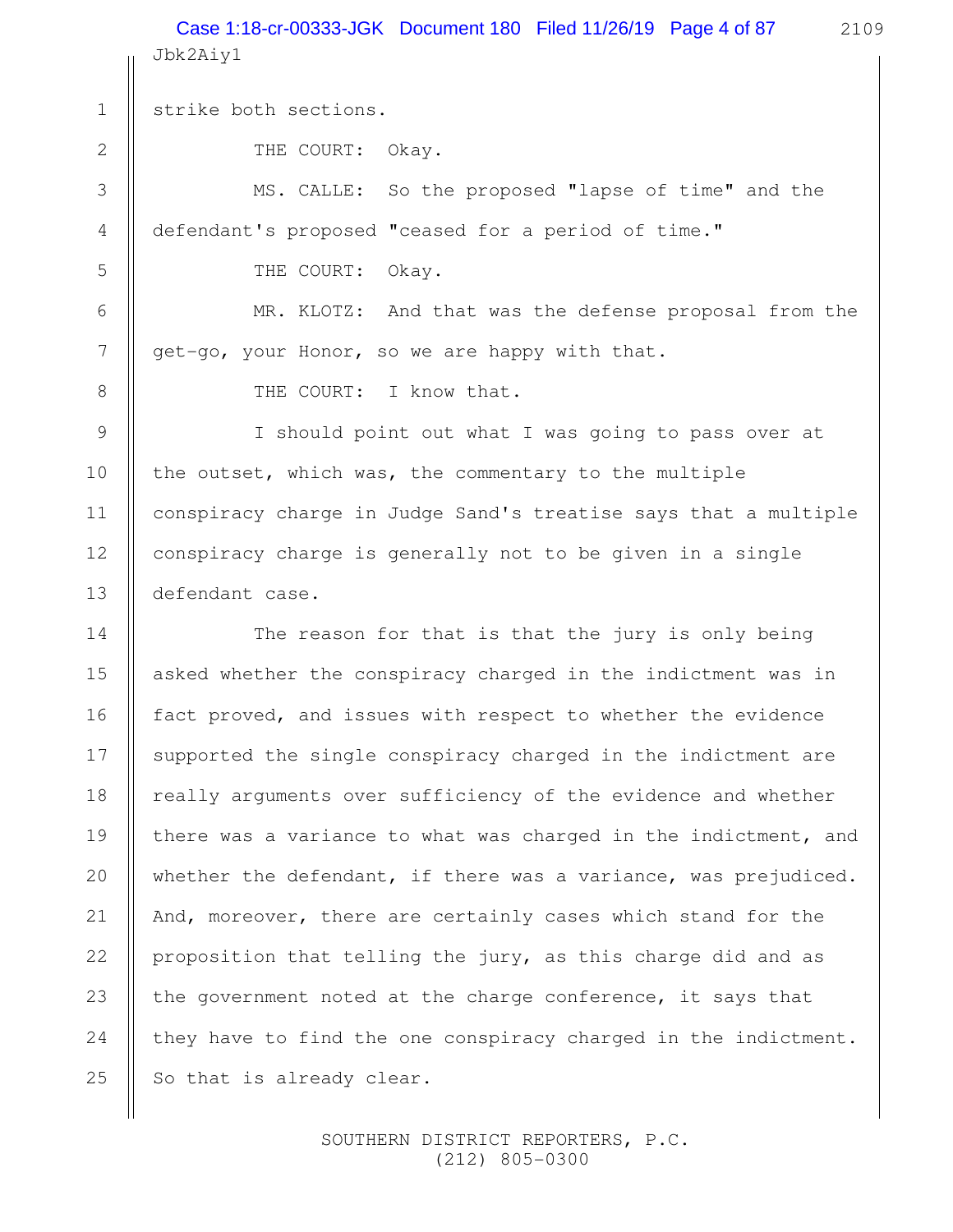Jbk2Aiy1 Case 1:18-cr-00333-JGK Document 180 Filed 11/26/19 Page 5 of 87

And the issues with respect to whether there was the conspiracy charged in the indictment is a question of fact for the jury and one to be argued out in all of the summations.

So I sent you a proposal where the multiple conspiracy charge would be and what it would say, and I will include all of that with the exception of what appeared on the second page of the attachment. I will strike the single sentence, "Likewise, a single conspiracy is not transposed into a multiple one simply by lapse of time."

Okay. I understand it will not take us a lot of time to run off new copies of the charge with those pages, and that's what we will do.

13

1

2

3

4

5

6

7

8

9

10

11

12

MS. CALLE: Thank you, your Honor.

I want to explain a little bit why the government felt it was necessary. We understand that it is usually the case that there are multiple defendants and the concern is prejudice from spillover from one conspiracy with one defendant to the other, and up until the summations the government didn't see the need for this, but Mr. Klotz specifically used the terms "separate conspiracy" and then gave instructions that we thought were misleading. So to correct that specific invocation, especially because I think he was getting at the possibility of prejudice from a time barred conspiracy spilling over to a not time barred conspiracy, that's what the government sought to address with this instruction. So that's 14 15 16 17 18 19 20 21 22 23 24 25

> SOUTHERN DISTRICT REPORTERS, P.C. (212) 805-0300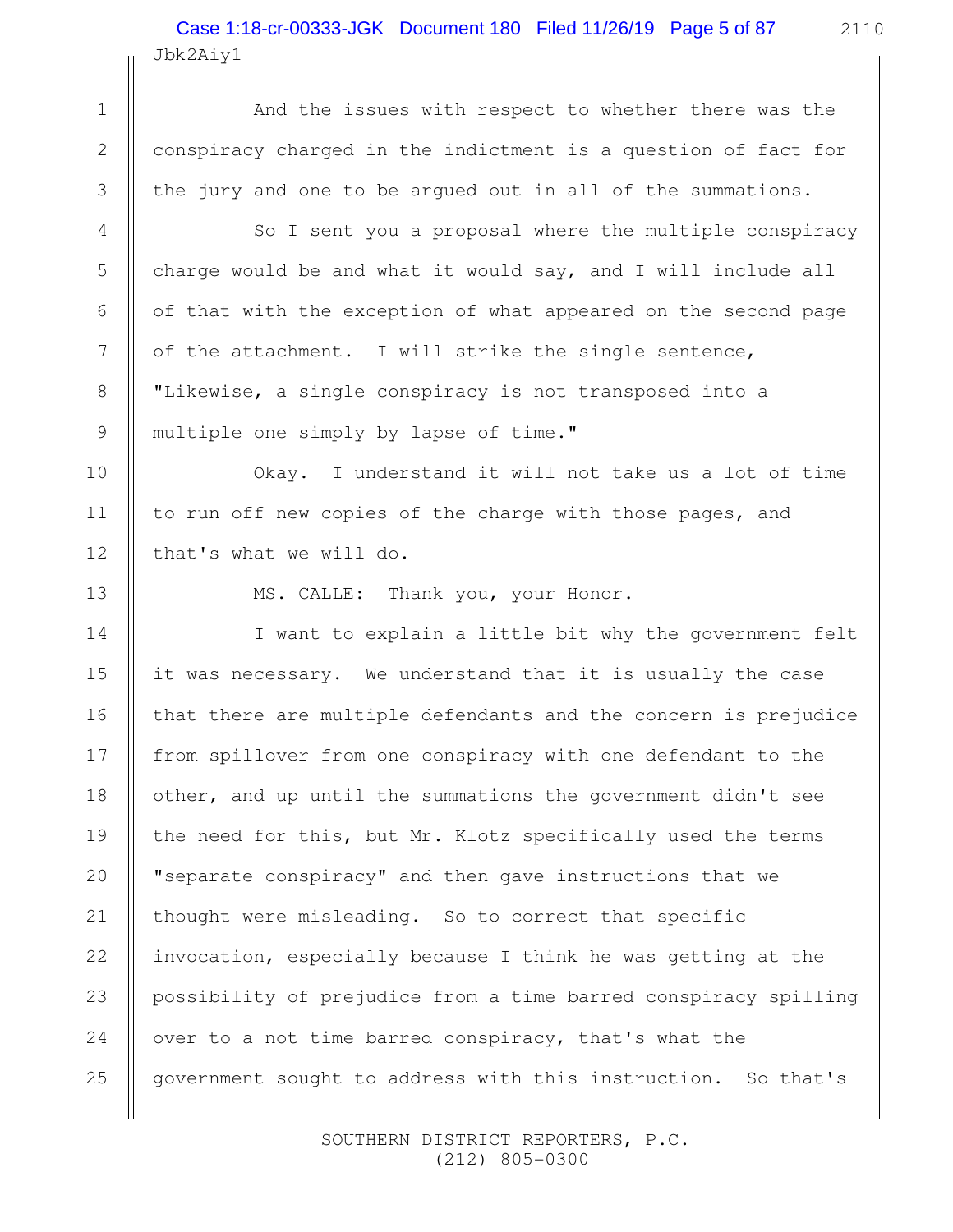Jbk2Aiy1 Case 1:18-cr-00333-JGK Document 180 Filed 11/26/19 Page 6 of 87

2111

a little more background as to why we thought it was necessary at this stage.

THE COURT: Okay. And as Judge Sand points out, this is usually viewed as a pro-defendant charge, and it is certainly appropriate for the government to make sure that I correctly instruct the jurors on the law. Even if there is an instruction that might be more favorable to the defendant if it's correct on the law, the government has every interest in making sure that that instruction is given. So I compliment the government on asking for the instruction.

We will make the change, and we will be back. Hopefully we won't take long. 11 12

(Recess)

1

2

3

4

5

6

7

8

9

10

13

14

25

THE COURT: Please be seated.

After I give the charge, as I mentioned, I will meet with the lawyers -- and the defendant should really be there also in the robing room -- briefly to make sure that I read the charge as it is given to you. 15 16 17 18

I also talk about logistics, which is to keep the alternates under oath, but let them go home and advise them that it is possible that they may be called back, so they should continue not to talk about the case. 19 20 21 22

All right. Let's bring in the jury. Is everyone ready? Yes? 23 24

MR. KLOTZ: Yes.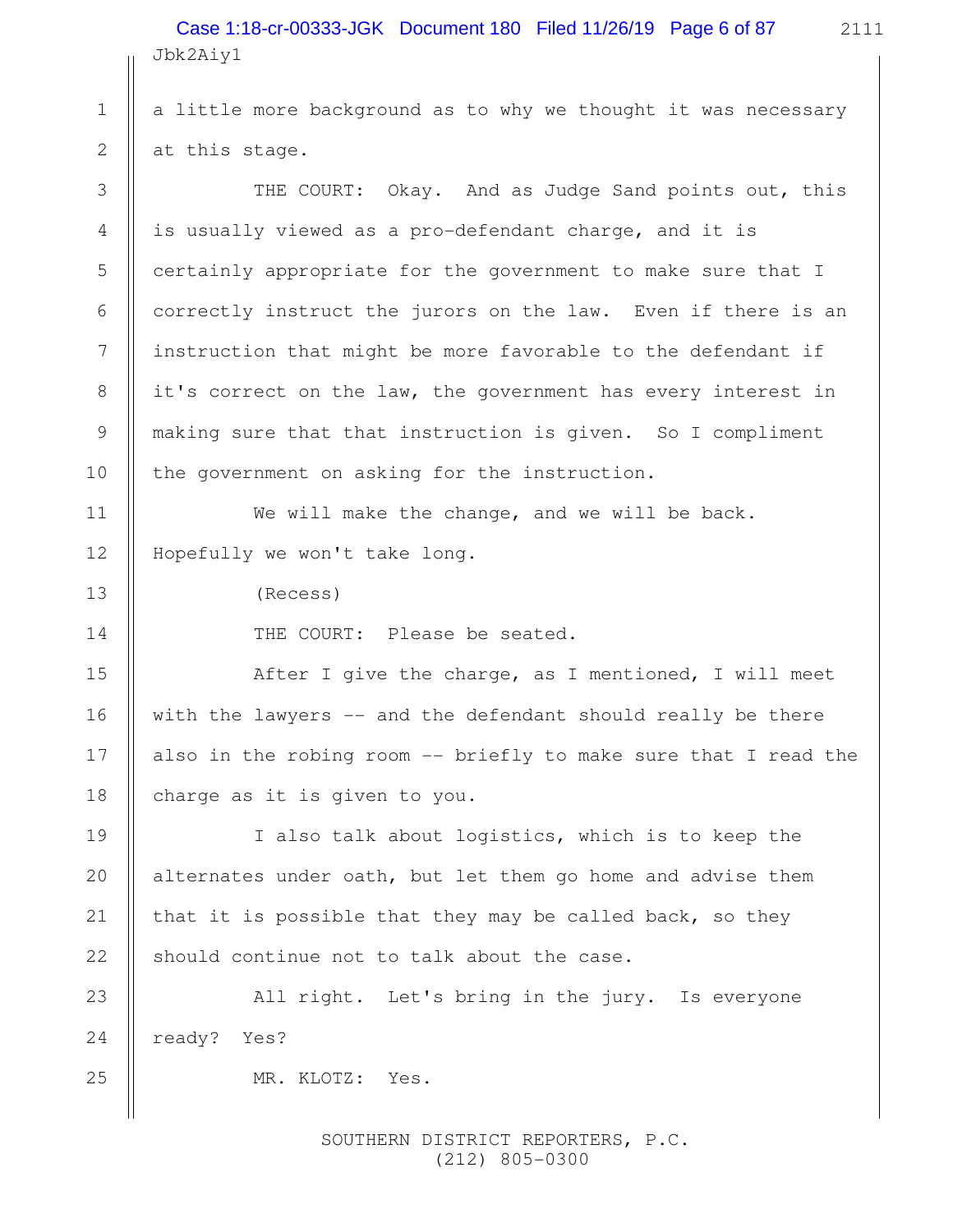2112 Case 1:18-cr-00333-JGK Document 180 Filed 11/26/19 Page 7 of 87

|                            | Jbk2Aiy1 |           |                          |  |  |  |
|----------------------------|----------|-----------|--------------------------|--|--|--|
| $\ensuremath{\mathbbm{1}}$ |          | MR. HART: | Yes.                     |  |  |  |
| $\sqrt{2}$                 |          |           | (Continued on next page) |  |  |  |
| $\mathcal{S}$              |          |           |                          |  |  |  |
| $\sqrt{4}$                 |          |           |                          |  |  |  |
| $\mathsf S$                |          |           |                          |  |  |  |
| $\sqrt{6}$                 |          |           |                          |  |  |  |
| $\boldsymbol{7}$           |          |           |                          |  |  |  |
| $\,8\,$                    |          |           |                          |  |  |  |
| $\mathcal{G}$              |          |           |                          |  |  |  |
| $1\,0$                     |          |           |                          |  |  |  |
| $11\,$                     |          |           |                          |  |  |  |
| $12\,$                     |          |           |                          |  |  |  |
| 13                         |          |           |                          |  |  |  |
| $1\,4$                     |          |           |                          |  |  |  |
| $15\,$                     |          |           |                          |  |  |  |
| 16                         |          |           |                          |  |  |  |
| $17\,$                     |          |           |                          |  |  |  |
| 18                         |          |           |                          |  |  |  |
| 19                         |          |           |                          |  |  |  |
| 20                         |          |           |                          |  |  |  |
| 21                         |          |           |                          |  |  |  |
| 22                         |          |           |                          |  |  |  |
| 23                         |          |           |                          |  |  |  |
| 24                         |          |           |                          |  |  |  |
| 25                         |          |           |                          |  |  |  |
|                            |          |           |                          |  |  |  |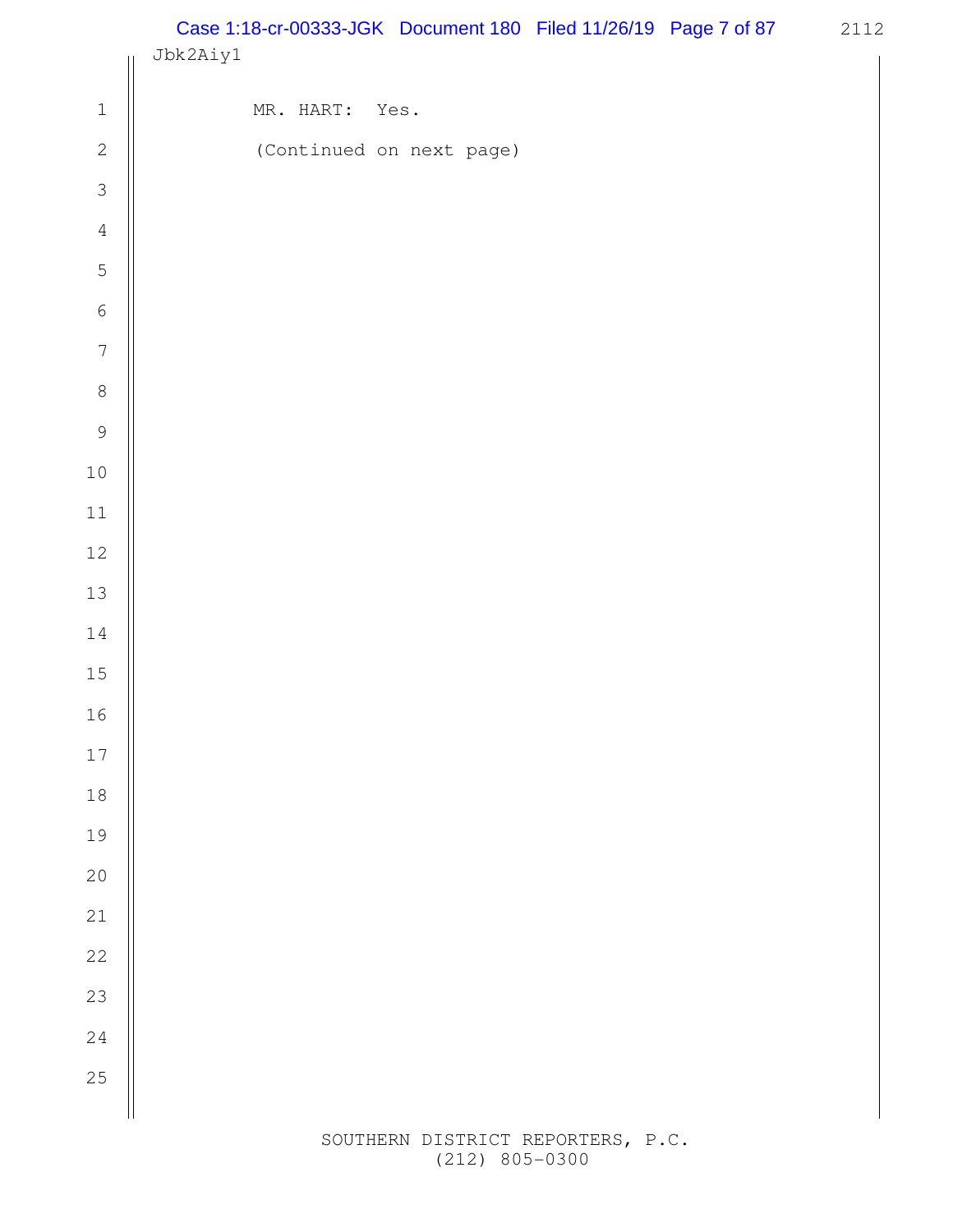2113 Jbk2Aiy1 (Jury present) THE COURT: All rise, please. Please be seated, all. Good morning, ladies and gentlemen. JURORS: Good morning. THE COURT: It's nice to see you all. There were various matters that I take up in the morning, which is why I am calling you out a little later than usual, but I appreciate your promptness in being here. Thank you. I am about to charge the jury on the law. It is a tradition of the court that the deputy makes an announcement before the judge charges the jury. So, Mr. Fletcher. THE DEPUTY CLERK: Ladies and gentlemen: The court is about to instruct the jury on the law, as it is commonly known as "the charge." We ask that all persons who are seated in the courtroom please be quiet so that the court can have the attention of the jury. Your Honor. THE COURT: Ladies and gentlemen of the jury: I am now about to instruct you on the law that you will apply to the facts in this case. You will then determine the facts in accordance with my instructions on the law. As I told you during your selection, you are critical 1 2 3 4 5 6 7 8 9 10 11 12 13 14 15 16 17 18 19 20 21 22 23 24 25 Case 1:18-cr-00333-JGK Document 180 Filed 11/26/19 Page 8 of 87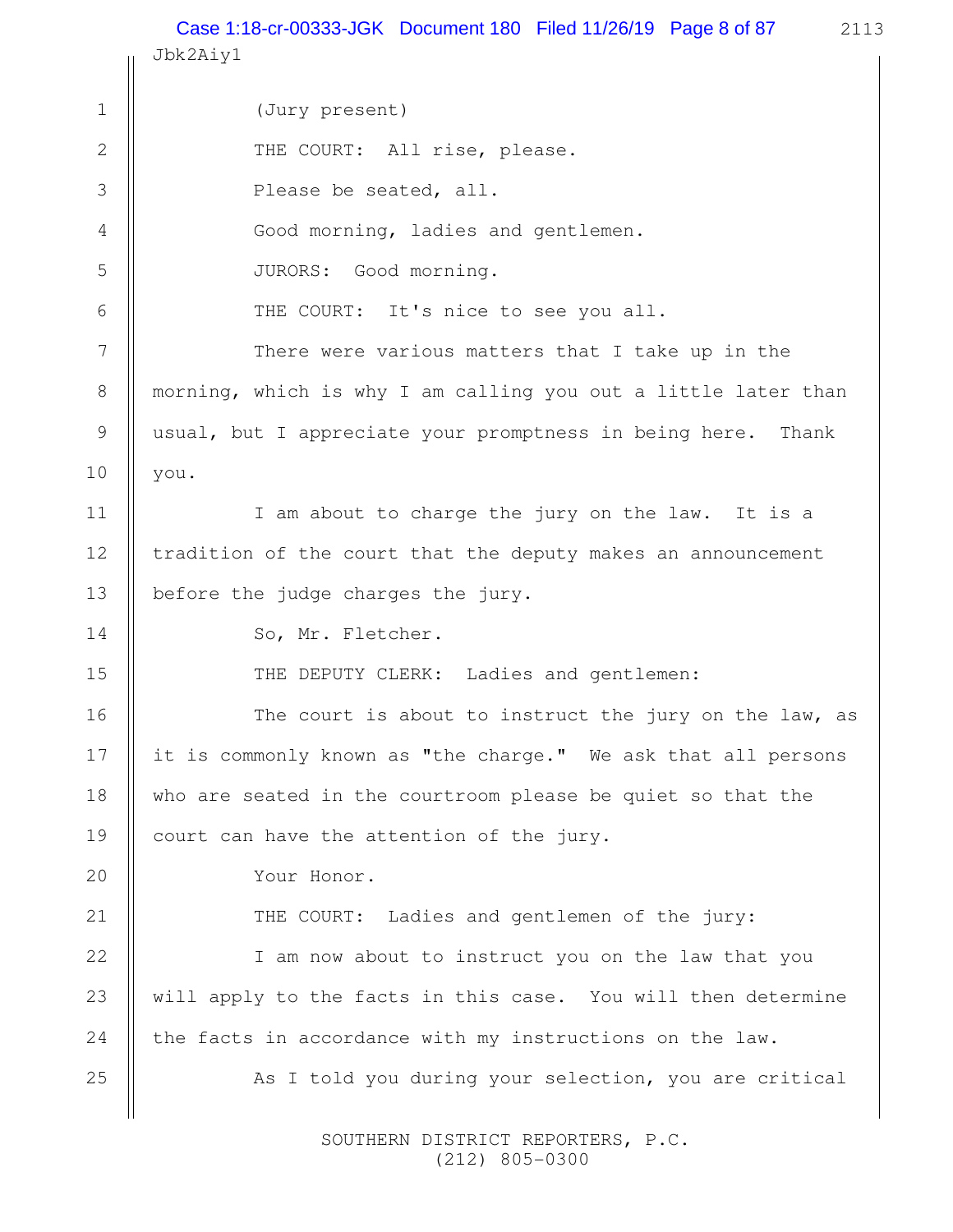Jbk2Aiy1 Case 1:18-cr-00333-JGK Document 180 Filed 11/26/19 Page 9 of 87

1

2

3

4

5

6

7

8

9

10

11

12

13

14

15

16

17

18

19

20

21

22

23

24

25

to the administration of justice, and I hope you fully appreciate your importance. It is a tradition and a significant safeguard of our individual liberties that parties involved in criminal matters have a jury, chosen from their community, decide questions of fact and on that basis render a verdict.

I will now explain to you my role and your role. As to the charge presented in this case, it is your duty to decide whether or not the guilt of the defendant has been proved beyond a reasonable doubt. You are the sole judges of the facts. I, as the judge, do not find the facts. Rather, you, the members of the jury, find the facts. That is a very great responsibility that you must exercise with complete fairness and impartiality. Your decision is to be based solely on the evidence or the lack of evidence.

My job includes two basic functions. First, I make rulings on disputed issues of law. What rulings I have made and why should not concern you. My second function is very much your concern. It is to instruct you on the law -- that is, to explain to you the rules of law that govern your deliberations and to tell you what the questions are that you must answer in reaching your verdict. It is your duty to accept the law as I state it to you in these instructions and to apply it to the facts as you decide them.

You must not substitute your concept of what the law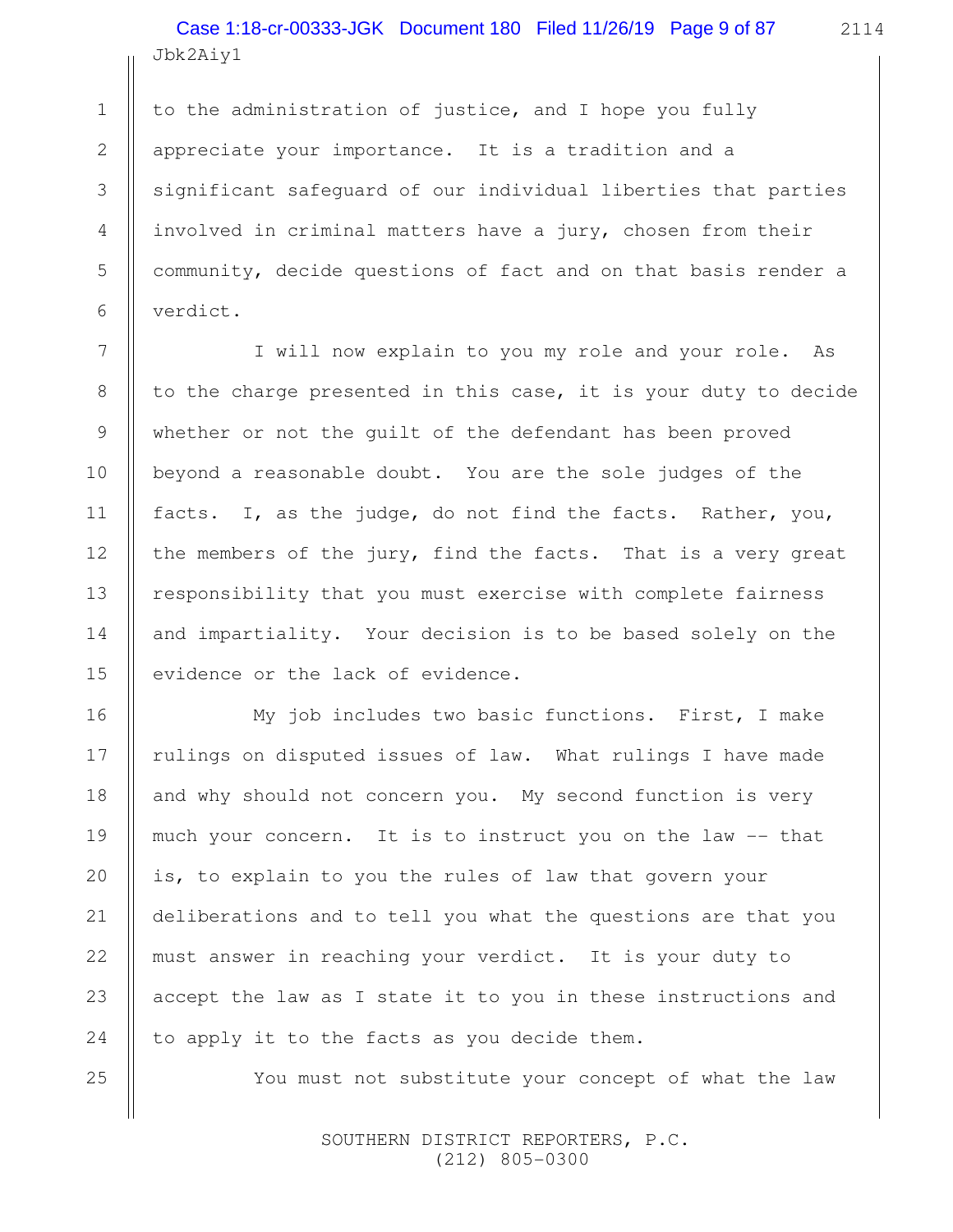Jbk2Aiy1 Case 1:18-cr-00333-JGK Document 180 Filed 11/26/19 Page 10 of 87

should be for what I tell you that the law is. Just as you alone find the facts, I alone determine the law, and you are dutybound to accept the law as I state it. For this same reason, if any attorney has stated a legal principle different from any that I state to you in my instructions, it is my instructions that you must follow. You should also not single out any instruction or any one word or phrase of an instruction as alone stating the law, but you should consider my instructions as a whole.

Accordingly, you will find the facts in this case, but you will accept the law as I state it to you and apply that law to the facts as you find them. The result of your work will be the verdict that you return.

In the course of these instructions, I will explain general principles that will apply, the burden of proof to be applied in this case, the charge in the indictment, the substantive law to be applied to the charge, and, finally, I will give some concluding comments on various evidentiary issues and on your deliberations.

I will provide a copy of these jury instructions to you so that they will be available to you in the course of your deliberations.

I remind you that, in reaching your verdict, you are to perform your duty of finding the facts without bias or prejudice as to any party. You must remember that all parties 23 24 25

> SOUTHERN DISTRICT REPORTERS, P.C. (212) 805-0300

1

2

3

4

5

6

7

8

9

10

11

12

13

14

15

16

17

18

19

20

21

22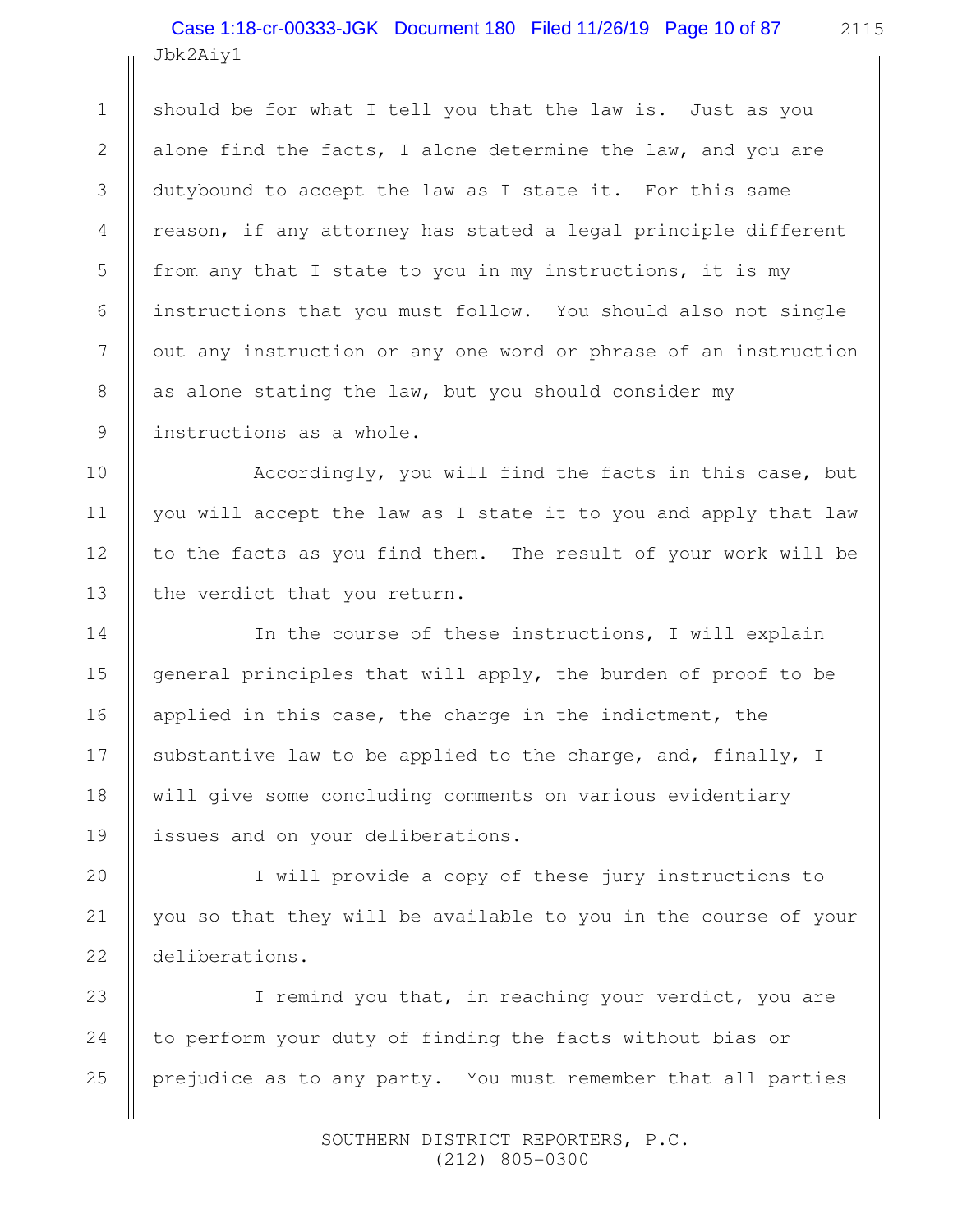Jbk2Aiy1 Case 1:18-cr-00333-JGK Document 180 Filed 11/26/19 Page 11 of 87

1

2

3

4

5

6

7

8

9

10

11

12

13

14

15

16

17

18

19

20

21

22

24

25

stand as equals before a jury in the courts of the United States. You must disregard any feelings you may have about the defendant's race, ethnicity, religion, national origin, sex, age, or physical condition. It would also be improper for you to allow any feelings you might have about the nature of the crime charged to interfere with your decision-making process.

The fact that the government is a party and the prosecution is brought in the name of the United States does not entitle the government or its witnesses to any greater consideration than that accorded to the defendant. By the same token, you must give it no less consideration. The government and the defendant stand on equal footing before you. Your verdict must be based solely on the evidence or the lack of evidence.

For the same reasons, the personalities and the conduct of counsel are not in any way in issue. If you formed opinions of any kind as to any of the lawyers in the case, favorable or unfavorable, whether you approved or disapproved of their behavior, those opinions should not enter into your deliberations.

In determining the facts, you are reminded that before each of you was accepted and sworn to act as a juror you were asked questions concerning competency, qualifications, fairness, and freedom from prejudice and bias. On the faith of those answers, each of you was accepted by the parties. 23

> SOUTHERN DISTRICT REPORTERS, P.C. (212) 805-0300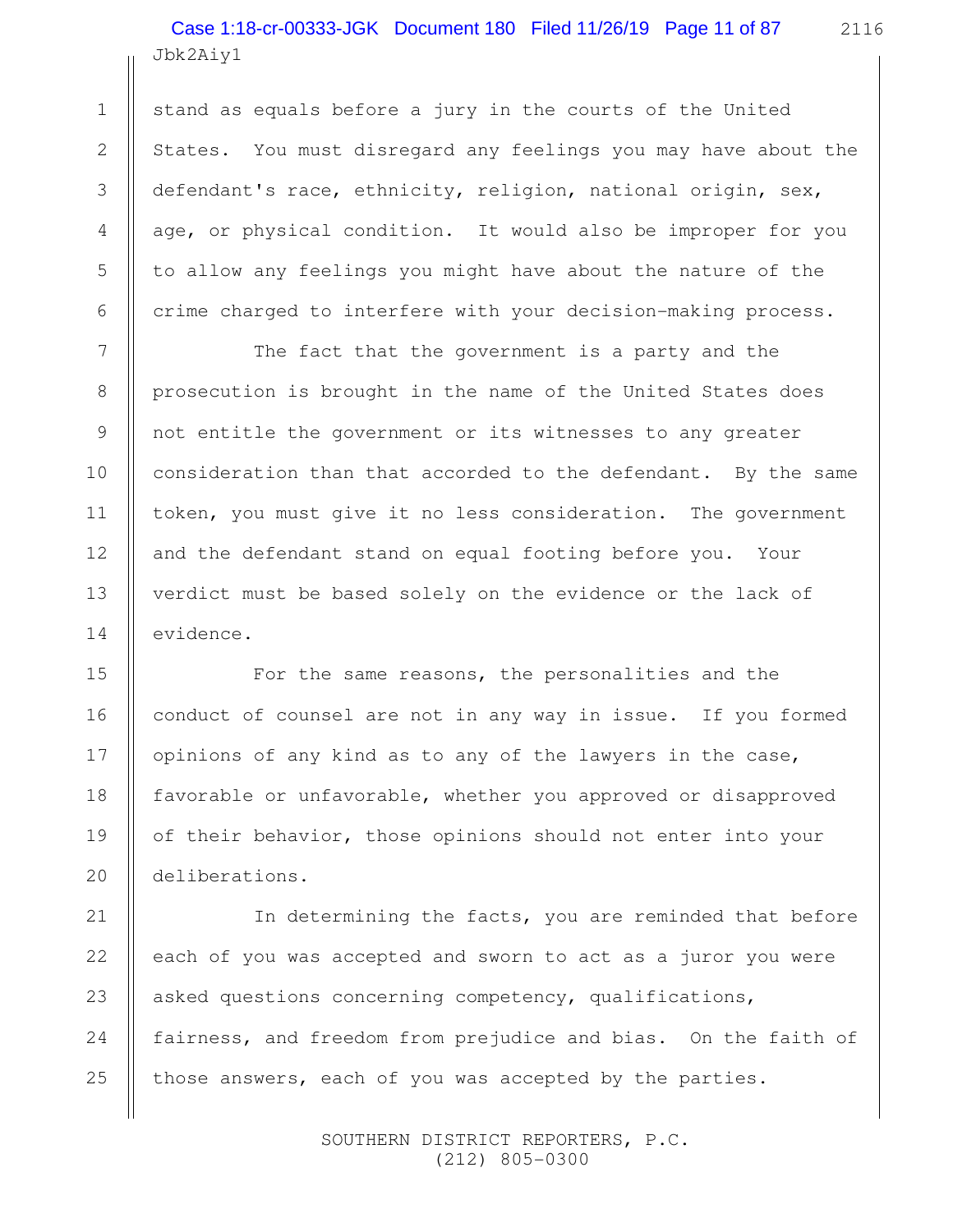Jbk2Aiy1 Case 1:18-cr-00333-JGK Document 180 Filed 11/26/19 Page 12 of 87

Therefore, those answers are as binding on each of you now as they were then and should remain so until you are discharged from consideration of this case.

1

2

3

4

5

6

7

8

9

10

11

12

13

14

15

16

17

18

19

20

21

22

In determining the facts, you must rely on your own recollection of the evidence. What is evidence? Evidence consists of the testimony of witnesses, the exhibits that have been received into evidence, stipulations, and judicially noticed facts.

The statements and arguments made by the lawyers are not evidence. Their arguments are intended to convince you what conclusions you should draw from the evidence or lack of evidence. You should weigh and evaluate the lawyers' arguments carefully. But you must not confuse them with the evidence. As to what the evidence was, it is your recollection that governs, not the statements of the lawyers.

In this connection, you should bear in mind that a question put to a witness is never evidence. It is only the answer in combination with the question which is evidence. One exception to this is that you may not consider any answer that I directed you to disregard or that I ordered to be stricken from the record. You are not to consider such answers in any way.

I am now going to say a few words on the subject of direct and circumstantial evidence. There are two types of evidence that you may properly use in deciding whether or not 23 24 25

> SOUTHERN DISTRICT REPORTERS, P.C. (212) 805-0300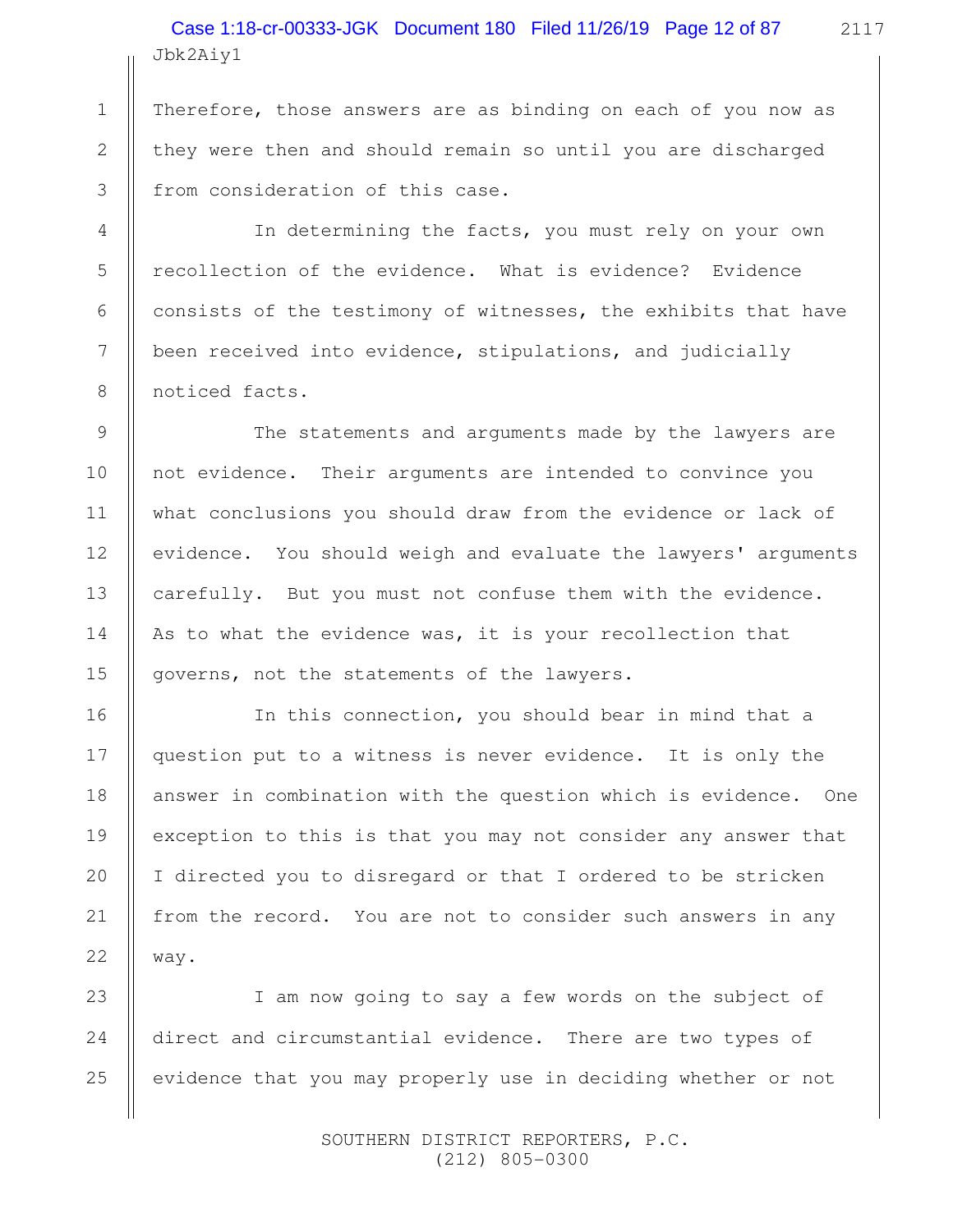Jbk2Aiy1 Case 1:18-cr-00333-JGK Document 180 Filed 11/26/19 Page 13 of 87

 1 2

3

4

5

6

7

8

9

10

11

12

13

14

15

16

17

18

19

20

21

22

23

24

25

the defendant is guilty of the crime with which he is charged.

One type of evidence is called direct evidence. Direct evidence of a fact in issue is presented when a witness testifies to that fact based on what he or she personally saw, heard, or observed. In other words, when a witness testifies about a fact in issue which is known of the witness's own knowledge -- by virtue of what he or she sees, feels, touches, or hears -- that is called direct evidence of that fact.

The second type of evidence is circumstantial evidence. Circumstantial evidence is evidence that tends to prove a disputed fact indirectly by proof of other facts. There is a simple example of circumstantial evidence that is often used in this courthouse.

Assume that when you came into the courthouse this morning the sun was shining and it was a nice day outside. Assume that the courtroom blinds were drawn and you could not look outside. As you were sitting here, someone walked in with an umbrella that was dripping wet. Then somebody else walked in with a raincoat that also was dripping wet.

Now, you cannot look outside the courtroom and you cannot see whether or not it is raining, so you have no direct evidence of that fact. But, on the combination of facts that I have asked you to assume, it would be reasonable and logical for you to conclude that it had been raining.

That is all there is to circumstantial evidence. You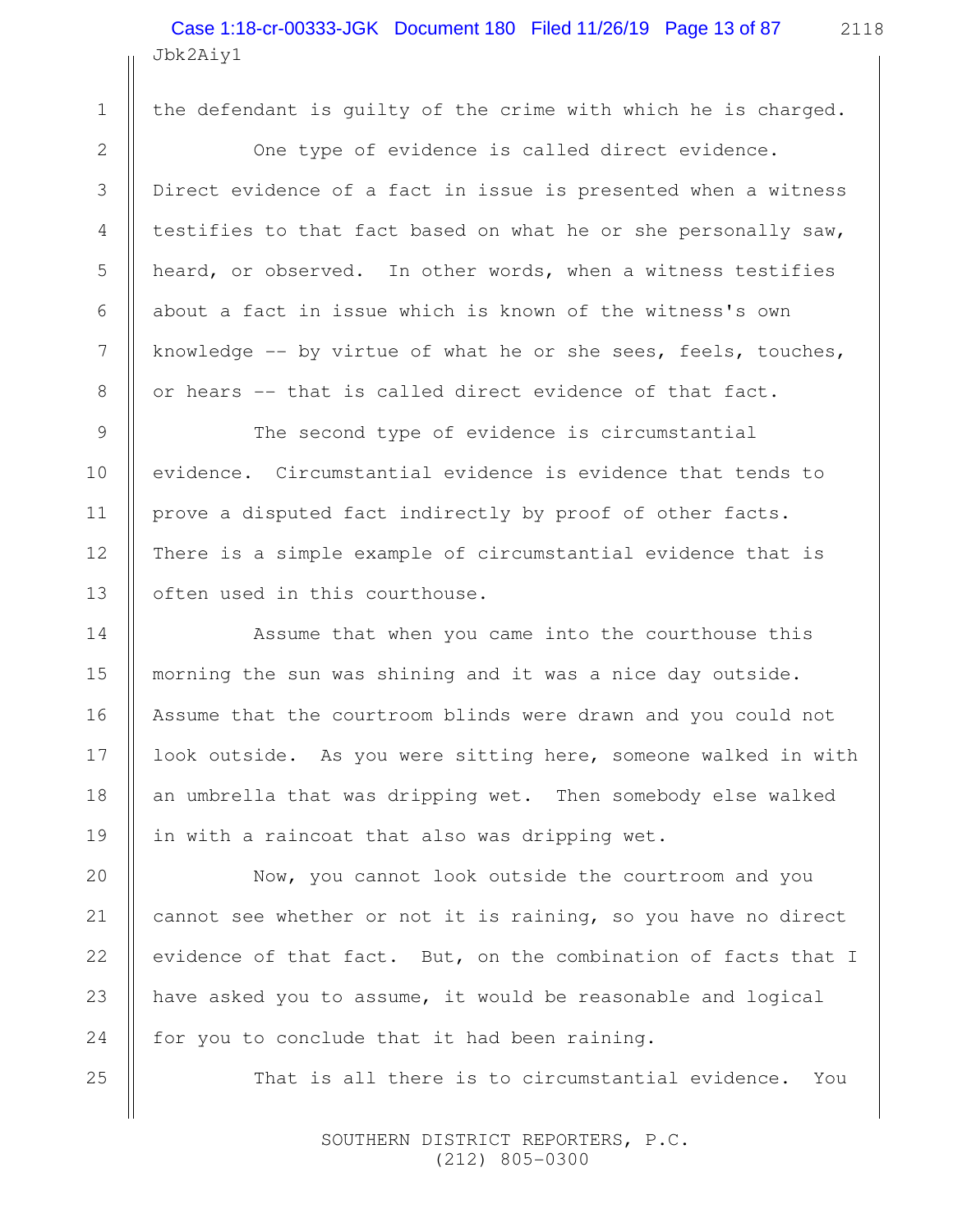Jbk2Aiy1 Case 1:18-cr-00333-JGK Document 180 Filed 11/26/19 Page 14 of 87

infer on the basis of reason and experience and common sense from an established fact the existence or the nonexistence of some other fact.

1

2

3

4

5

6

7

8

9

10

11

12

13

14

15

16

17

18

20

21

22

25

I have spoken to you of inferences to be drawn from the evidence. This is what the law means when it speaks of inferring one fact from the other. An inference is the deduction or conclusion that reason and common sense prompt a reasonable mind to draw from facts that have been proven by the evidence. The process of drawing inferences from facts is not a matter of guesswork or speculation. Not all possible conclusions are legitimate or fair inferences. Only those inferences to which the mind is reasonably led or directed are fair inferences from direct or circumstantial evidence in the case. Whether or not to draw a particular inference is, of course, a matter exclusively for you, as are all determinations of fact.

Many material facts, such as state of mind, are rarely susceptible to proof by direct evidence. Usually such facts are established by circumstantial evidence and the reasonable inferences you draw. Circumstantial evidence may be given as much weight as direct evidence. The law makes no distinction between direct and circumstantial evidence, but simply requires that, before convicting a defendant, the jury must be satisfied of the defendant's guilt beyond a reasonable doubt based on all of the evidence in the case. 19 23 24

> SOUTHERN DISTRICT REPORTERS, P.C. (212) 805-0300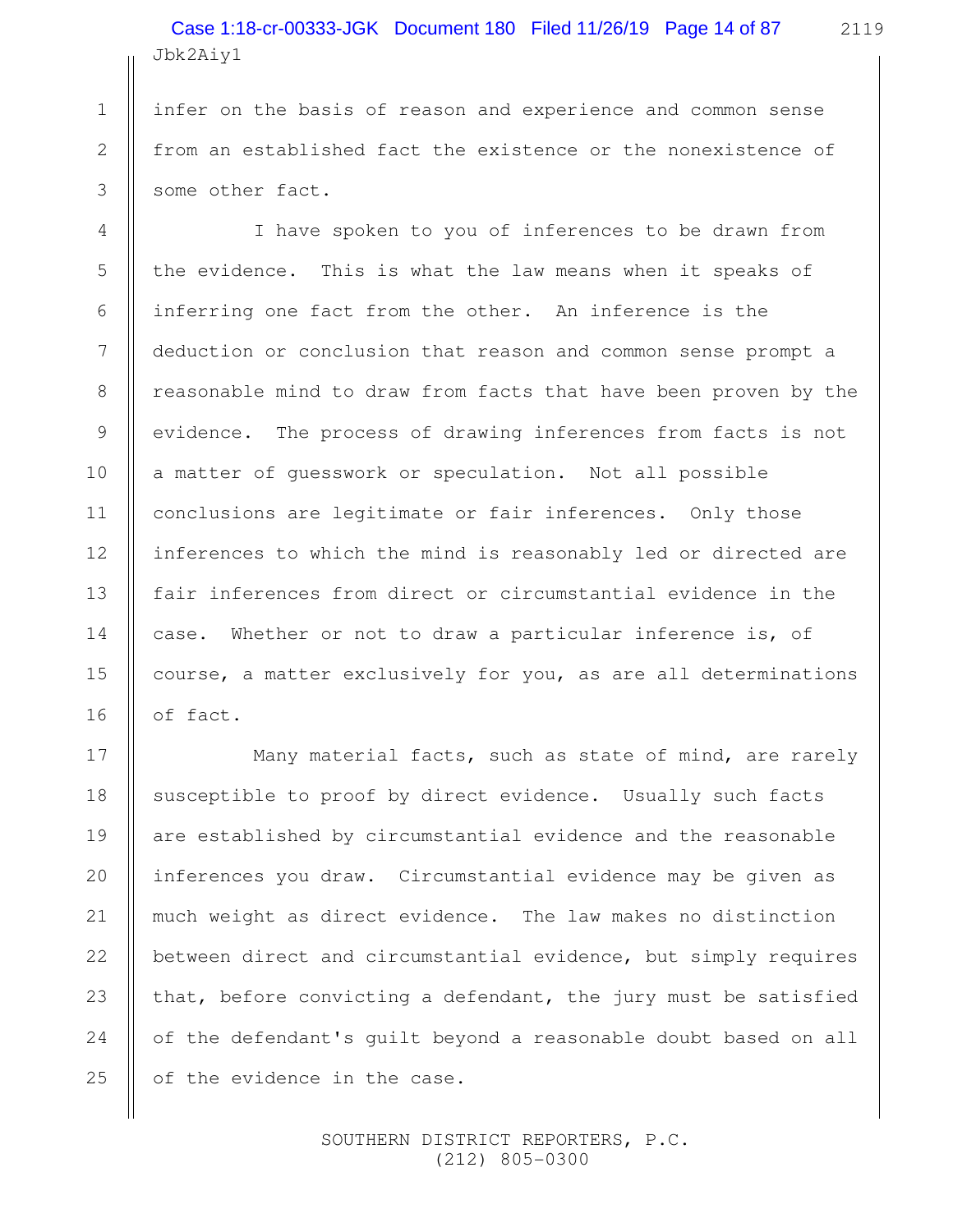Jbk2Aiy1 Case 1:18-cr-00333-JGK Document 180 Filed 11/26/19 Page 15 of 87

1

2

3

4

5

6

7

8

9

10

11

12

13

14

15

16

17

18

19

20

21

22

24

25

You should draw no inference or conclusion for or against any party by reason of lawyers' objections or my rulings on such objections. Counsel have not only the right but the duty to make legal objections when they think that such objections are appropriate. You should not be swayed against the government or the defendant simply because counsel for either side has chosen to make an objection.

It is my function to cut off counsel from questioning, to strike remarks, and to reprimand counsel when I think it is necessary. But you should draw no inference from that. It is irrelevant whether you like a lawyer or whether you believe I like a lawyer. The issue before you is not which attorney is more likeable -- the issue is whether the government has sustained its burden of proof.

You should consider all the evidence in this case no matter what party may have introduced or adduced that evidence.

Nothing I say is evidence. If I comment on the evidence during my instructions, do not accept my statements in place of your recollection. It is your recollection that governs.

Also, do not draw any inference from any of my rulings. The rulings I have made during trial are not any indication of my views. Indeed, I have no opinion as to the facts of this case, and you should not seek to find such an opinion in my rulings. 23

> SOUTHERN DISTRICT REPORTERS, P.C. (212) 805-0300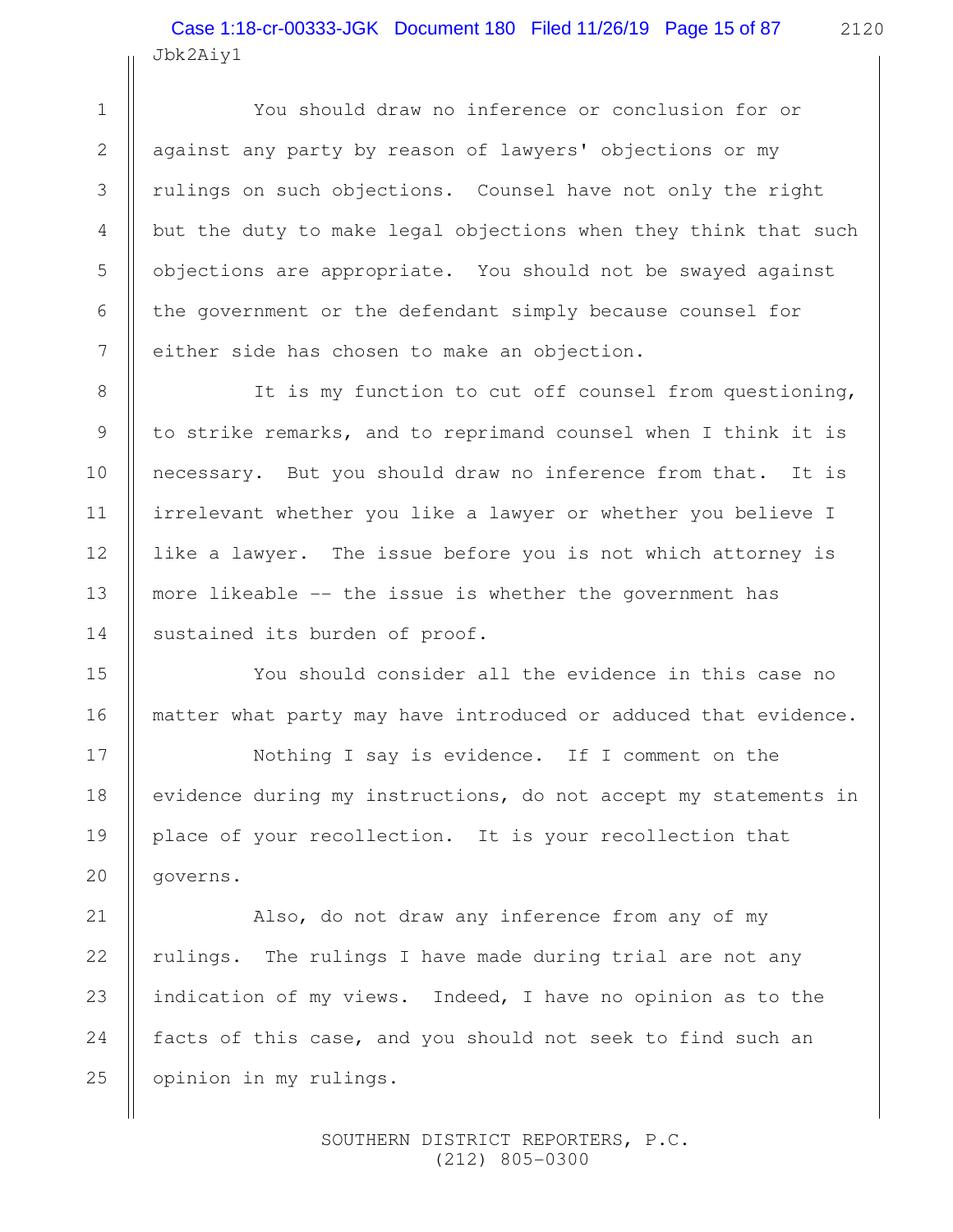If I admitted evidence for a limited purpose, you must following my limiting instruction.

1

2

3

4

5

6

7

8

9

10

11

12

13

14

15

16

17

18

19

20

21

22

23

24

25

Further, do not concern yourself with what was said at sidebar conferences or during my discussions with counsel. Those discussions related to rulings of law, not to matters of fact. Finally, at times I may have directed a witness to be responsive to questions or to keep his or her voice up. At times, I may have questioned a witness myself. Any questions that I asked, or instructions that I gave, were intended only to clarify the presentation of evidence and to bring out something that I thought was unclear. You should draw no inference or conclusion of any kind, favorable or unfavorable, with respect to any witness or the parties in the case, by reason of any comment, question, or instruction of mine. Nor should you infer that I have any views as to the credibility of any witness, as to the weight of the evidence, or as to how you should decide any issue that is before you. That is entirely your role.

In this case, you have heard evidence in the form of stipulations. A stipulation of testimony is an agreement among the parties that, if called as a witness, the person would have given certain testimony. You must accept as true the fact that the witness would have given that testimony. However, it is for you to determine the effect to be given that testimony. You have also heard evidence in the form of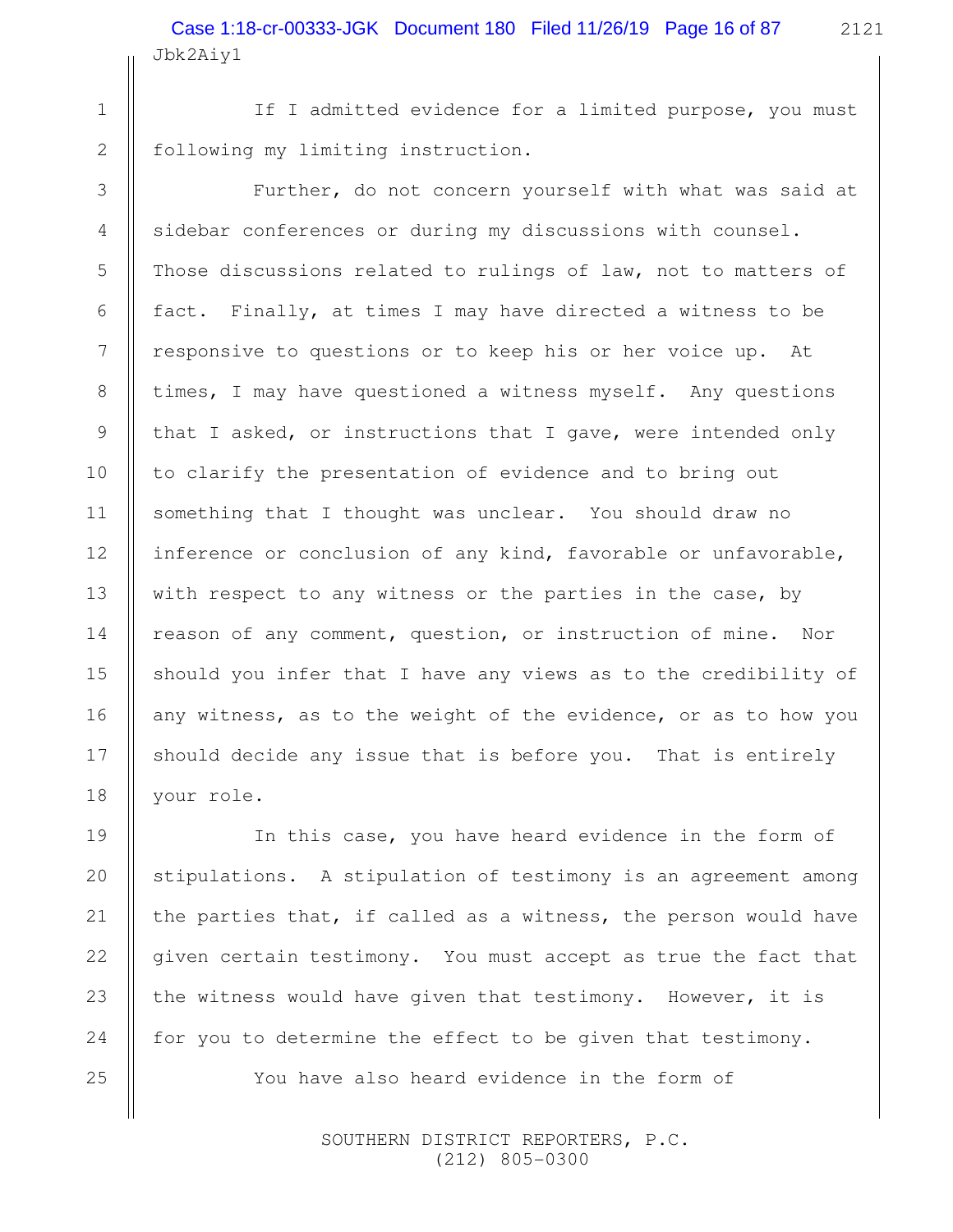Jbk2Aiy1 Case 1:18-cr-00333-JGK Document 180 Filed 11/26/19 Page 17 of 87

stipulations that contained facts that were agreed to be true. You should regard such agreed facts as true.

I have taken judicial notice of certain facts that I believe are not subject to reasonable dispute. I have accepted these facts to be true, even though no evidence has been introduced proving them to be true. You may, but are not required to, agree that these facts are true.

You have heard reference, in the arguments in this case, to the fact that certain investigative techniques were used by the government and that certain others were not used. You may consider these facts in deciding whether the government has met its burden of proof, because, as I told you, you should look to all of the evidence or lack of evidence in deciding whether the defendant is guilty. However, there is no legal requirement that the government use any specific investigative techniques to prove its case. Law enforcement techniques are not your concern. Your concern, as I have said, is to determine whether or not, on the evidence or lack of evidence, the government has proved the defendant's guilt beyond a reasonable doubt.

Although the defendant has been indicted, you must remember that the indictment is only an accusation. It is not evidence. The defendant has pleaded not guilty to the indictment. In so doing, the defendant has denied the allegations in the indictment against him.

> SOUTHERN DISTRICT REPORTERS, P.C. (212) 805-0300

2122

1

2

3

4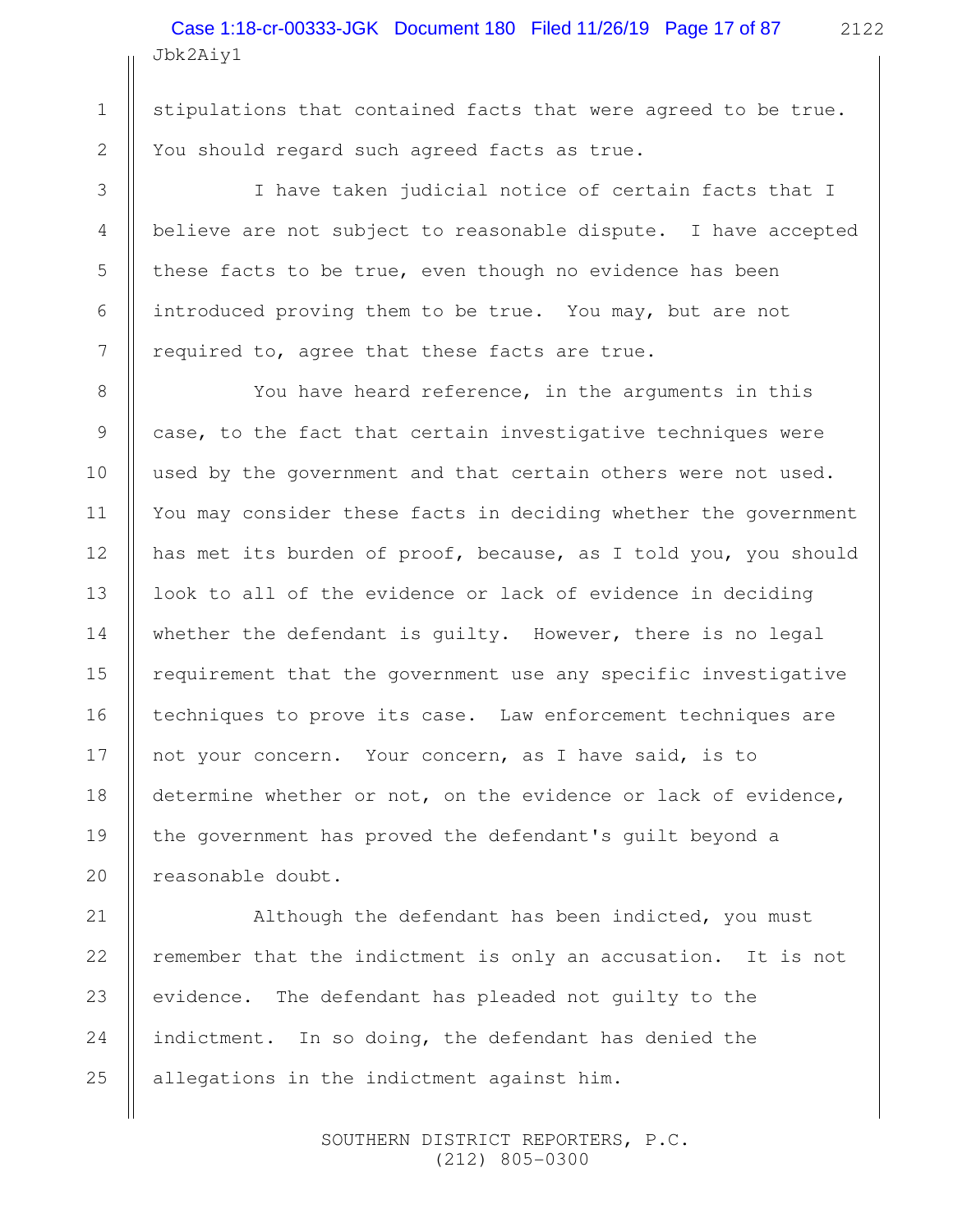Jbk2Aiy1 Case 1:18-cr-00333-JGK Document 180 Filed 11/26/19 Page 18 of 87

As a result of the defendant's plea of not guilty, the burden is on the prosecution to prove the guilt of the defendant beyond a reasonable doubt. This burden never shifts to the defendant for the simple reason that the law never imposes upon a defendant in a criminal case the burden or duty of calling any witness or producing any evidence.

The law presumes the defendant to be innocent of the charge against him. I therefore instruct you that you are to presume that the defendant is innocent throughout your deliberations until such time, if ever, you, as a jury, are satisfied that the government has proven the defendant guilty beyond a reasonable doubt.

The defendant begins the trial here with a clean slate. This presumption of innocence alone is sufficient to acquit the defendant unless you, as jurors, are unanimously convinced beyond a reasonable doubt of the defendant's guilt, after a careful and impartial consideration of all of the evidence in this case. If the government fails to sustain its burden, you must find the defendant not guilty.

This presumption was with the defendant when the trial began and remains with him even now as I speak to you and will continue with the defendant into your deliberations unless and until you are convinced that the government has proven the guilt of the defendant beyond a reasonable doubt.

I have said that the government must prove the

 SOUTHERN DISTRICT REPORTERS, P.C. (212) 805-0300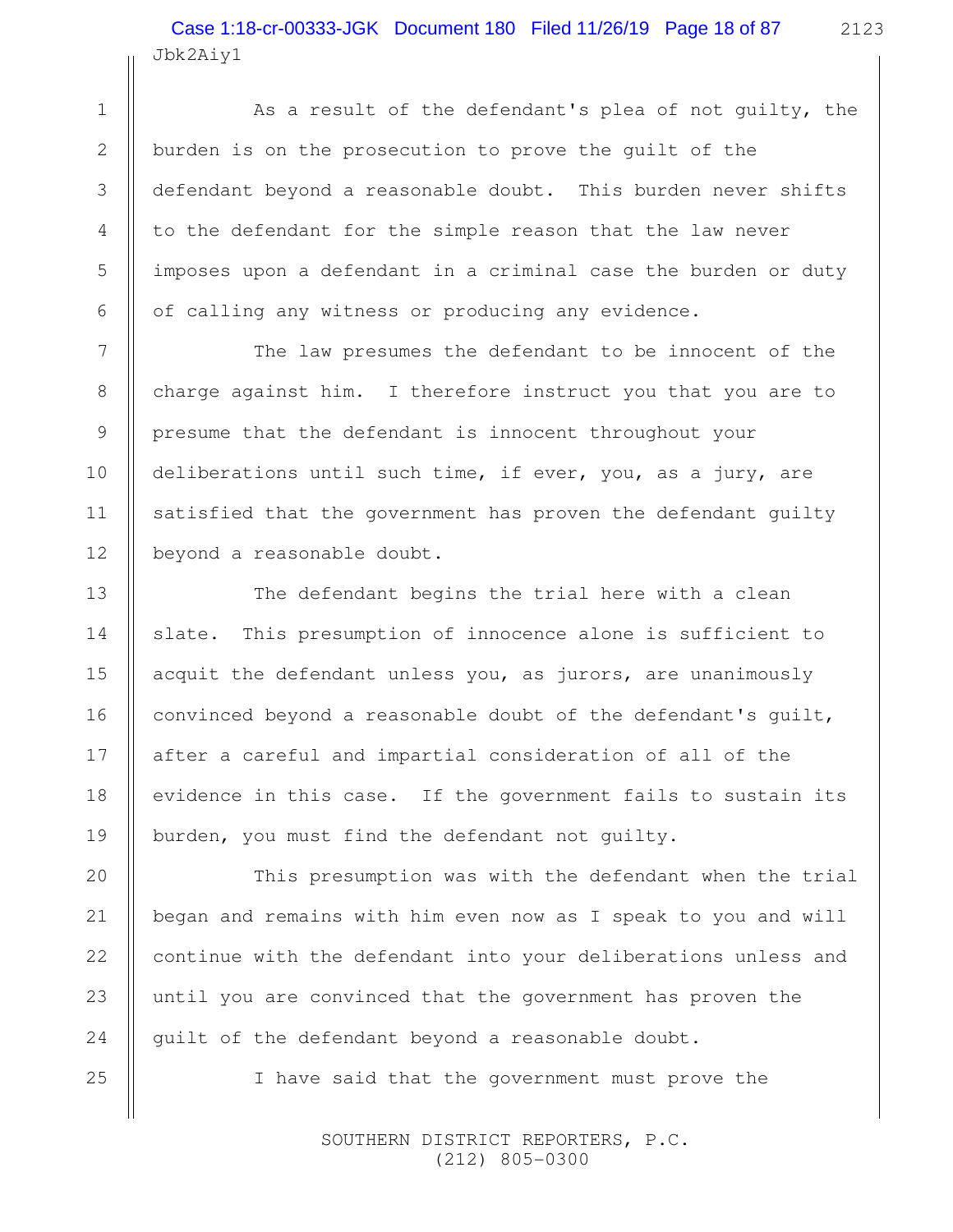Jbk2Aiy1 Case 1:18-cr-00333-JGK Document 180 Filed 11/26/19 Page 19 of 87

1

2

3

4

5

6

7

8

9

10

11

12

13

14

15

16

17

18

20

21

22

23

24

25

2124

defendant guilty beyond a reasonable doubt. The question naturally is, "What is a reasonable doubt?" The words almost define themselves. It is a doubt based upon reason and common sense. It is a doubt that a reasonable person has after carefully weighing all of the evidence. It is a doubt that would cause a reasonable person to hesitate to act in a matter of importance in his or her personal life. Proof beyond a reasonable doubt must, therefore, be proof of such a convincing character that a reasonable person would not hesitate to rely and act upon it in the most important of his or her own affairs. A reasonable doubt is not a caprice or whim; it is not a speculation or suspicion. It is not an excuse to avoid the performance of an unpleasant duty.

In a criminal case, the burden is, at all times, upon the government to prove guilt beyond a reasonable doubt. The law does not require that the government prove guilt beyond all possible doubt; proof beyond a reasonable doubt is sufficient to convict. This burden never shifts to the defendant, which means that it is always the government's burden to prove each of the elements of the crime charged beyond a reasonable doubt. If, after fair and impartial consideration of all of the evidence, you have a reasonable doubt concerning the guilt of the defendant with respect to the charge against him, you must find the defendant not guilty of that charge. On the other hand, if, after fair and impartial consideration of all the 19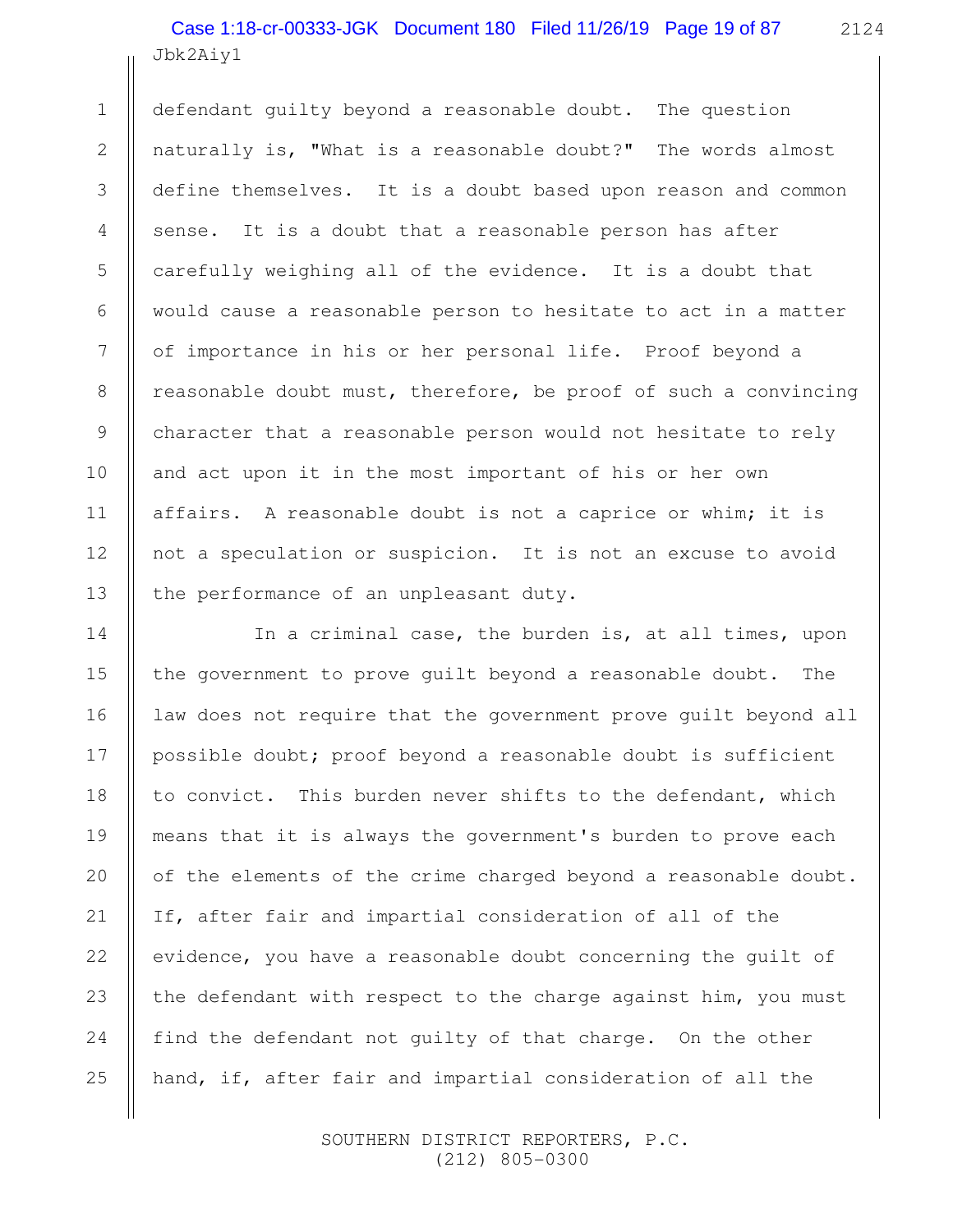# Jbk2Aiy1 Case 1:18-cr-00333-JGK Document 180 Filed 11/26/19 Page 20 of 87

evidence, you are satisfied beyond a reasonable doubt of the defendant's guilt with respect to the charge against him, you should find the defendant guilty of that charge.

1

2

3

4

5

6

7

8

9

10

11

12

13

14

15

16

17

18

19

20

21

22

I remind you that the indictment in this case is not evidence. It merely describes the charge made against the defendant. It is an accusation. It may not be considered by you as any evidence of the guilt of the defendant.

In reaching your determination of whether the government has proved the defendant guilty beyond a reasonable doubt, you may consider only the evidence introduced or the lack of evidence.

The defendant is not charged with committing any crime other than the offense contained in the indictment, and the defendant has denied the charge contained in the indictment.

You are being asked to decide whether the government has proved the defendant guilty beyond a reasonable doubt of the charge against him in the indictment. You are not being asked whether any other person has been proved guilty. Your verdict should be based solely on the evidence or lack of evidence as to the defendant in accordance with my instructions and without regard to whether the guilt of other people has or has not been proven.

I will now turn to the indictment. The indictment contains one count. The indictment will be provided to you so that it will be available to you during your deliberations. 23 24 25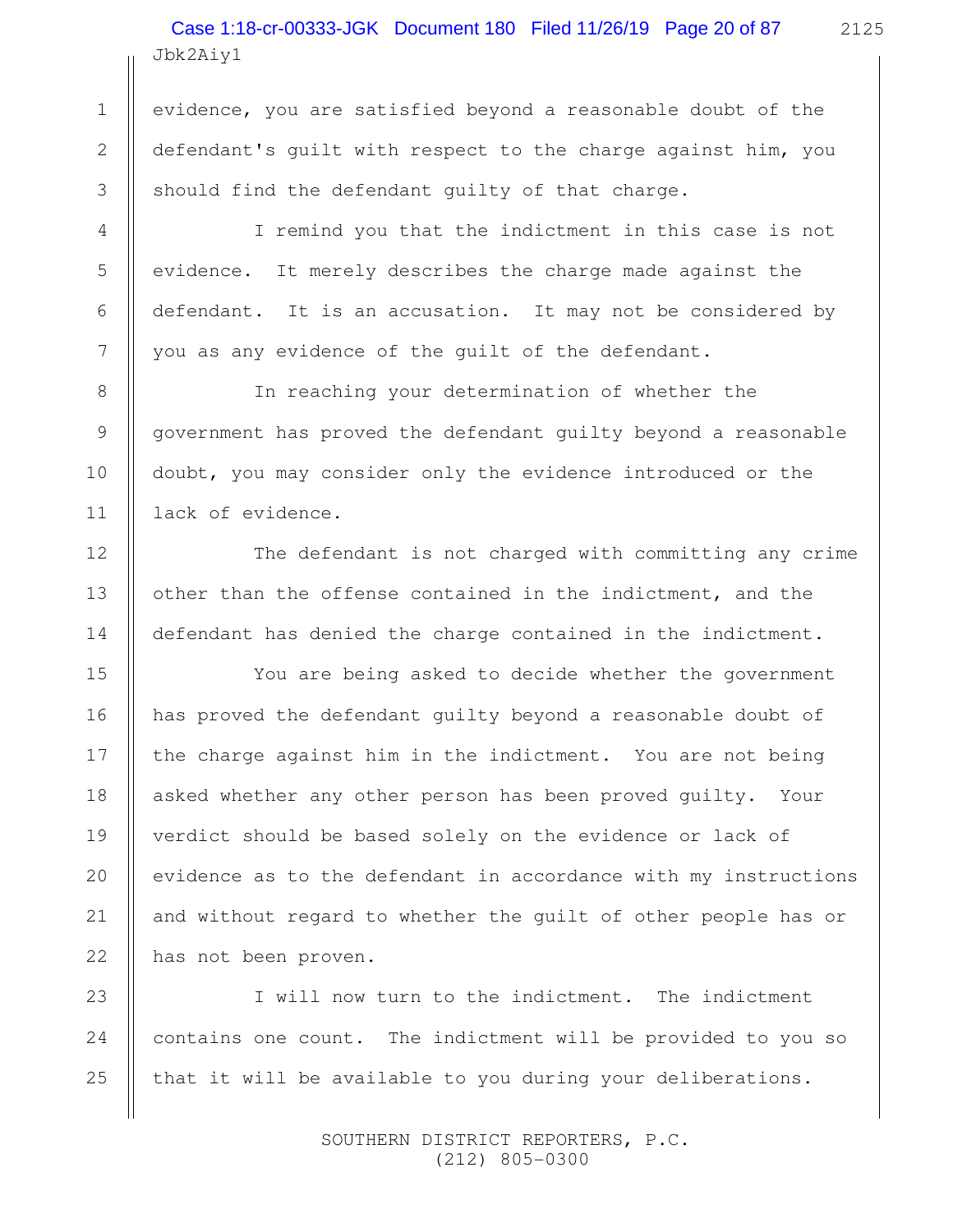2126 Jbk2Aiy1 Case 1:18-cr-00333-JGK Document 180 Filed 11/26/19 Page 21 of 87

I will now read to you the relevant allegations in the indictment. I will not read the entire indictment, which provides background information. You will be provided with the entire indictment so that you will have it during your deliberations. I remind you again that the indictment is not evidence. Count One (Conspiracy to Restrain Trade-15 U.S.C. Section 1) The grand jury charges that,  $\cdots$ The defendant and his coconspirators: From in or about July 2006, through in or about March 2015, the exact dates being unknown to the grand jury, defendant Akshay Aiyer, a resident of New York, was employed as an FX analyst and then later, an FX trader by Bank A, which had an FX trading desk located in the Southern District of New York. Aiyer sat on that New York trading desk trading a variety of CEEMEA currencies on behalf of his employer. Aiyer held the title of analyst from in or about 2006 until 2009, when he became an associate. Aiyer was promoted to vice president in 2011, and became an executive director in 2014. During the period of October 2010 to July 2013, Jason Katz ("Katz") was also employed as an FX trader of CEEMEA currencies, in New York, by Bank B and Bank C. He worked for Bank B between October 2010 and June 2011, and Bank C between September 2011 and July 2013. 1 2 3 4 5 6 7 8 9 10 11 12 13 14 15 16 17 18 19 20 21 22 23 24 25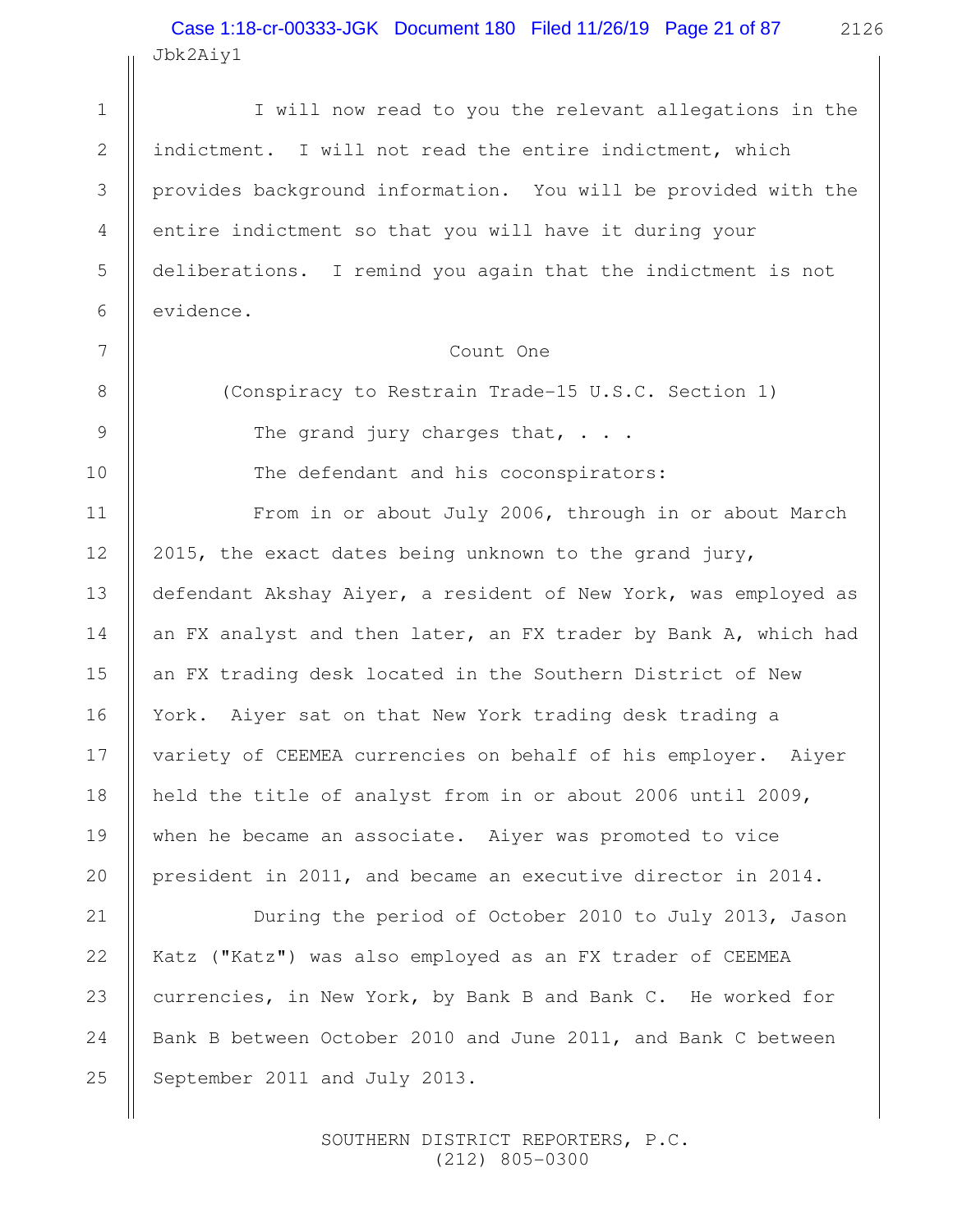2127 Jbk2Aiy1 Case 1:18-cr-00333-JGK Document 180 Filed 11/26/19 Page 22 of 87

During the period of October 2010 to July 2013, Christopher Cummins ("Cummins") was employed as an FX trader of CEEMEA currencies, in New York, at Bank D.

From July 2011 to July 2013, cooperating witness one ("CW1") was employed as an FX trader of CEEMEA currencies, in New York, at Bank B (where Katz had previously worked between October 2010 and June 2011).

Aiyer, Katz, Cummins, and CW1, acting on behalf of rival Banks A, B, C, and D, were competitors in the trading of CEEMEA currencies with customers and in the interdealer market. Each traded billions of dollars of CEEMEA currencies per year, in spot, forward, and fix-related trades, among other types of FX transactions, on behalf of their respective banks.

Various entities and individuals, not made defendants in this indictment, participated as coconspirators in the offense charged and performed acts, and made statements, in furtherance thereof.

Whenever in this indictment reference is made to any act, deed, or transaction of any corporation, the allegation means that the corporation engaged in the act, deed, or transaction by or through its officers, directors, agents, employees, or other representatives while they were actively engaged in the management, direction, control, or transaction of its business or affairs.

Description of the Offense

 SOUTHERN DISTRICT REPORTERS, P.C. (212) 805-0300

25

1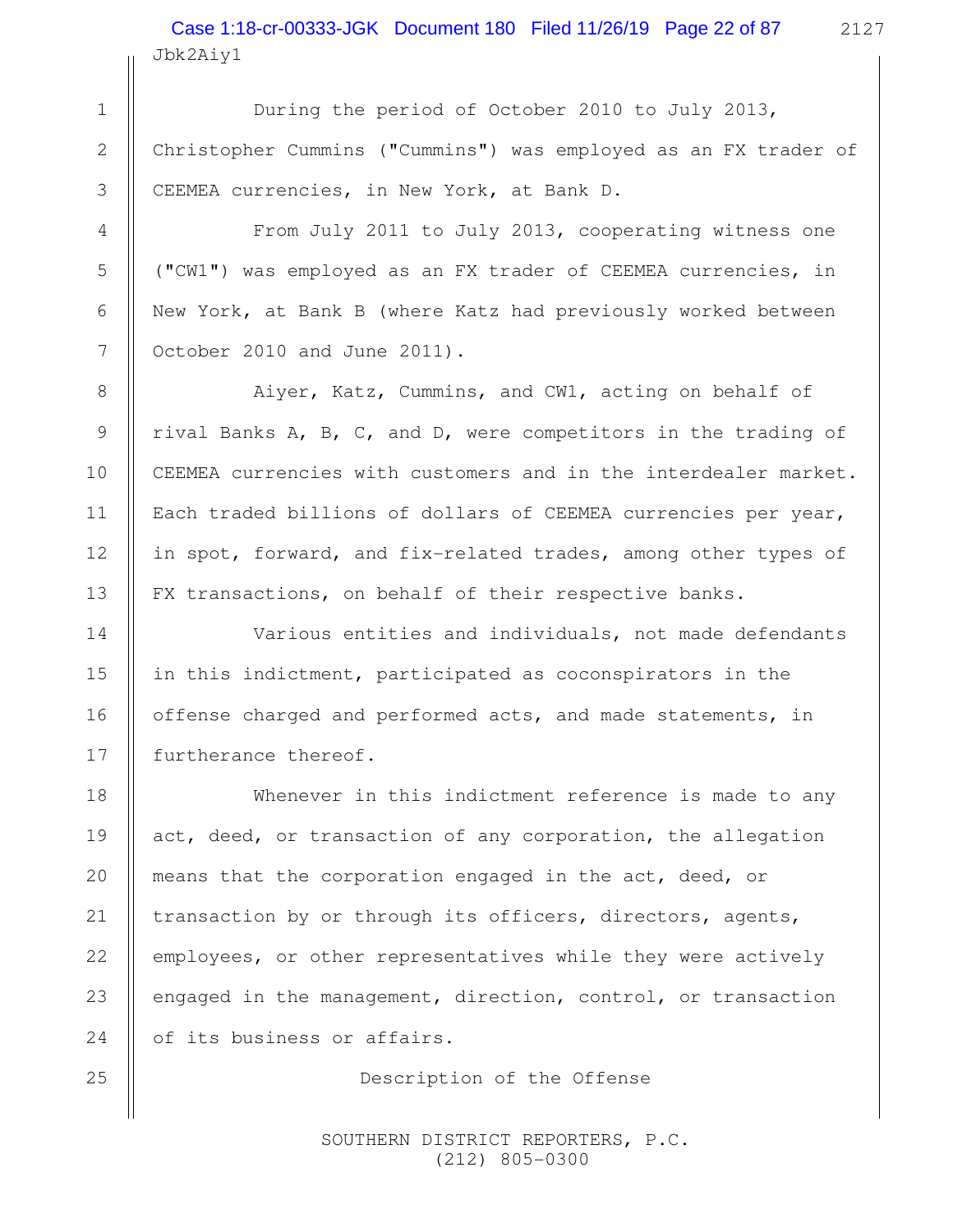# Jbk2Aiy1 Case 1:18-cr-00333-JGK Document 180 Filed 11/26/19 Page 23 of 87

1

2

3

4

5

6

7

8

9

10

11

12

13

14

15

16

17

18

19

25

"From at least as early as October 2010 and continuing until at least July 2013 (the "relevant period"), the exact dates being unknown to the grand jury, in the Southern District of New York and elsewhere, Aiyer and his coconspirators, and others known and unknown, knowingly entered into and participated in a combination and conspiracy to suppress and eliminate competition by fixing prices of, and rigging bids and offers for, CEEMEA currencies traded in the United States and elsewhere. The combination and conspiracy engaged in by Aiyer and his coconspirators was in unreasonable restraint of interstate trade and commerce in violation of Section One of the Sherman Act (15 U.S.C. Section 1).

"The charged conspiracy consisted of a continuing agreement, understanding, and concert of action among Aiyer and his coconspirators, the substantial terms of which were to suppress and eliminate competition for the purchase and sale of CEEMEA currencies by fixing prices of, and rigging bids and offers for, CEEMEA currencies traded in the United States and elsewhere."

Means and Methods of the Conspiracy "For the purpose of forming and carrying out the charged combination and conspiracy, Aiyer and his coconspirators did those things that they combined and conspired to do, including, among other things: 20 21 22 23 24

"a. engaging in near-daily conversations through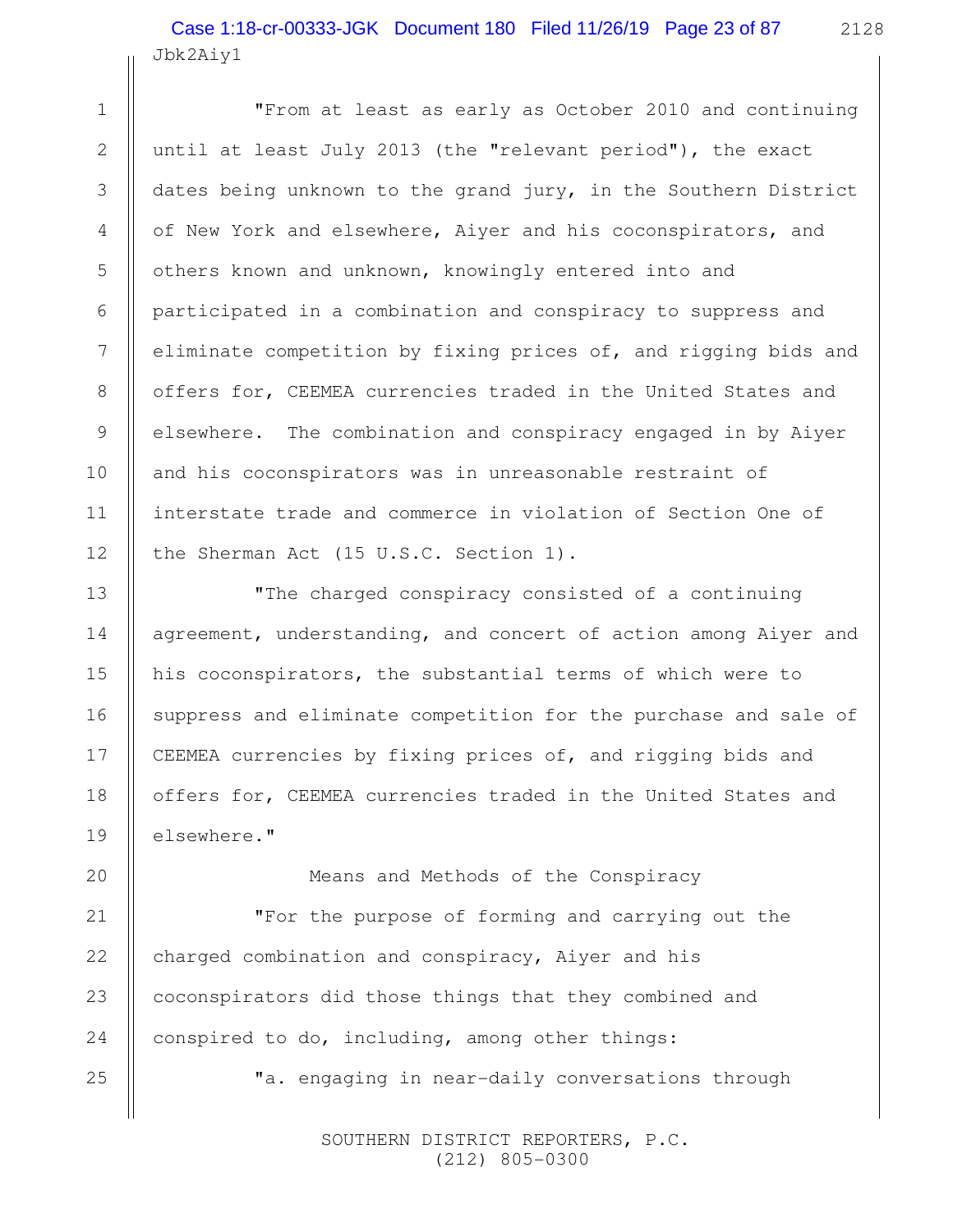Jbk2Aiy1 Case 1:18-cr-00333-JGK Document 180 Filed 11/26/19 Page 24 of 87

2129

private electronics chat rooms, phone calls, text messages, and other means of communication, to reveal their currency positions, trading strategies, bids and offers on Reuters, customer identities, customer limit order price levels, upcoming customer orders, and planned pricing for customer orders, among other information;

 "b. agreeing to suppress and eliminate competition among themselves for the purchase and sale of CEEMEA currencies by coordinating their bidding, offering, and trading, including, at times, by refraining from bidding, offering, and trading against each other;

 "c. coordinating their bidding, offering, and trading of CEEMEA currencies on electronic trading platforms such as Reuters and elsewhere in the interdealer market including, at times, by refraining from bidding, offering, and trading against each other, in order to increase, decrease, and stabilize the prices of CEEMEA currencies;

 "d. coordinating their bidding, offering, and trading of CEEMEA currencies in and around the times of certain fixes, in order to increase, decrease, and stabilize the fix prices of CEEMEA currencies;

 "e. filling customers' orders at prices that the conspiracy sought to increase, decrease, and stabilize;

 "f. agreeing on prices to quote to customers, including customers who had solicited competing prices in the

> SOUTHERN DISTRICT REPORTERS, P.C. (212) 805-0300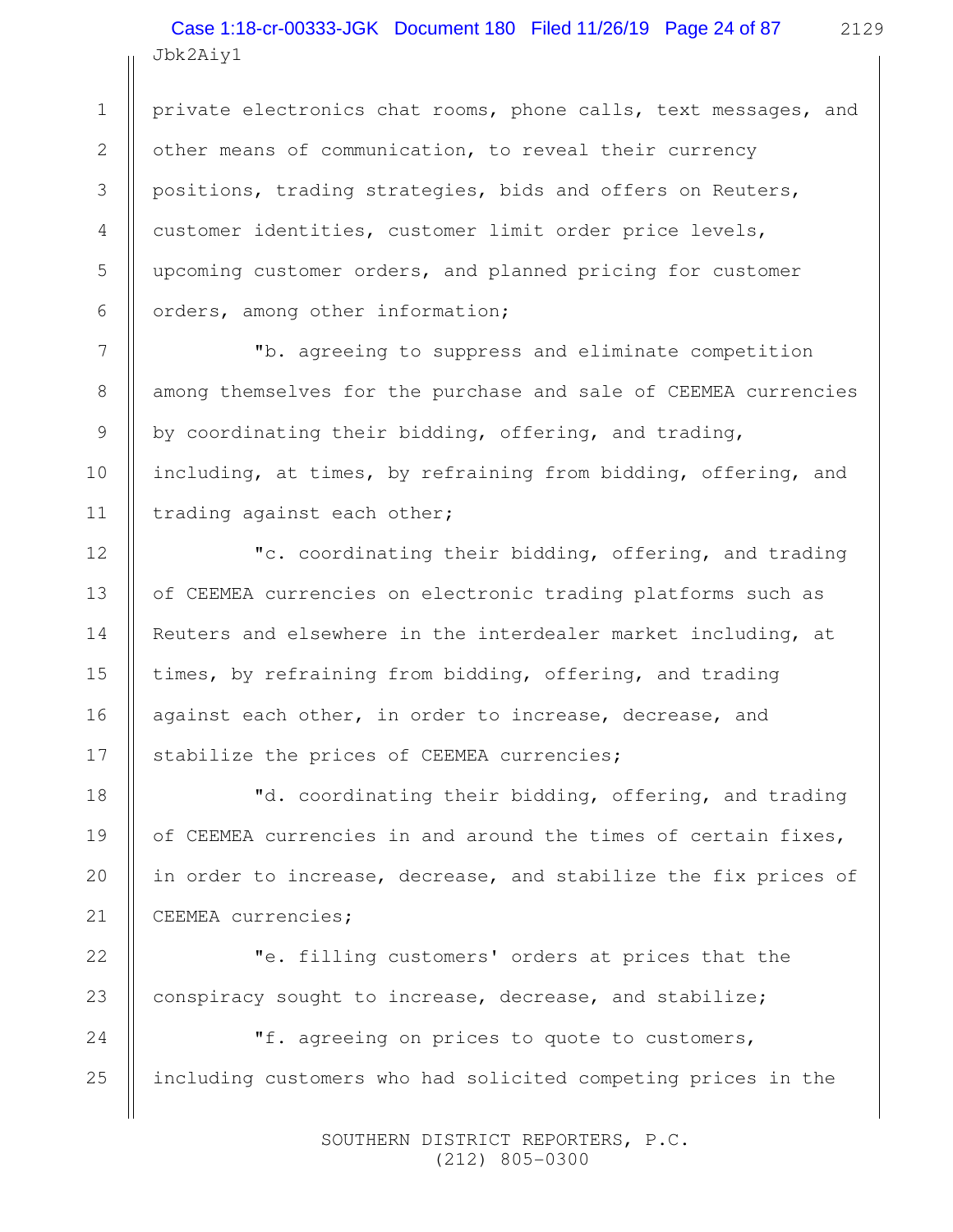Jbk2Aiy1 Case 1:18-cr-00333-JGK Document 180 Filed 11/26/19 Page 25 of 87

2130

same CEEMEA currency pair from two or more of the coconspirators; and 1 2

 "g. employing measures to conceal their actions by, among other steps, using code names when discussing customers, communicating with each other using text messages and other cell phone applications, calling one another on personal cell phones during work hours, and meeting in person in the Southern District of New York to discuss particular customers and trading strategies."

#### Trade and Commerce

"During the relevant period covered by this indictment, the business activities of Aiyer and his coconspirators that are the subject of this indictment involved, were within the flow of, and substantially affected, interstate trade and commerce. Among other activities, Aiyer and his coconspirators in a continuous and uninterrupted flow of interstate trade and commerce, entered into FX CEEMEA transactions subject to the conspiracy with counterparties located in different states, and caused the transfer of substantial sums of money across state lines in connection with those transactions.

"All in violation of Title 15, United States Code, Section 1." 22 23

Count One of the indictment charges Akshay Aiyer, the defendant, with the offense of conspiracy to restrain trade.

> SOUTHERN DISTRICT REPORTERS, P.C. (212) 805-0300

16

17

18

19

20

21

24

25

3

4

5

6

7

8

9

10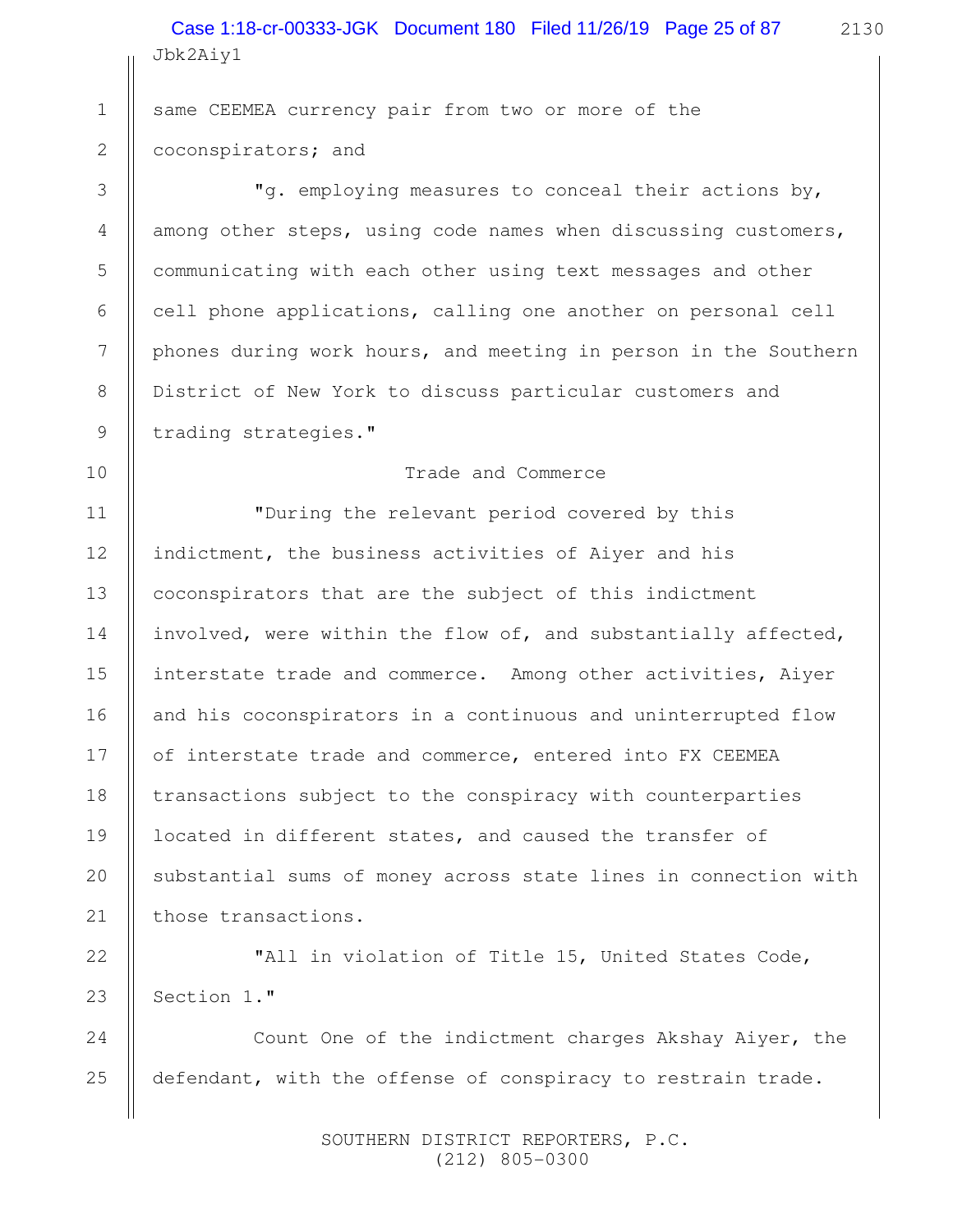Jbk2Aiy1 Case 1:18-cr-00333-JGK Document 180 Filed 11/26/19 Page 26 of 87

The relevant statute is Section 1 of Title 15, United States Code, the Sherman Act. The Sherman Act provides in relevant part that: "Every contract, combination in the form of trust or otherwise, or conspiracy, in restraint of trade or commerce among the several States, or with foreign nations, is declared to be illegal. Every person who shall make any contract or engage in any combination or conspiracy hereby declared to be illegal shall be deemed guilty of a crime."

The purpose of the Sherman Act is to preserve and encourage free and open business competition so that the public may receive better goods and services at a lower cost.

In order to prove the price fixing and bid rigging conspiracy against the defendant, the government must establish beyond a reasonable doubt each of the following three elements:

First, that the conspiracy the defendant is charged with participating in actually existed during the time alleged in the indictment;

Second, that the defendant knowingly joined the conspiracy;

Third, that the conspiracy concerned goods or services in interstate commerce.

(Continued next page)

24

25

1

2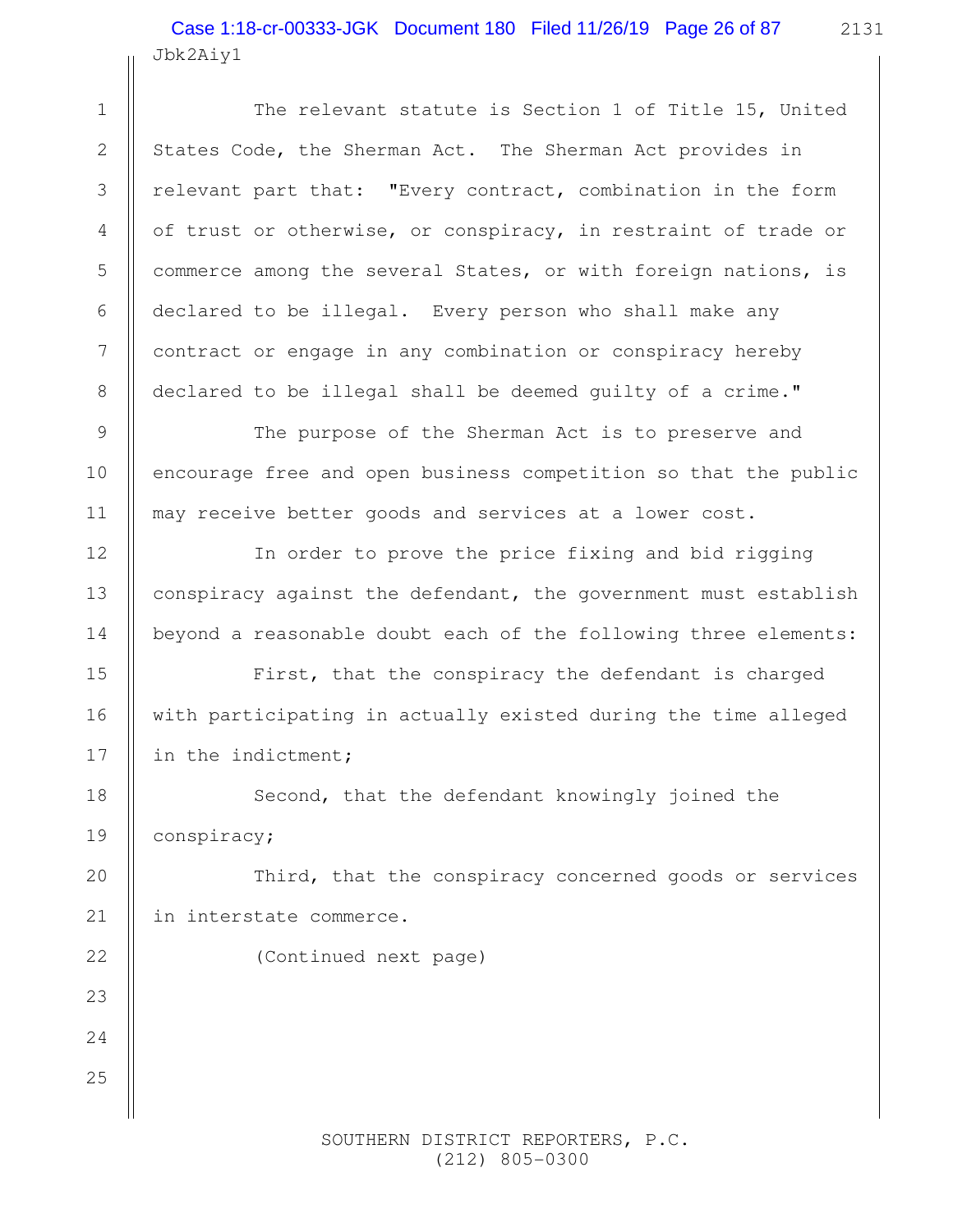## Jbknaiy2 Charge Case 1:18-cr-00333-JGK Document 180 Filed 11/26/19 Page 27 of 87

1

2

3

4

5

6

7

8

9

10

11

12

13

14

15

If you find from your consideration of all the evidence that each of these elements that is been proved beyond a reasonable doubt, then you should find the defendant guilty.

If, on the other hand, you find from your consideration of all the evidence that any of these elements has not been proved beyond a reasonable doubt then, you should find the defendant not guilty.

As I have just told you, the first element that the government must prove, beyond a reasonable doubt, is that the price fixing and bid rigging conspiracy charged in the indictment actually existed. The existence of a conspiracy is important because the part of the Sherman Act we are concerned with outlaws certain joint activities by competitors, but it does not allow actions taken by a single firm or a single person.

We begin with the concept of "conspiracy." A conspiracy is an agreement between two or more persons to accomplish an unlawful purpose or to accomplish a lawful purpose by unlawful means. The agreement itself is a crime. Whether the agreement is ever carried out, or whether it succeeds or fails, does not matter. Indeed, the agreement need not be consistently followed. Conspirators may cheat on each other and still be conspirators. It is the agreement to do something that violates the law that is the essence of a conspiracy. 16 17 18 19 20 21 22 23 24 25

> SOUTHERN DISTRICT REPORTERS, P.C. (212) 805-0300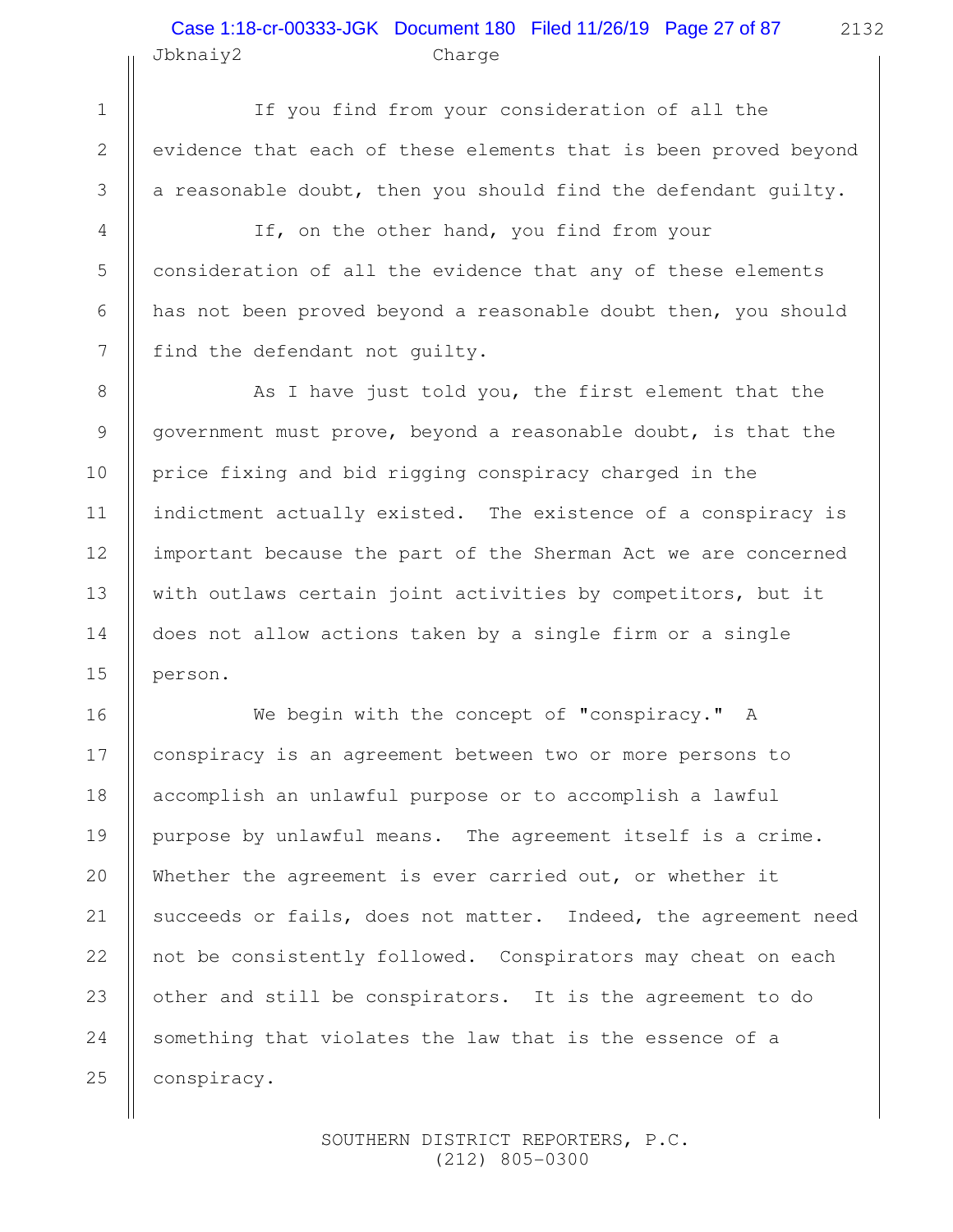#### Jbknaiy2 Charge Case 1:18-cr-00333-JGK Document 180 Filed 11/26/19 Page 28 of 87

1

2

3

4

5

6

7

8

9

10

11

12

13

14

15

16

17

18

19

20

21

The government must prove, beyond a reasonable doubt, that the conspiracy to fix prices and rig bids actually existed and existed at or about the time alleged in the indictment. If you find that the conspiracy charged in the indictment did not exist, you cannot find the defendant guilty of Count One. This is so even if you find that some conspiracy other than the one charged in the indictment existed; and even though any other conspiracy you may find existed had a purpose and/or membership similar to the conspiracy charged in the indictment.

In this case, the alleged conspiracy was a conspiracy from about as early as October 2010 and continuing until at least July 2013 to suppress and eliminate competition by fixing prices of, and rigging bids and offers for, CEEMEA currencies traded in the United States and elsewhere, through trading on the foreign currency exchange market ("FX market"). As a reminder CEEMEA is a shorthand for Central and Eastern European, Middle Eastern, and African emerging markets. Therefore, if you find that this conspiracy did not exist, you cannot find the defendant guilty.

In this case, the defendant contends that the government's proof fails to show the existence of only one overall conspiracy. 22

Whether there existed a single unlawful agreement, or many such agreements, or indeed, no agreement at all, is a question of fact for you, the jury, to determine in accordance 23 24 25

> SOUTHERN DISTRICT REPORTERS, P.C. (212) 805-0300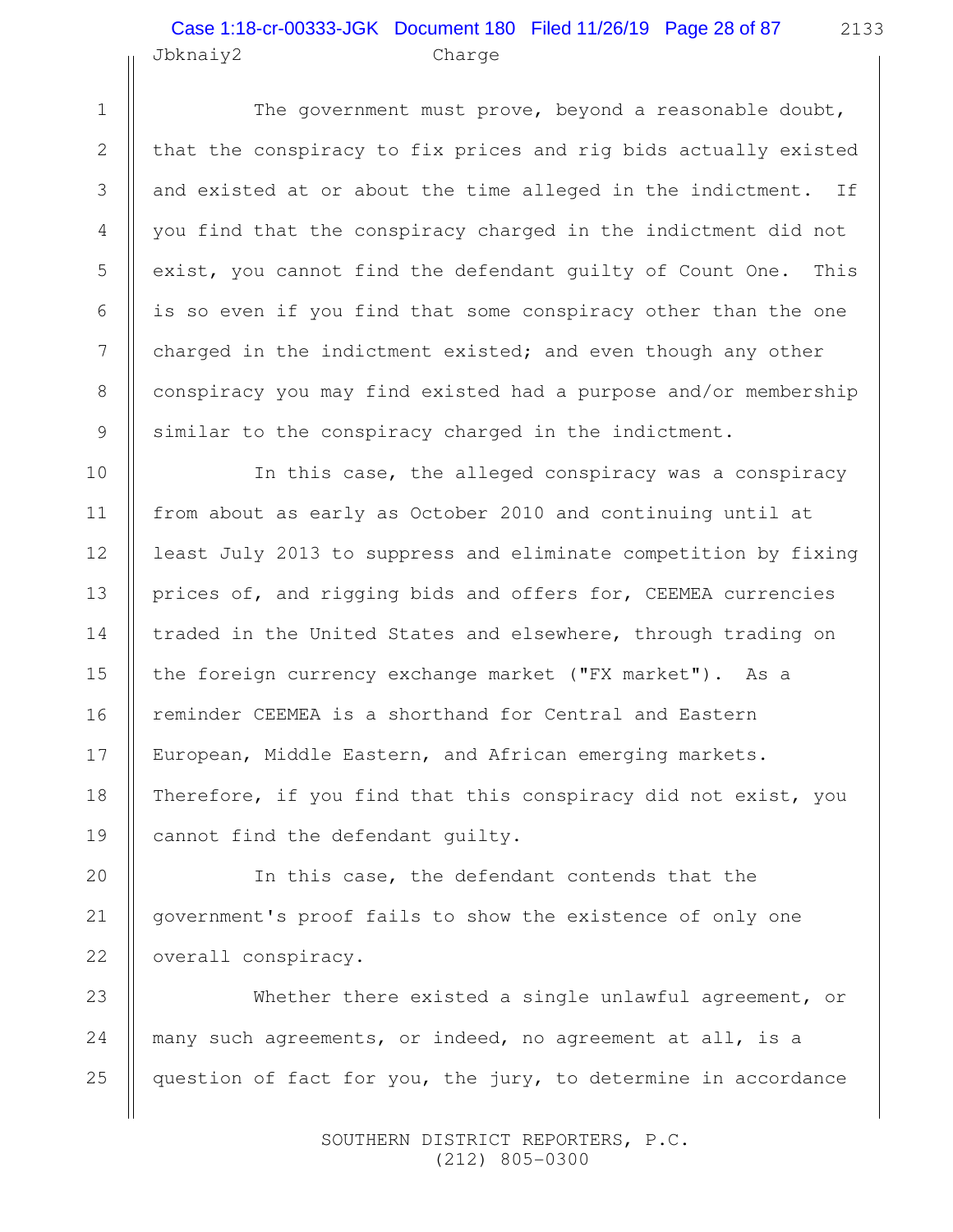#### Jbknaiy2 Charge Case 1:18-cr-00333-JGK Document 180 Filed 11/26/19 Page 29 of 87

2134

with my instructions.

When two or more people join together to further one common unlawful design or purpose, a single conspiracy exists. By way of contrast, multiple conspiracies exist when there are separate unlawful agreements to achieve distinct purposes.

You may find that there was a single conspiracy despite the fact that there were changes in either personnel, or activities, or both, so long as you find that some of the conspirators continued to act for the entire duration of the conspiracy for the purpose charged in the indictment. The fact that the members of a conspiracy are not always identical does not necessarily imply that separate conspiracies exist.

On the other hand, if you find that the conspiracy charged in the indictment did not exist, you cannot find the defendant guilty of the single conspiracy charged in the indictment. This is so even if you find that some conspiracy other than the one charged in this indictment existed, even though the purposes of both conspiracies may have been the same, and even though there may have been some overlap in membership.

Similarly, if you find that the defendant was a member of another conspiracy, and not the one charged in the indictment, then you must acquit the defendant of the conspiracy charge.

Therefore, what you must do is determine whether the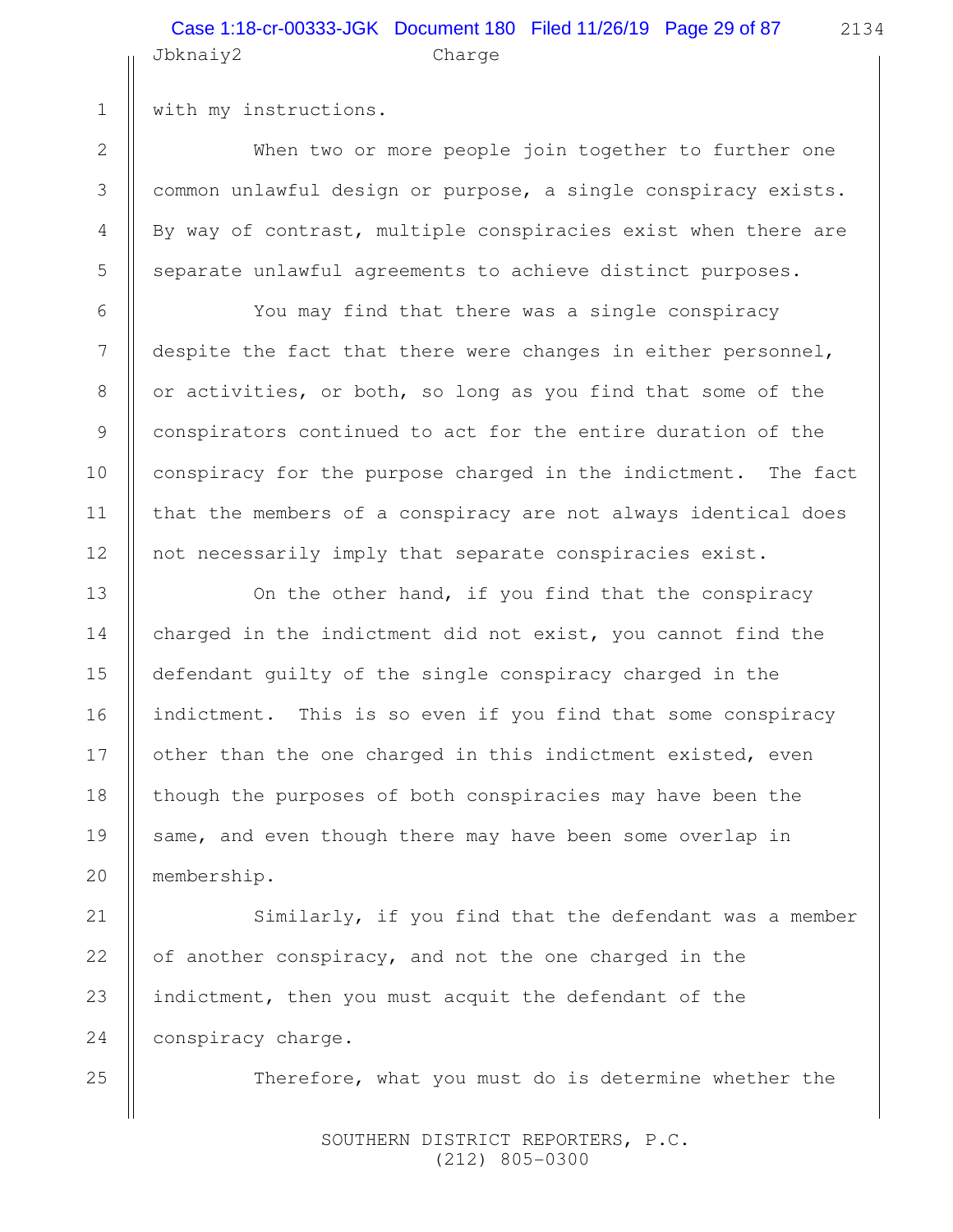# Jbknaiy2 Charge Case 1:18-cr-00333-JGK Document 180 Filed 11/26/19 Page 30 of 87

conspiracy charged in the indictment existed. If it did, you must then determine the nature of the conspiracy and who were its members.

1

2

3

4

5

6

7

8

9

10

11

12

13

14

15

16

17

18

19

20

21

22

Next, I will instruct you on what sorts of proof the government may use to prove the existence of the conspiracy beyond a reasonable doubt. In order to prove the existence of the conspiracy beyond a reasonable doubt, it is not necessary for the government to present direct proof of verbal or written agreements. Very often in cases like this, such evidence is not available. You may find that the required agreement or conspiracy existed from the course of dealing between or among the defendant and the alleged coconspirators, through the words they exchanged, or from their acts alone. What the government must prove, beyond a reasonable doubt, is that the members of the conspiracy in some manner came to a mutual understanding to try to fix or attempt to fix prices or try to rig or attempt to rig bids or accomplish or try to accomplish a common and unlawful objective. Membership in the chat rooms does not alone constitute participation in the claimed conspiracy. The fact that the members of the Rand Chat Room met or spoke frequently does not, by itself, prove that every participant in the chat room formed an illegal agreement.

Evidence that shows that alleged conspirators pretended to agree, or jokingly agreed, or merely, at times, engaged in wishful thinking, is not evidence that there was an 23 24 25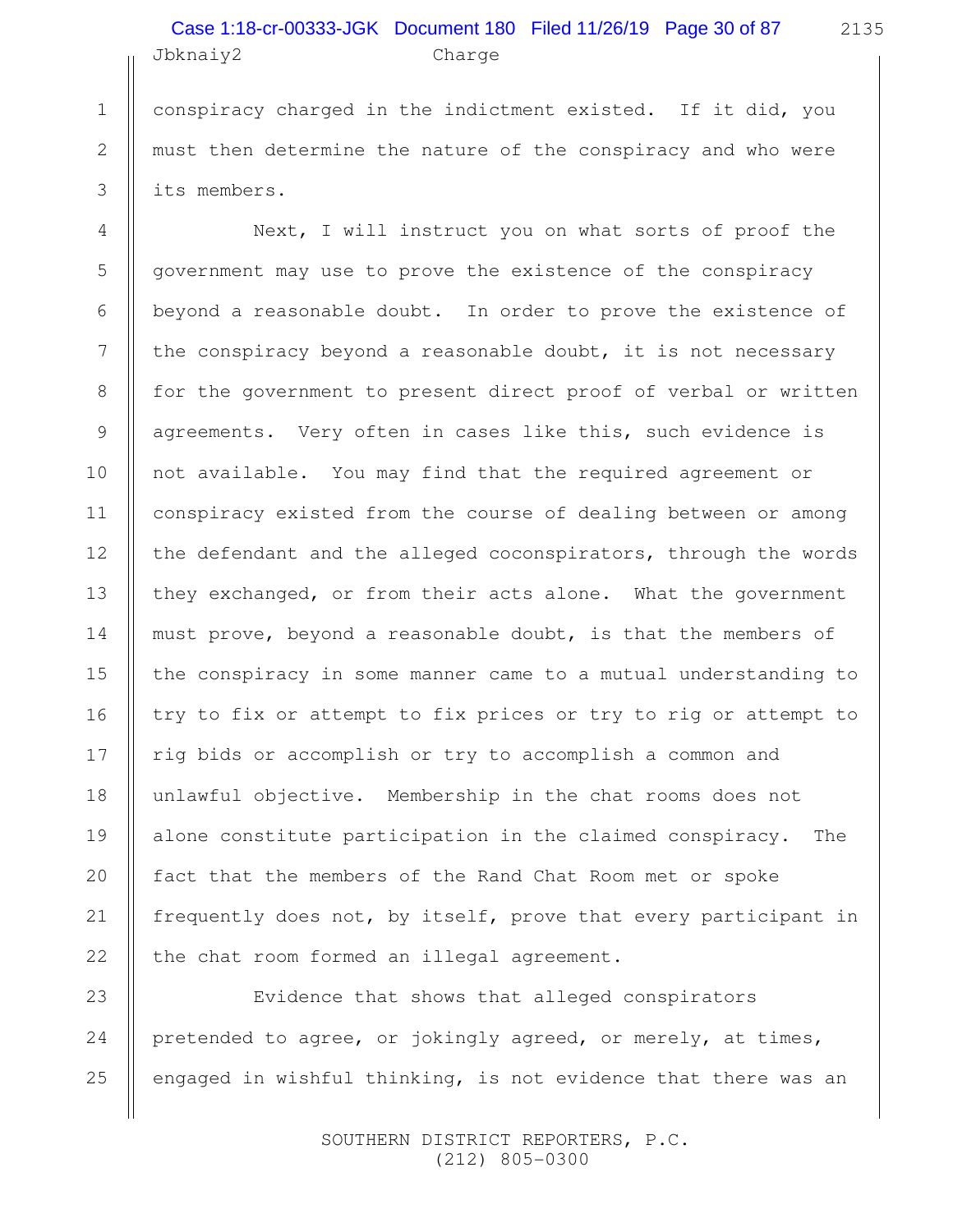# Jbknaiy2 Charge Case 1:18-cr-00333-JGK Document 180 Filed 11/26/19 Page 31 of 87

2136

agreement about the unlawful objective charged in the indictment.

1

2

3

4

5

6

7

8

9

10

11

12

13

14

15

16

17

18

20

21

22

25

The government does not have to show that all of the means or methods that were agreed upon to accomplish this goal were actually used. Nor does the government have to show that all of the persons alleged to have been members of the claimed conspiracy were in fact members. What the government must prove is that the claimed conspiracy was knowingly formed; that it was formed with the intention to accomplish, by joint action, price fixing and bid rigging; and that the membership of the conspiracy was essentially that claimed by the government, namely, that it essentially included the defendant, Nicholas Williams, Jason Katz, and Christopher Cummins.

The antitrust laws involved in this case are concerned only with joint action and agreements among competitors -- not with actions taken independently by a single competitor. The independent actions of a person can never constitute a restraint of trade in violation of the Sherman Act.

Thus, an individual may refrain from bidding on a contract, or charge prices identical to those charged by competitors and still not violate the Sherman Act. Indeed, a person may adopt policies and prices identical to those of his or her competitors as long as such actions are the result of an independent business decision, and not the result of an agreement or understanding among competitors. 19 23 24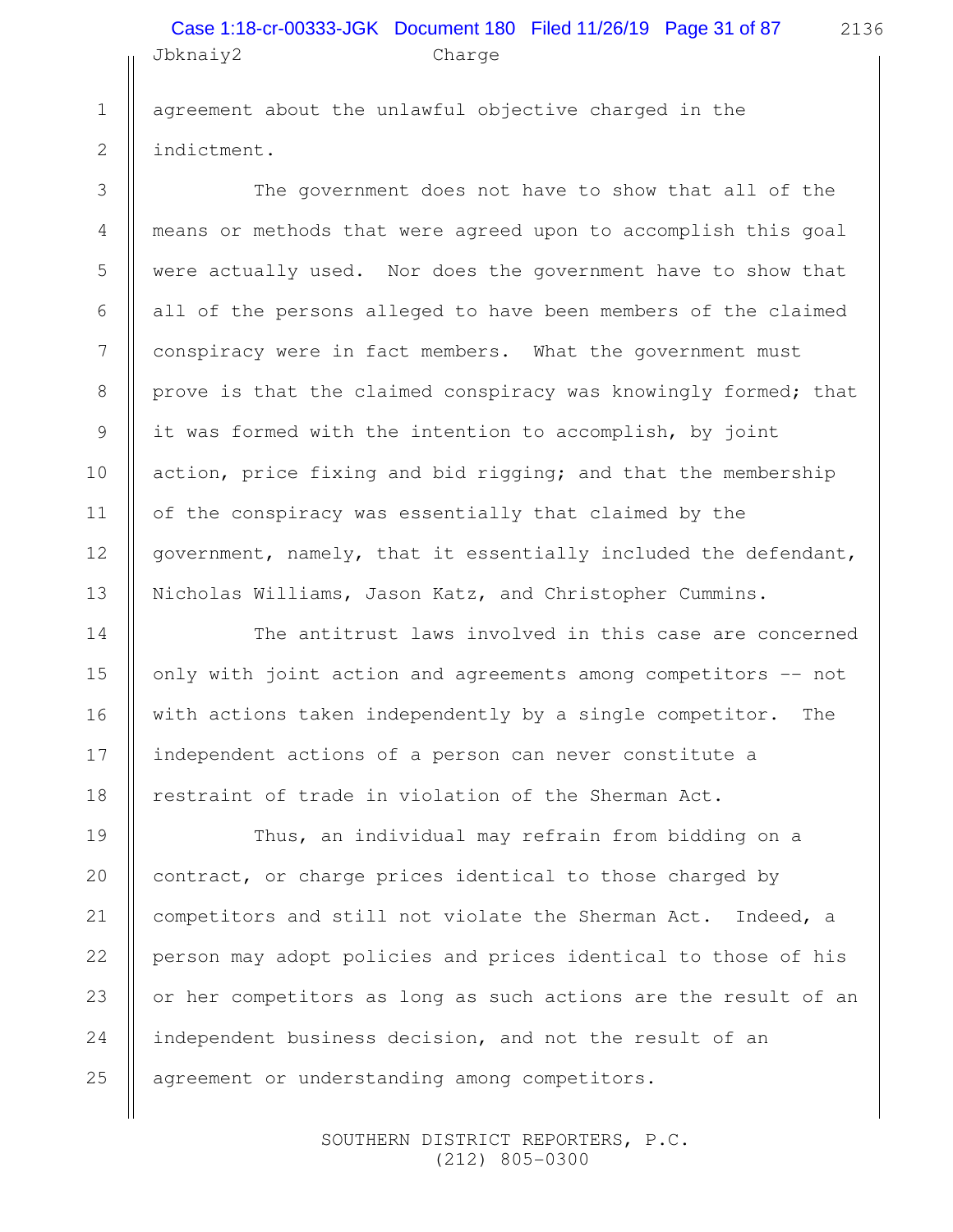#### Jbknaiy2 Charge Case 1:18-cr-00333-JGK Document 180 Filed 11/26/19 Page 32 of 87

1

2

3

4

5

6

7

8

9

10

11

12

13

14

15

16

17

18

19

20

21

22

23

The fact that various persons engaged in similar conduct does not, in and of itself, establish the existence of a conspiracy. This is true even if they did so knowing that others were following similar practices. Similarity of business practices or even the fact that the defendant and the alleged coconspirators may have charged identical prices for emerging markets currencies does not automatically establish a conspiracy because such practices may be consistent with ordinary competitive behavior in a free and open market.

On the other hand, when it is a fact that similar practices are followed by a number of persons, with each being aware that the other is doing so, that is an important piece of evidence which you should consider, along with the other evidence in the case, in determining whether an unlawful agreement or conspiracy existed.

In determining whether to find such an agreement, you should consider whether the different persons adopting similar practices did so because of their own independent judgment as to what was in their own best economic interest. In deciding this, you should consider whether the practices employed made sense in light of the industry conditions, and whether the benefits from those practices were dependent on other persons doing the same thing.

In order to find a conspiracy based on consciously similar actions, you must find additional circumstances that 24 25

> SOUTHERN DISTRICT REPORTERS, P.C. (212) 805-0300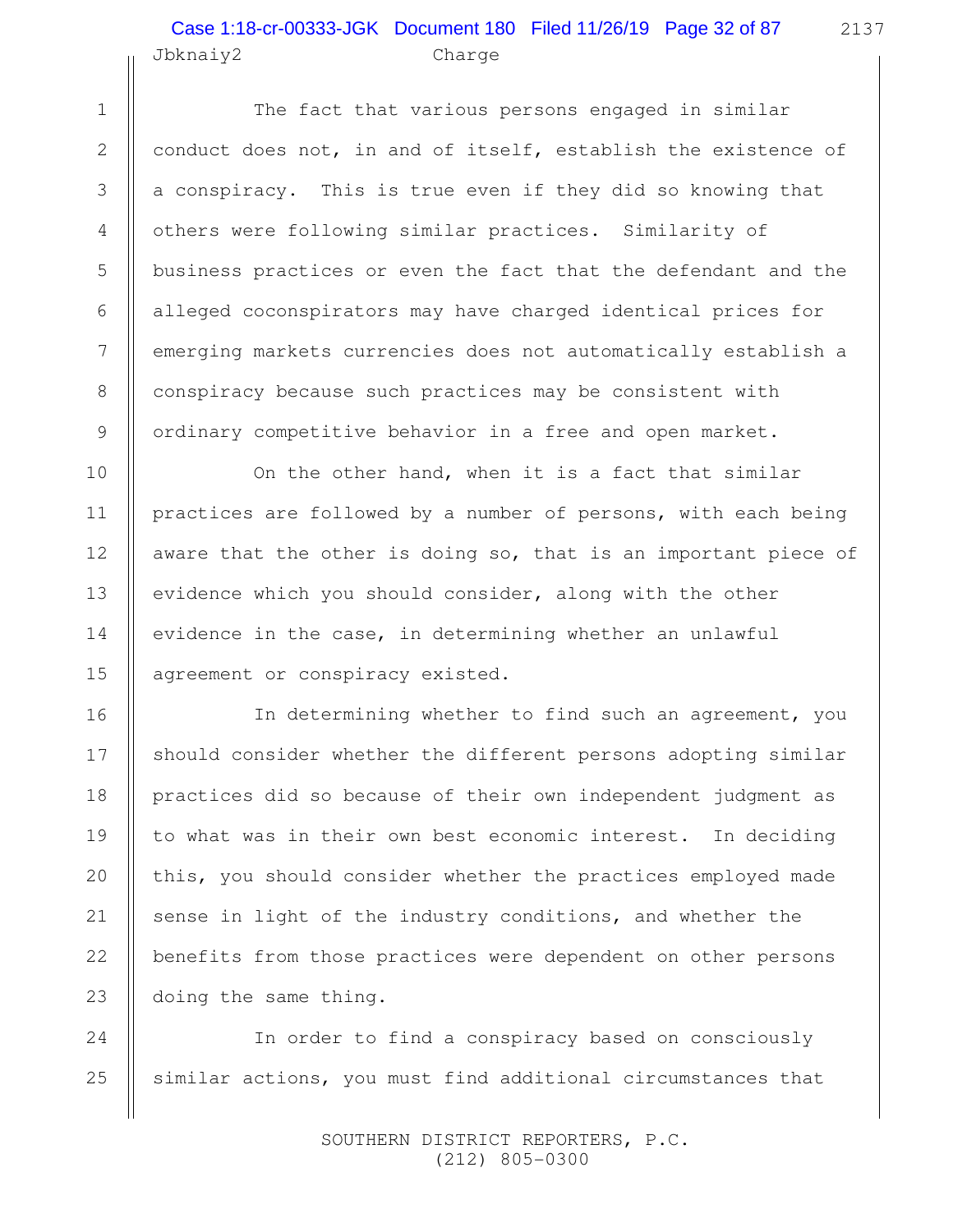## Jbknaiy2 Charge Case 1:18-cr-00333-JGK Document 180 Filed 11/26/19 Page 33 of 87

1

2

3

4

5

6

7

8

9

10

11

12

13

14

15

16

17

18

19

20

21

22

make it unlikely that those similar courses of action resulted from the exercise of independent business judgment. In short, you must find that those engaged in similar actions were a group, acting together, rather than individual competitors who happen to have done the same thing.

The indictment charges the defendant with knowingly joining a conspiracy to fix prices and rig bids in the FX market for CEEMEA currencies. I will now instruct you on what a price fixing conspiracy is.

A price fixing conspiracy is an agreement or mutual understanding between two or more competitors to fix, control, raise, lower, maintain, or stabilize the prices charged for products or services. Although a price fixing conspiracy is usually thought of as an agreement among competitors to establish the same price, prices may be fixed in other ways. Prices are fixed if the range or level of prices is agreed upon or, if, by agreement, various formulas are used in computing them. Put simply, prices are "fixed" when they are agreed upon. Thus, any agreement to set specific prices for CEEMEA currencies in the FX markets, establish fixed spreads or offers and bids of currency pairs, or set ranges within which currencies would be traded, is a price fixing conspiracy.

The goal of every price fixing conspiracy is the elimination of one form of competition -- competition over price. Therefore, if you find that the charged price fixing 23 24 25

> SOUTHERN DISTRICT REPORTERS, P.C. (212) 805-0300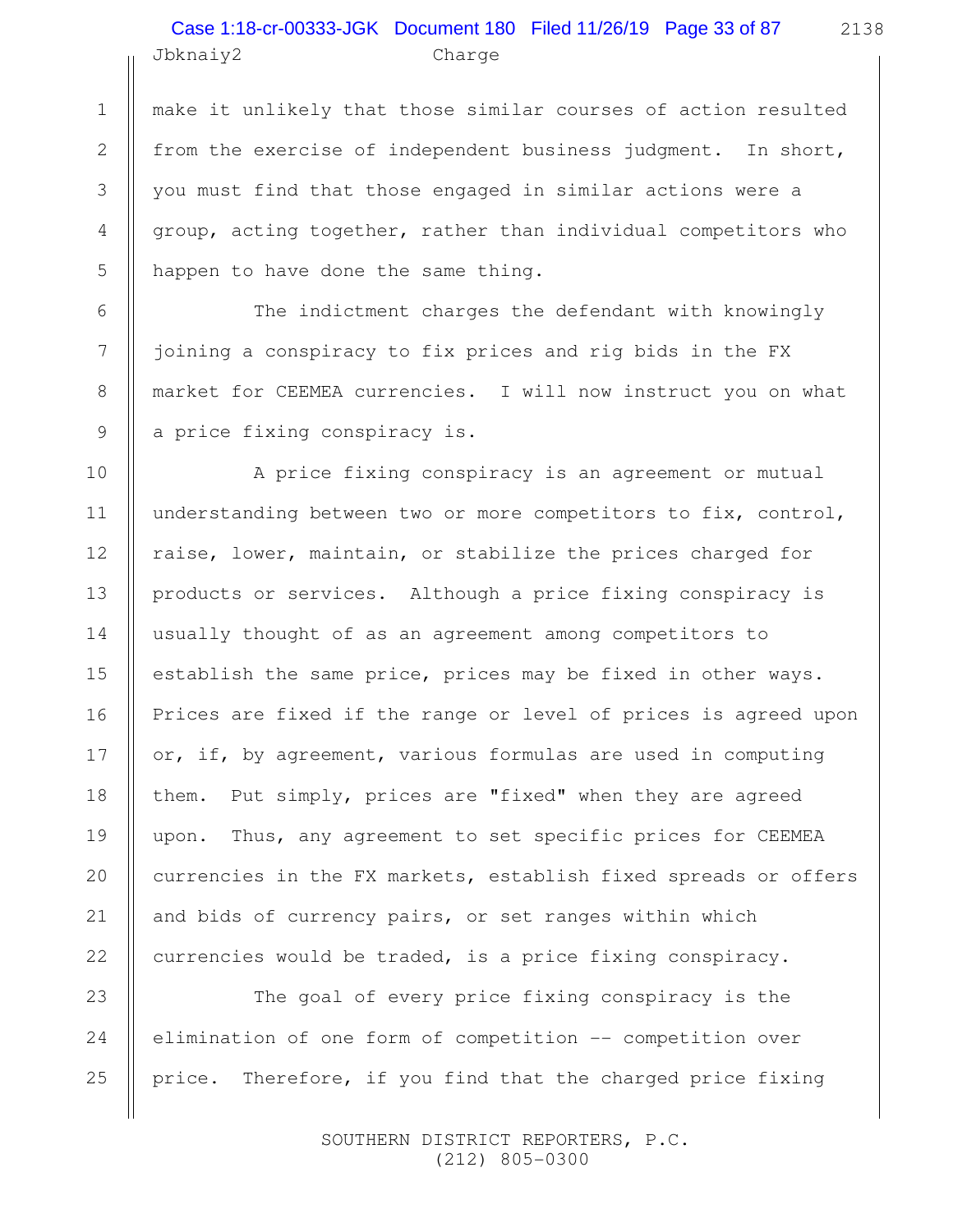## Jbknaiy2 Charge Case 1:18-cr-00333-JGK Document 180 Filed 11/26/19 Page 34 of 87

1

2

3

4

5

6

7

8

9

10

11

12

13

14

15

16

17

18

19

20

21

22

conspiracy existed, it does not matter whether the prices agreed upon were high, low, reasonable, or unreasonable. What matters is that the prices were fixed.

Moreover, it is not a defense that the conspirators actually competed with each other in some manner, or that they did not conspire to eliminate all competitors. Every conspiracy to fix prices unlawfully restrains trade regardless of the motives of the conspirators or any economic justification they may might offer.

Similarly, if you find that the defendant did voluntarily and knowingly enter into the charged agreement to fix prices, you may find that the defendant intended to unreasonably restrain trade even if you find that the defendant, or any of the other conspirators, did not observe the agreement. What is important is that the defendant entered into the agreement. The agreement is the crime, even if it is never carried out. Of course, if the defendant never acted in accordance with the agreement, that is evidence you should consider in determining whether defendant ever joined the conspiracy in the first place. That the defendant knowingly joined the conspiracy is the second element of the offense that you must find beyond a reasonable doubt. I will instruct you on that element shortly. 23

I caution you, however, that the fact that competitors may have charged identical prices, copied each other's prices, 24 25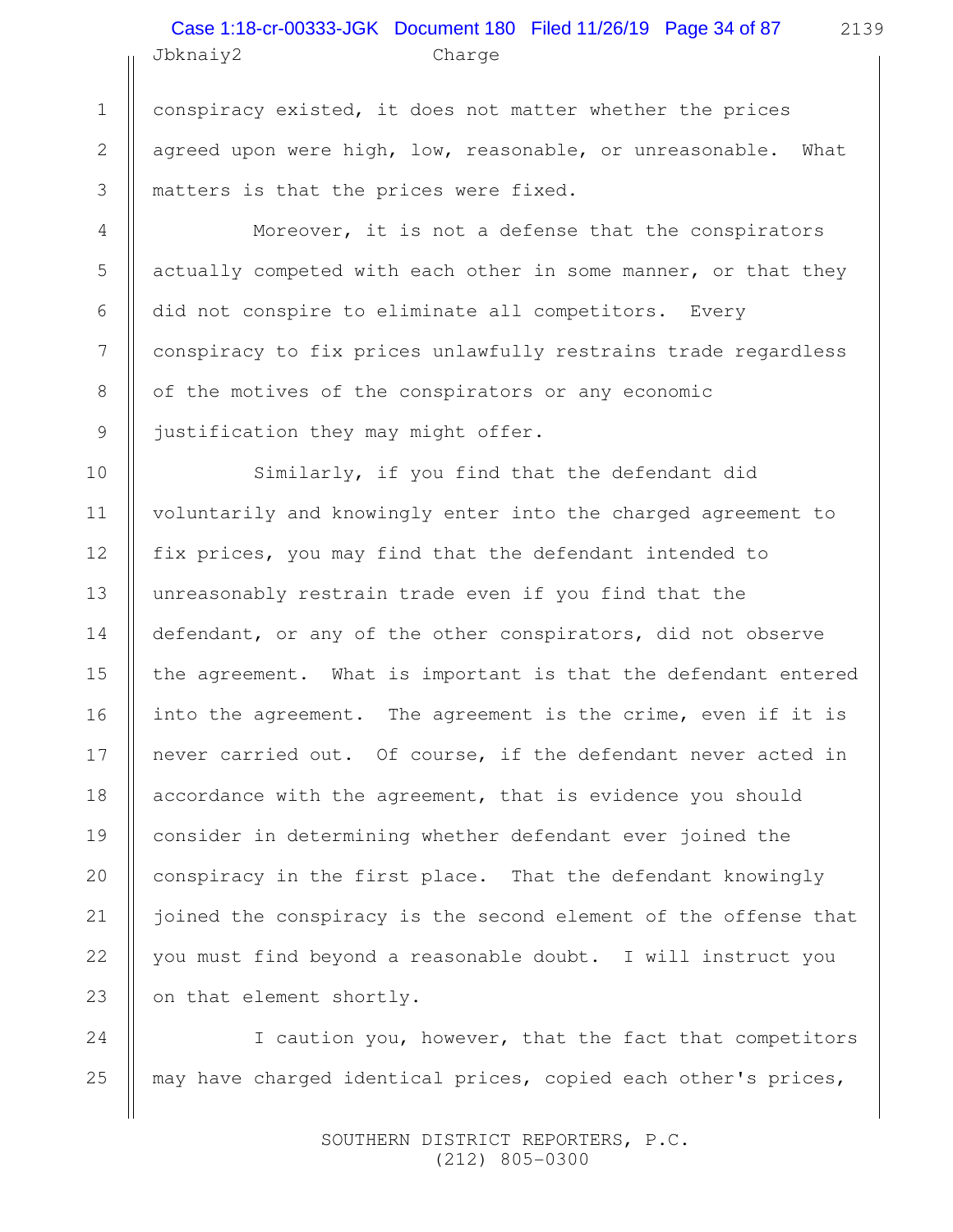#### Jbknaiy2 Charge Case 1:18-cr-00333-JGK Document 180 Filed 11/26/19 Page 35 of 87

1

2

3

4

5

6

7

8

9

10

11

12

13

conformed exactly to another's price policies or exchanged information about prices does not establish a violation of the Sherman Act unless they did any of these things because of an agreement or arrangement or understanding as alleged in the indictment. Therefore, similarity or identity of prices charged does not alone establish the existence of a price fixing conspiracy. You should consider all of the evidence, giving it the weight and credibility you think it deserves, when determining whether similarity of pricing resulted from independent acts of businesses competing freely in the open market or whether it resulted from a mutual agreement or understanding between two or more conspirators as alleged in the indictment.

Furthermore, evidence has been introduced in this case concerning the exchange of information among the defendant and his competitors at other firms about their prices. I caution you that the exchange of information about price is not, by itself, illegal. The fact that the defendant exchanged such information with others does not establish an agreement to fix prices. There may be other legitimate reasons that would lead competitors to exchange information about prices, and the law recognizes that exchanges of such information may enhance competition and benefit consumers. On the other hand, if you find that price information was exchanged, and that there is no reasonable explanation as to why that information was 14 15 16 17 18 19 20 21 22 23 24 25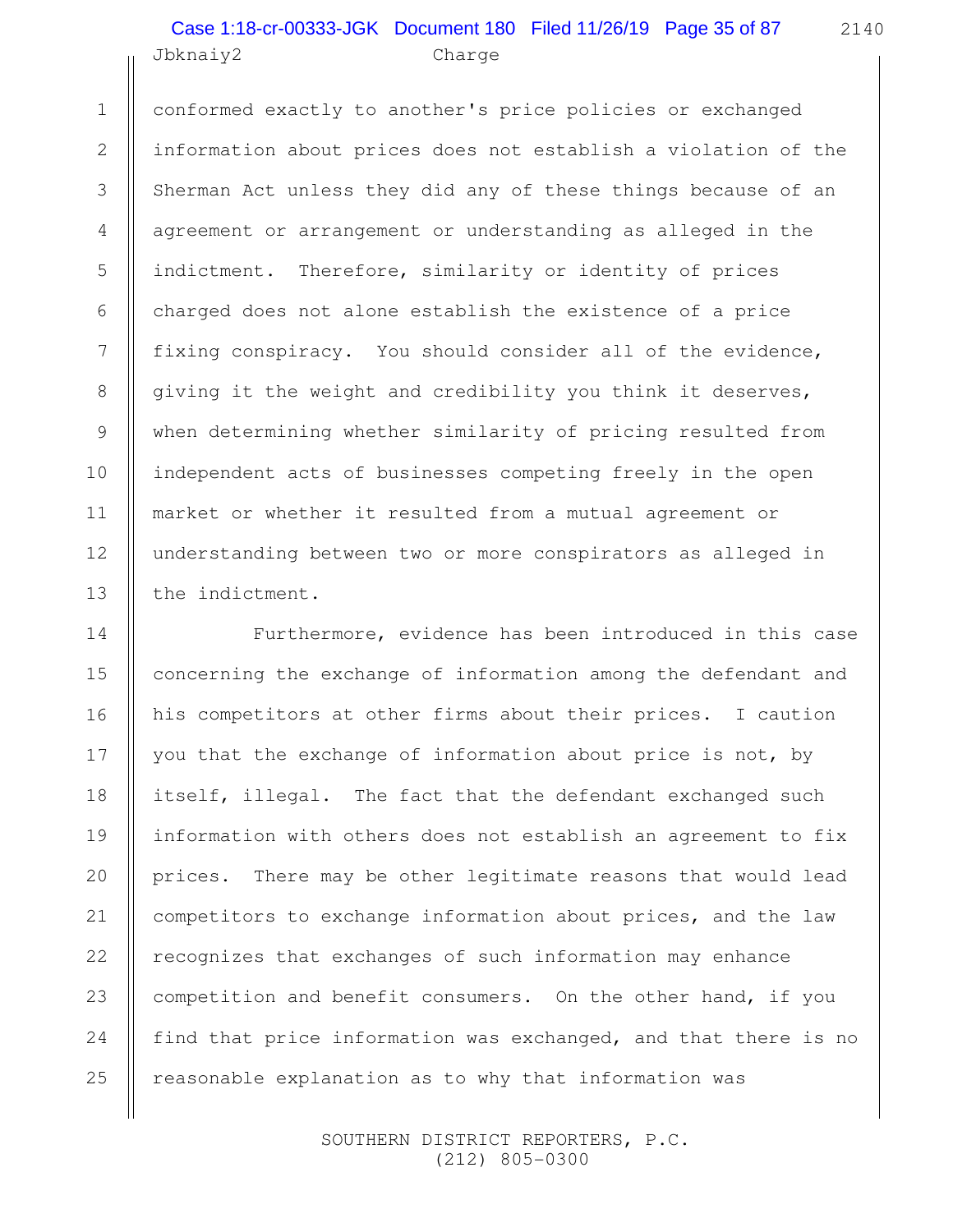#### Jbknaiy2 Charge Case 1:18-cr-00333-JGK Document 180 Filed 11/26/19 Page 36 of 87

exchanged, you may consider whether the information was being exchanged as part of an agreement to fix prices, along with all of the other evidence bearing on whether there was an agreement to fix prices.

The indictment charges that the defendant knowingly entered into a conspiracy to fix prices and rig bids. I will now instruct you on what a bid rigging conspiracy is.

Bid rigging is an agreement between two or more competitors to eliminate, reduce, or interfere with competition for a job or contract that is to be awarded to the basis of competitive bids. Bid rigging may take many forms. For example, it may involve an agreement about the price to be bid, who should be the successful bidder, who should bid high, who should bid low, or who should refrain from bidding. Whatever form it takes, any agreement that limits or avoids competition in competitive bidding is an unlawful bid rigging conspiracy.

As I have told you, the goal of every bid rigging conspiracy is the elimination of one form of competition - competitive bidding. Therefore, if you find that the charged bid rigging conspiracy existed, it does not matter whether the prices agreed upon were high, low, reasonable, or unreasonable. What matters is that bids were rigged.

Moreover, it is no defense that the conspirators actually competed with each other in some manner, or that they did not conspire to eliminate all competitors. Every

> SOUTHERN DISTRICT REPORTERS, P.C. (212) 805-0300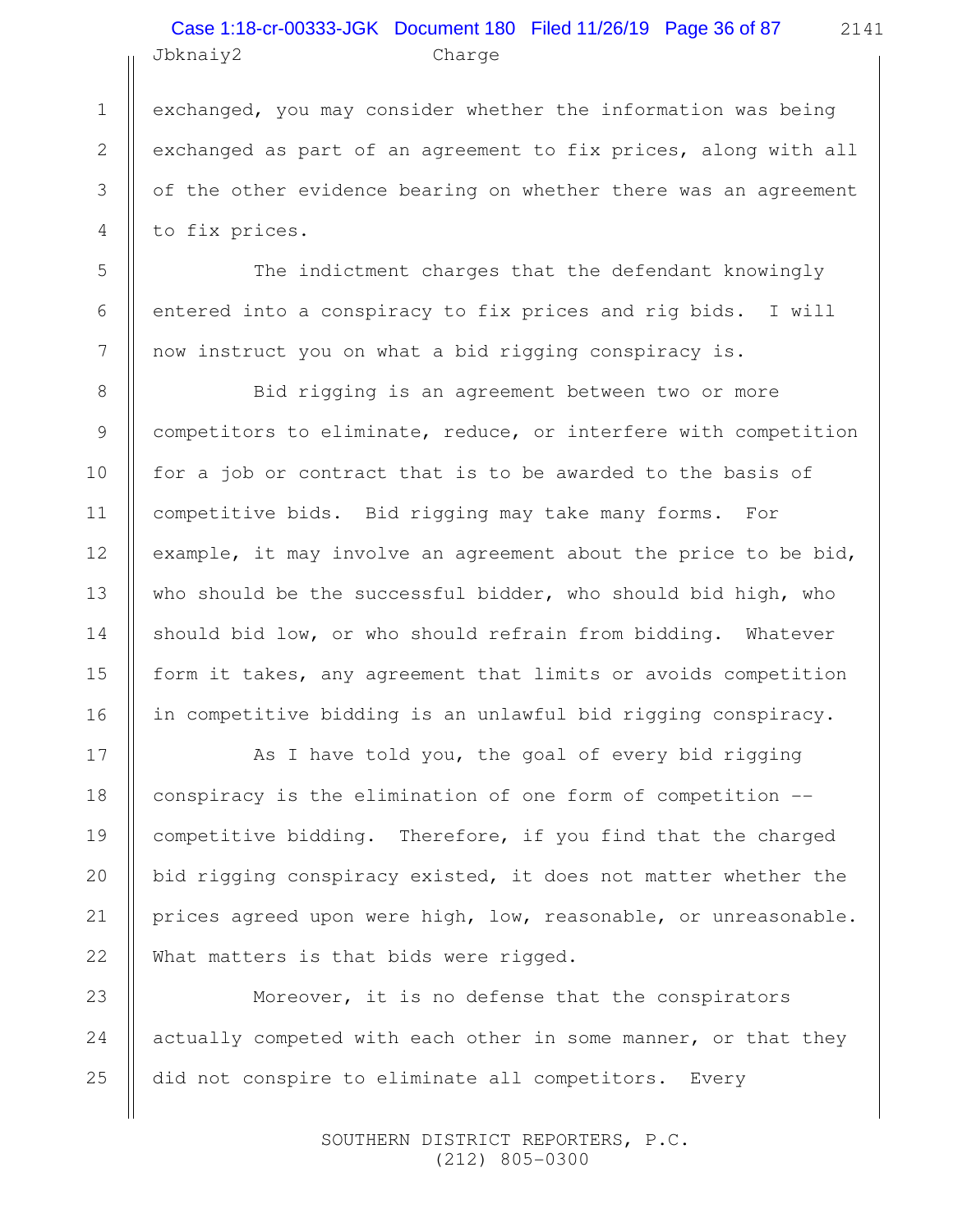# Jbknaiy2 Charge Case 1:18-cr-00333-JGK Document 180 Filed 11/26/19 Page 37 of 87

2142

conspiracy to rig bids unlawfully and unreasonably restrains trade regardless of the motives of the conspirators or any economic justification that they might offer.

1

2

3

4

5

6

7

8

9

10

11

12

13

14

15

You must bear in mind, however, that the mere fact that the defendant or an alleged coconspirator may have bid similar or identical prices, or that the defendant or an alleged coconspirator may have refused to bid on a contract or may have submitted an artificially high bid, does not mean that they were part ever a bid rigging conspiracy. As long as an individual is exercising that individual's own independent judgment -- and not acting under an agreement with a competitor -- that individual may bid any price the individual wishes, whether that price is the same as, higher, or lower than a competitor's, and may choose not to seek the award of a particular contract at all.

You have heard evidence in this case about "spoofing" conduct or canceled trades which do not, in and of themselves, constitute the charged criminal conspiracy and are not in themselves illegal. You may not return a verdict of guilty solely because you find that the defendant alone or in combination with others engaged in spoofing or trades that were subsequently canceled. However, such evidence may be considered to determine the relationship between the defendant and his coconspirators, and his knowledge of, and intent to advance, the purpose of the conspiracy charged in the 16 17 18 19 20 21 22 23 24 25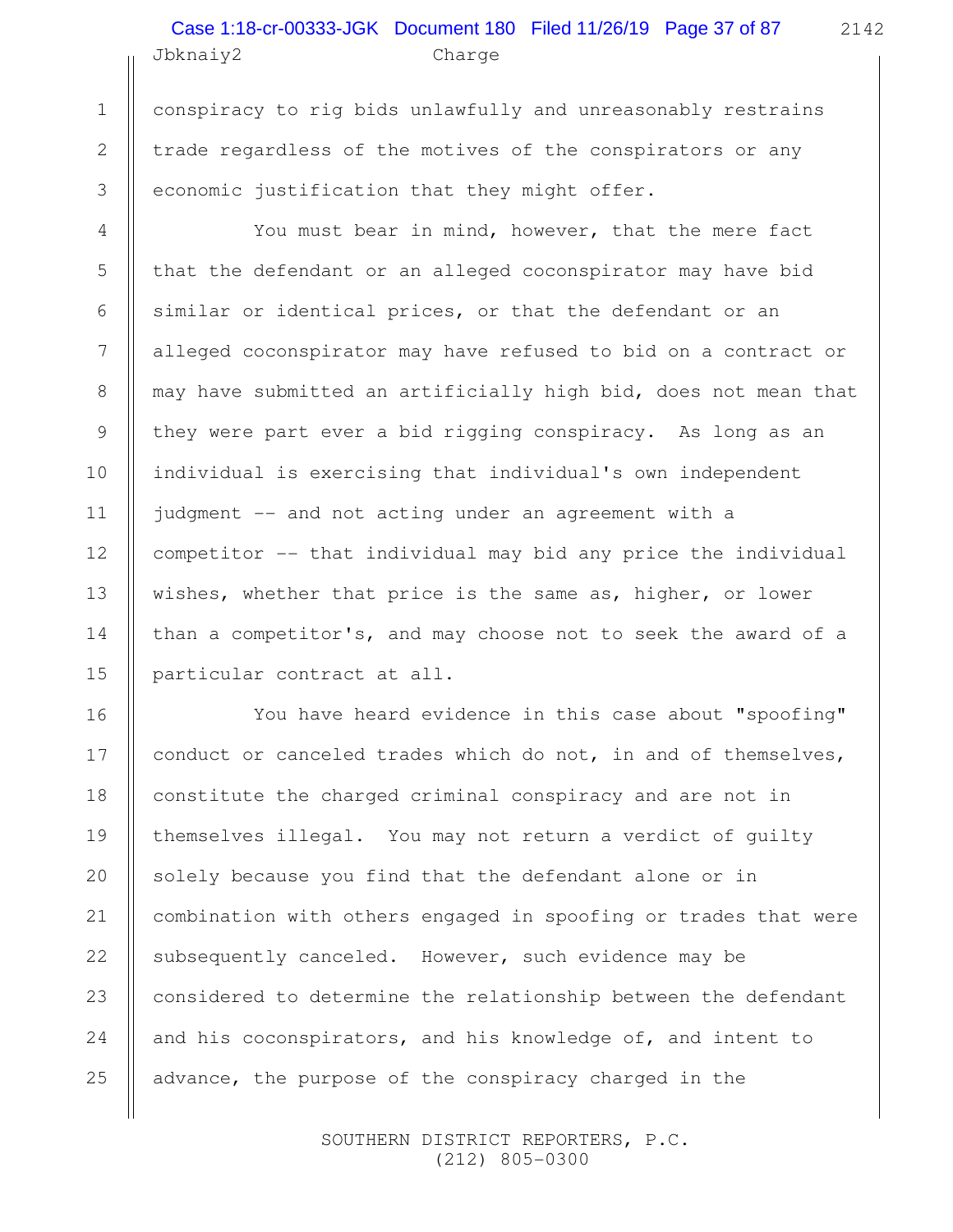#### Jbknaiy2 Charge Case 1:18-cr-00333-JGK Document 180 Filed 11/26/19 Page 38 of 87

24

25

indictment, namely, to fix prices and rig bids.

You have heard testimony that the defendant engaged in conduct that witnesses believed was "wrong" or was likely to make customers "angry." Such conduct does not constitute the crime of conspiracy charged in this case unless that conduct was in furtherance of a conspiracy to fix prices and rig bids as I have defined those terms for you. I remind you that, regardless how witnesses describe certain conduct, you and you alone must determine whether the conspiracy to fix prices and rig bids did, in fact, exist, in accordance with my instructions on the elements of that crime. You may not return a verdict of guilty against the defendant unless you find that there was a conspiracy to fix prices and rig bids and that the defendant knowingly joined that conspiracy.

Ah, a break. OK. Ladies and gentlemen -- thank you. We'll take a ten-minute break. Please remember my continuing instruction. Do not talk about the case at all and continue to suspend any thoughts until I have finished my instructions.

All right. Mr. Fletcher should be here momentarily.

All rise and the jurors can follow the marshal to the jury room.

(Jury not present)

THE COURT: See you shortly.

(Recess)

THE COURT: All right. Please be seated. Let's bring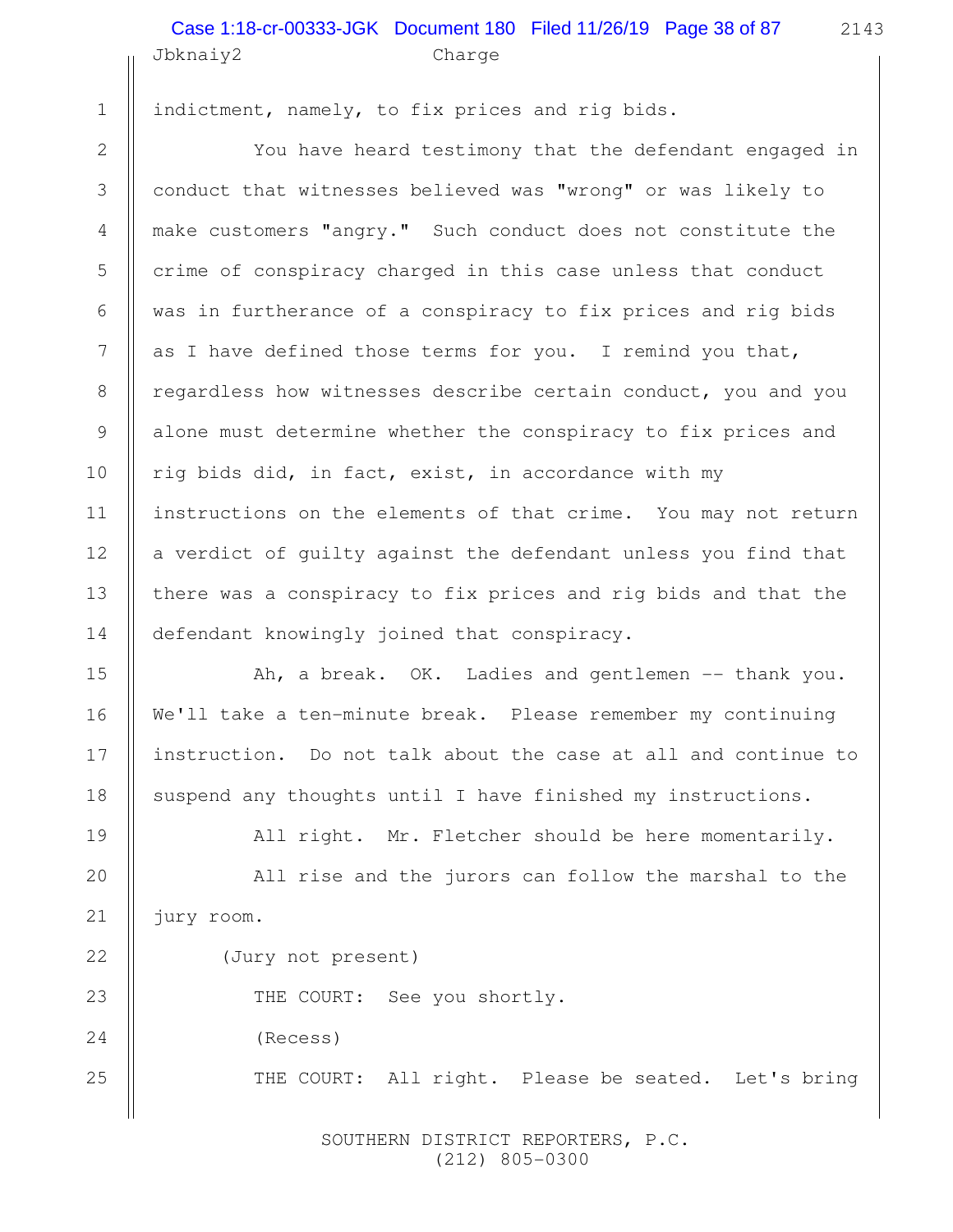|                | Case 1:18-cr-00333-JGK Document 180 Filed 11/26/19 Page 39 of 87<br>2144<br>Jbknaiy2<br>Charge |
|----------------|------------------------------------------------------------------------------------------------|
| $\mathbf 1$    | in the jury.                                                                                   |
| $\mathbf{2}$   | (Jury present)                                                                                 |
| 3              | THE COURT: Please be seated.                                                                   |
| $\overline{4}$ | The second element the government must prove, beyond a                                         |
| 5              | reasonable doubt, is that the defendant joined the conspiracy                                  |
| 6              | charged in the indictment knowingly. That is, the government                                   |
| 7              | must prove that the defendant joined the conspiracy with the                                   |
| $\,8\,$        | intent to aid or advance price fixing and bid rigging, and not                                 |
| $\overline{9}$ | because of a mistake, accident, or some other innocent reason.                                 |
| 10             | A person may become a member of the conspiracy without                                         |
| 11             | full knowledge of all the details of the conspiracy. It is not                                 |
| 12             | necessary that a defendant be fully informed as to all the                                     |
| 13             | details of the conspiracy or its scope in order to be a member.                                |
| 14             | Knowledge of the essential nature of the plan is enough.                                       |
| 15             | On the other hand, a person who has no knowledge of a                                          |
| 16             | conspiracy, but who happens to act in a way that furthers some                                 |
| 17             | purpose of the conspiracy, does not thereby become a member of                                 |
| 18             | the conspiracy. Similarly, knowledge of a conspiracy without                                   |
| 19             | participation in the conspiracy is also insufficient to make a                                 |
| 20             | person a member of the conspiracy.                                                             |
| 21             | A person who knowingly and voluntarily joins an                                                |
| 22             | existing conspiracy, or participates only in part of a                                         |
| 23             | conspiracy with knowledge of the overall conspiracy, is just as                                |
| 24             | responsible as if he had been one of the originators of the                                    |
| 25             | conspiracy or had participated in every part of it.                                            |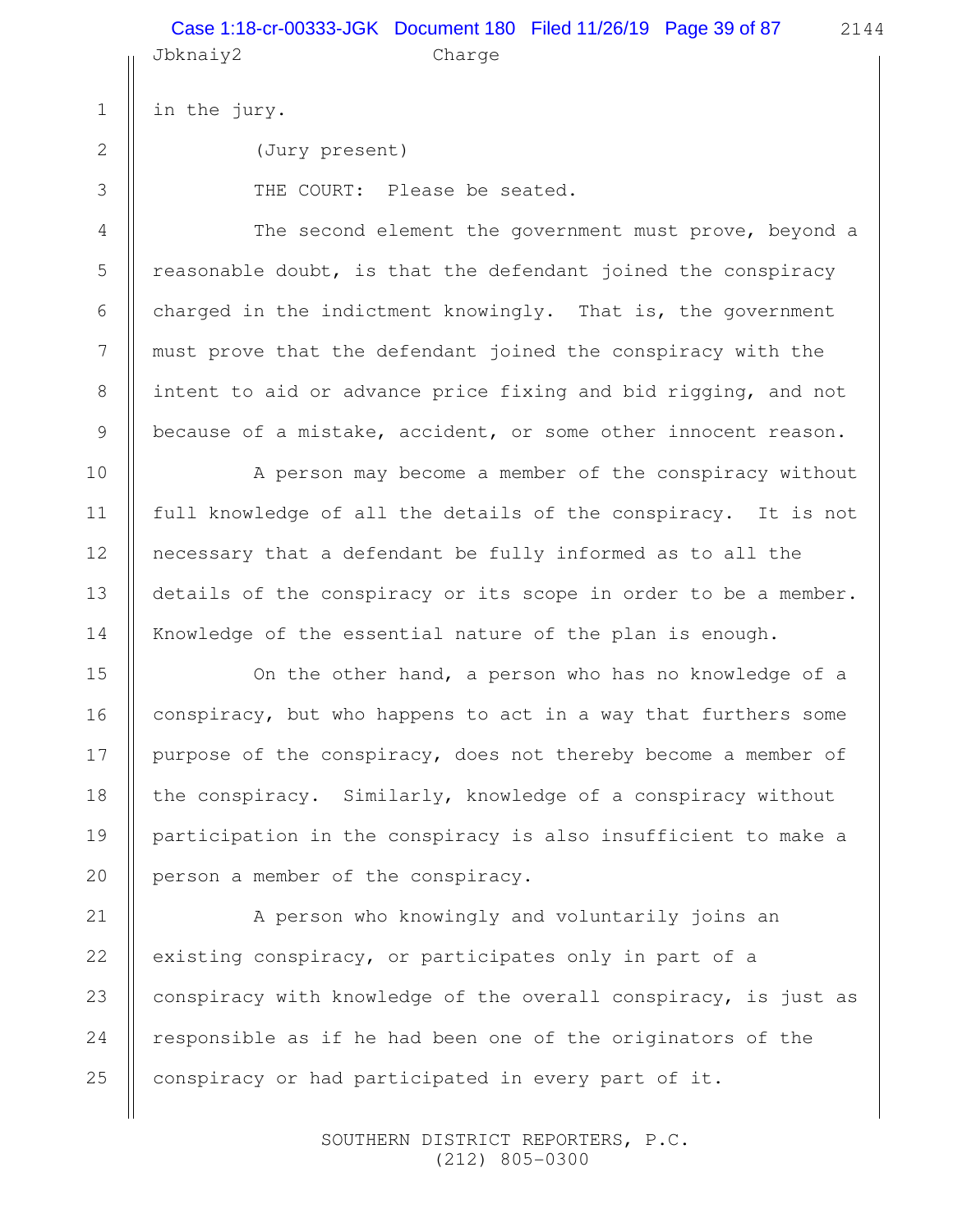# Jbknaiy2 Charge Case 1:18-cr-00333-JGK Document 180 Filed 11/26/19 Page 40 of 87

Your determination whether the defendant knowingly joined the conspiracy must be based solely on the actions of that defendant as established by the evidence. You should not consider what others may have said or done to join the conspiracy. The membership of the defendant in the conspiracy must be established by evidence of his own conduct, by what he did or said.

It is not necessary for the government to prove that the defendant knew that the conspiracy to fix prices and rig bids, as charged in the indictment, is a violation of the law. Thus, if you find beyond a reasonable doubt from the evidence in the case that the defendant knowingly joined the conspiracy as charged in the indictment, then the fact that the defendant believed in good faith that what was being done was not unlawful is not a defense.

The extent of the defendant's participation has no bearing on the issue of his guilt. A conspirator's liability is not measured by the extent or duration of his participation.

I want to caution you, however, that mere association with one or more members of the conspiracy does not automatically make the defendant a member. A person may know, or be friendly with, a criminal without being a criminal himself. Mere similarity of conduct or the fact that they may have assembled together and discussed common aims and interests does not necessarily establish proof of the existence of a

> SOUTHERN DISTRICT REPORTERS, P.C. (212) 805-0300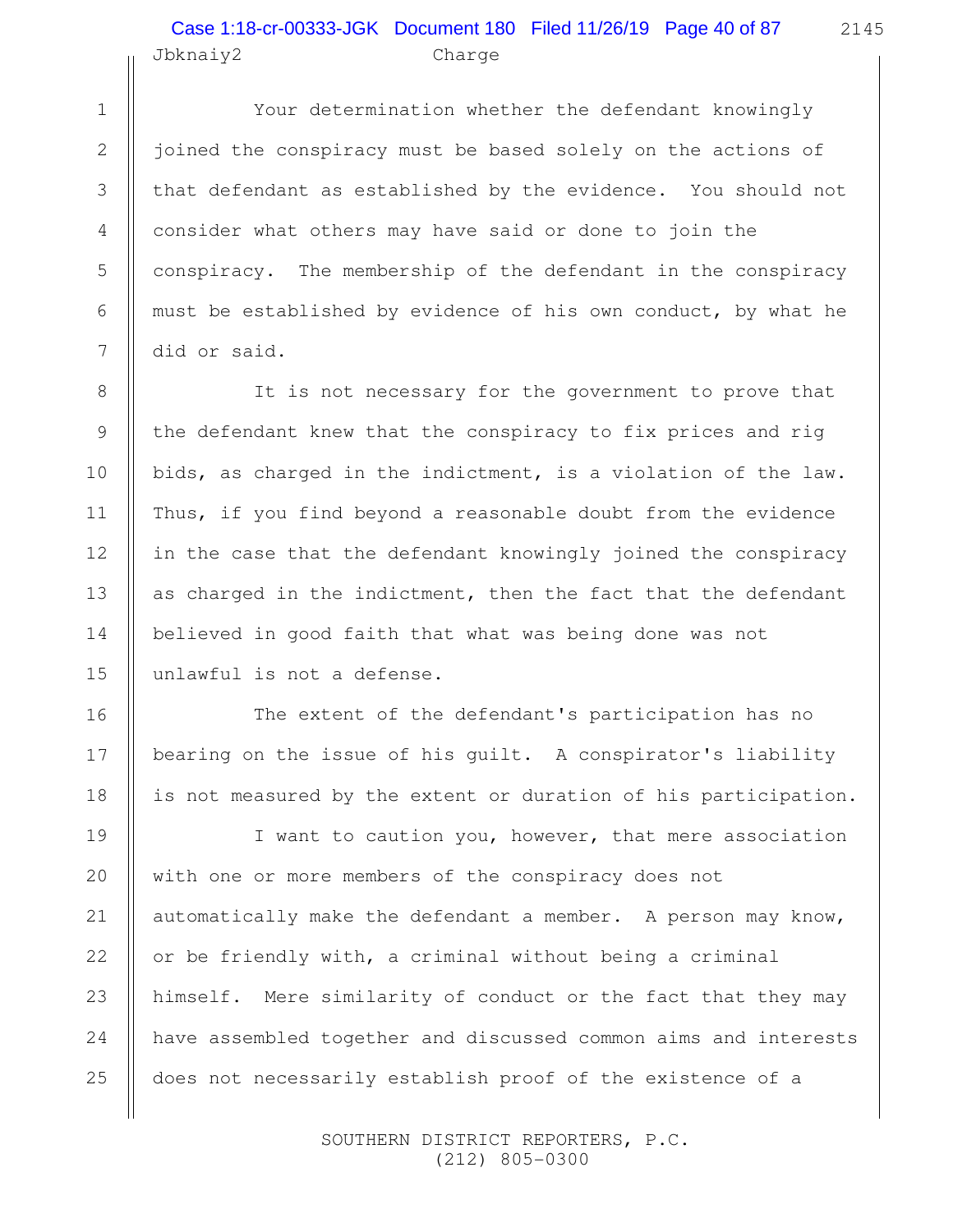#### Jbknaiy2 Charge Case 1:18-cr-00333-JGK Document 180 Filed 11/26/19 Page 41 of 87

1

2

3

4

5

6

7

8

9

10

11

12

13

14

15

16

17

18

19

20

21

conspiracy.

I also want to caution you that mere knowledge of the unlawful plan, without agreement to it, is not sufficient. Moreover, the fact that the acts of the defendant merely happened to further the purposes or objectives of the conspiracy, does not make the defendant a member. More is required under the law. What is necessary is that the defendant must have agreed to at least some of the purposes or objectives of the conspiracy with the intention of aiding in the accomplishment of those unlawful ends.

In sum, the defendant, with an understanding of the purpose of the conspiracy, must have agreed with others to accomplish that purpose. The defendant thereby becomes a knowing member of the unlawful agreement  $-$ - that is to say, a conspirator.

If you find that the defendant joined the conspiracy, then the defendant is presumed to remain a member of the conspiracy -- and is responsible for all actions taken in furtherance of the conspiracy -- until the conspiracy has been completed or abandoned, or until the defendant has withdrawn from the conspiracy.

If you find that the conspiracy charged in the indictment existed, and that the defendant joined that conspiracy knowingly, then you must consider the final element the government must prove, again beyond a reasonable doubt. 22 23 24 25

> SOUTHERN DISTRICT REPORTERS, P.C. (212) 805-0300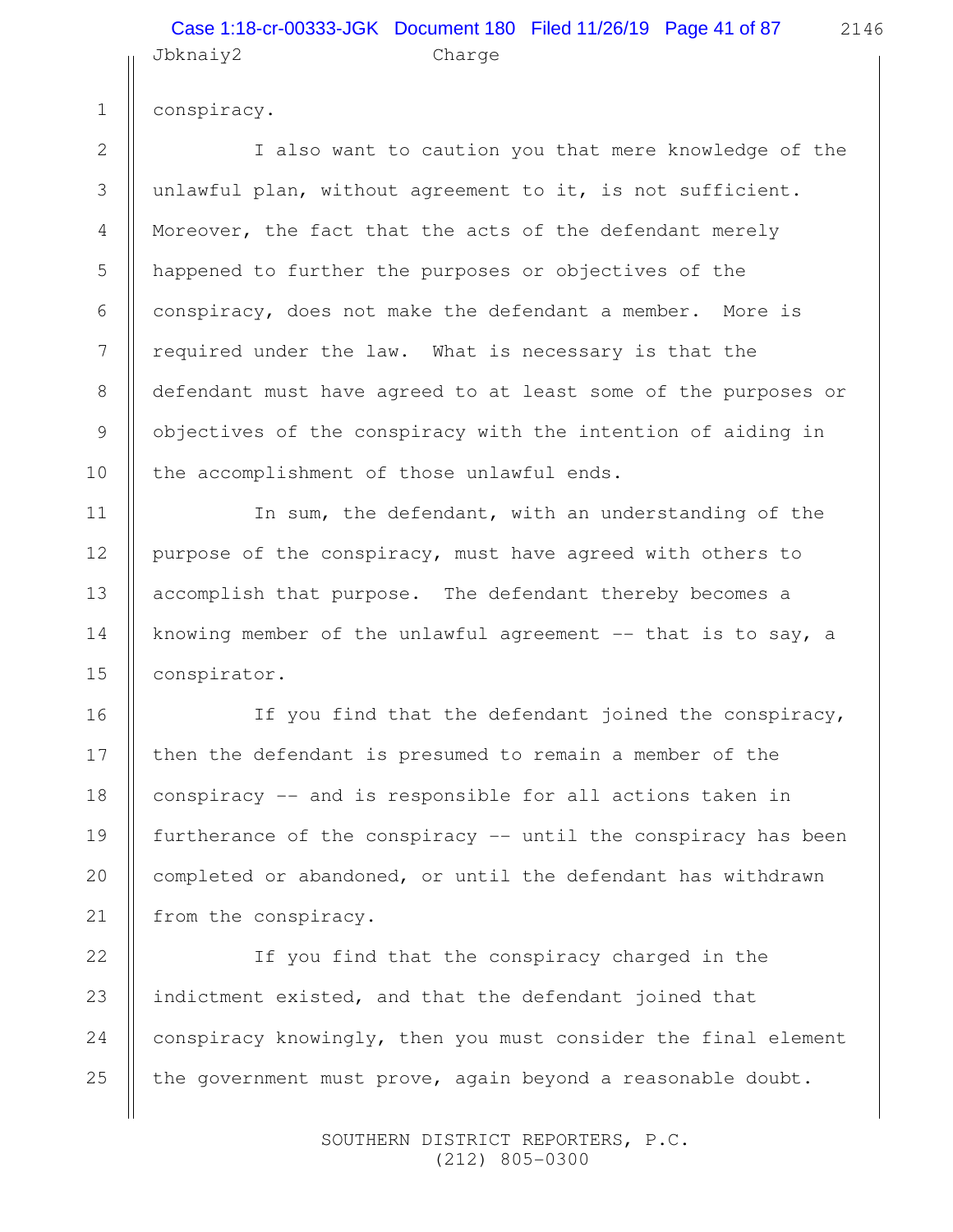## Jbknaiy2 Charge Case 1:18-cr-00333-JGK Document 180 Filed 11/26/19 Page 42 of 87

That is that the conspiracy concerned interstate commerce.

1

2

3

4

5

6

7

8

9

10

11

12

13

14

15

16

17

18

19

20

The government may prove this element in either one of two ways. First, the government may prove that the conspiracy was imposed directly upon goods or services in the flow of interstate commerce -- that is, commerce moving from one state to another. Second, the government may prove that the conspiracy had a substantial effect on interstate commerce. Either method is sufficient, by itself, to establish that the conspiracy concerned interstate commerce. I will now explain the difference between these two ways of proving the interstate commerce element.

The government may meet its burden of proving that the conspiracy concerned interstate commerce by proving that the conspiracy was imposed directly upon goods or services in the flow of interstate commerce -- that is, commerce moving from one state on another. If you find, beyond a reasonable doubt, that the defendant's activities were directly imposed on goods or services directly in the flow of interstate commerce, then the amount, quantity, or value of interstate commerce involved or affected does not matter.

Alternatively, the government may prove that the conspiracy concerned interstate commerce by proving that the conspiracy had a substantial effect on interstate commerce. A conspiracy may have an effect on interstate commerce even though some or all of the conspirators do not themselves engage 21 22 23 24 25

> SOUTHERN DISTRICT REPORTERS, P.C. (212) 805-0300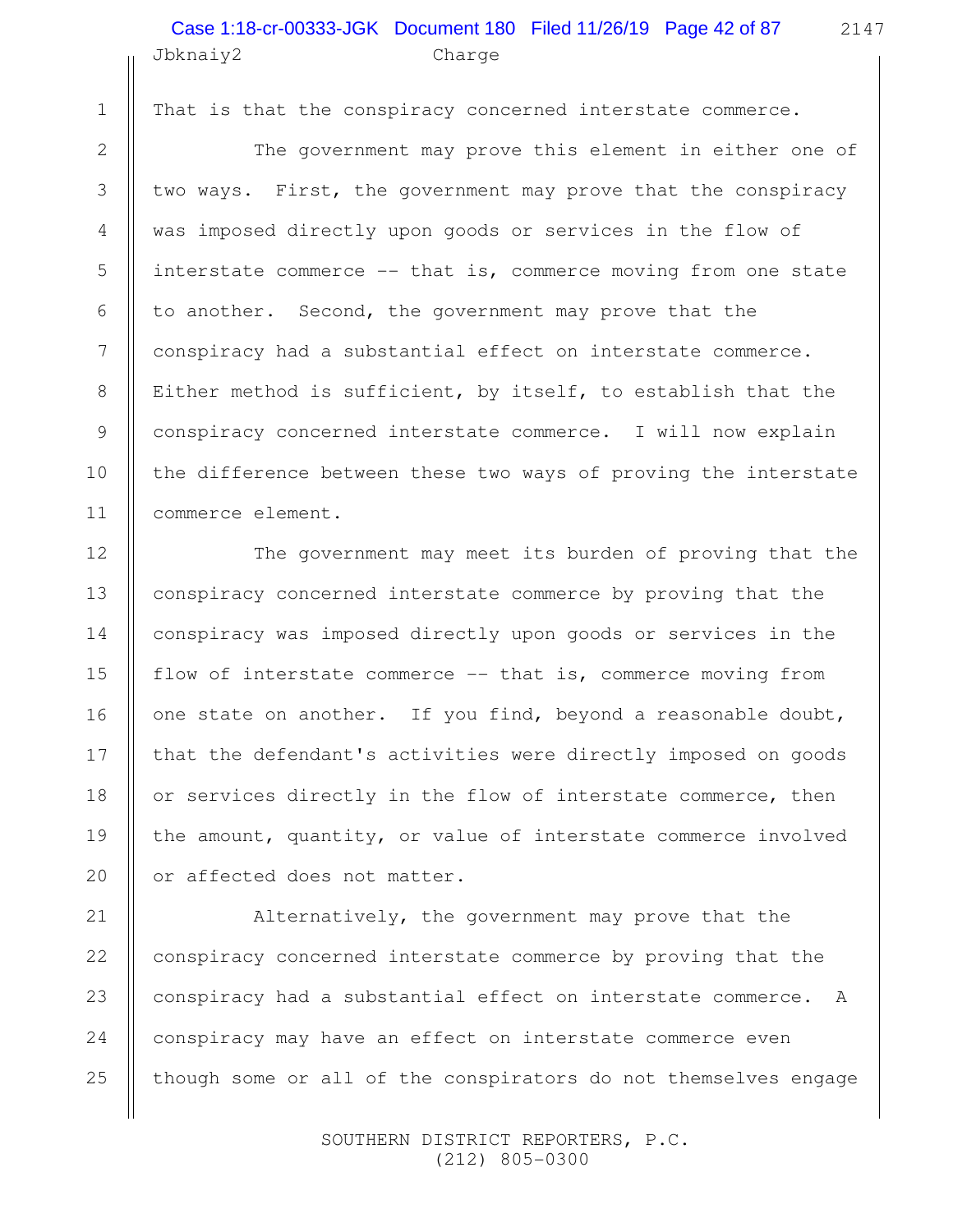## Jbknaiy2 Charge Case 1:18-cr-00333-JGK Document 180 Filed 11/26/19 Page 43 of 87

2148

in interstate commerce and have confined their activities to a single state.

So even though the defendant's activities may have been completely local in nature, you may find that the conspiracy involved interstate commerce if the defendant's activities affected more than an insignificant amount of trade between the states. If, however, you find that the defendant's illegal activities had either no impact or only a minimal impact on interstate trade, then you must find that the defendant's activities did not involve interstate commerce, and you must find the defendant not guilty.

Proof of motive is not a necessary element of the crime with which the defendant is charged. Proof of motive does not establish guilt, nor does a lack of proof of motive establish that a defendant is not guilty. If the guilt of the defendant is proved beyond a reasonable doubt, it is immaterial what the motive for the crime may be or whether any motive be shown, but the presence or absence of motive is a circumstance that you may consider in bearing on the intent of the defendant.

In addition to proving beyond a reasonable doubt all three elements of the offense, the government must also prove, beyond a reasonable doubt, that the conspiracy existed within the limitations period. The period of limitations for the conspiracy charged in the indictment is five years. The 23

> SOUTHERN DISTRICT REPORTERS, P.C. (212) 805-0300

21

22

24

25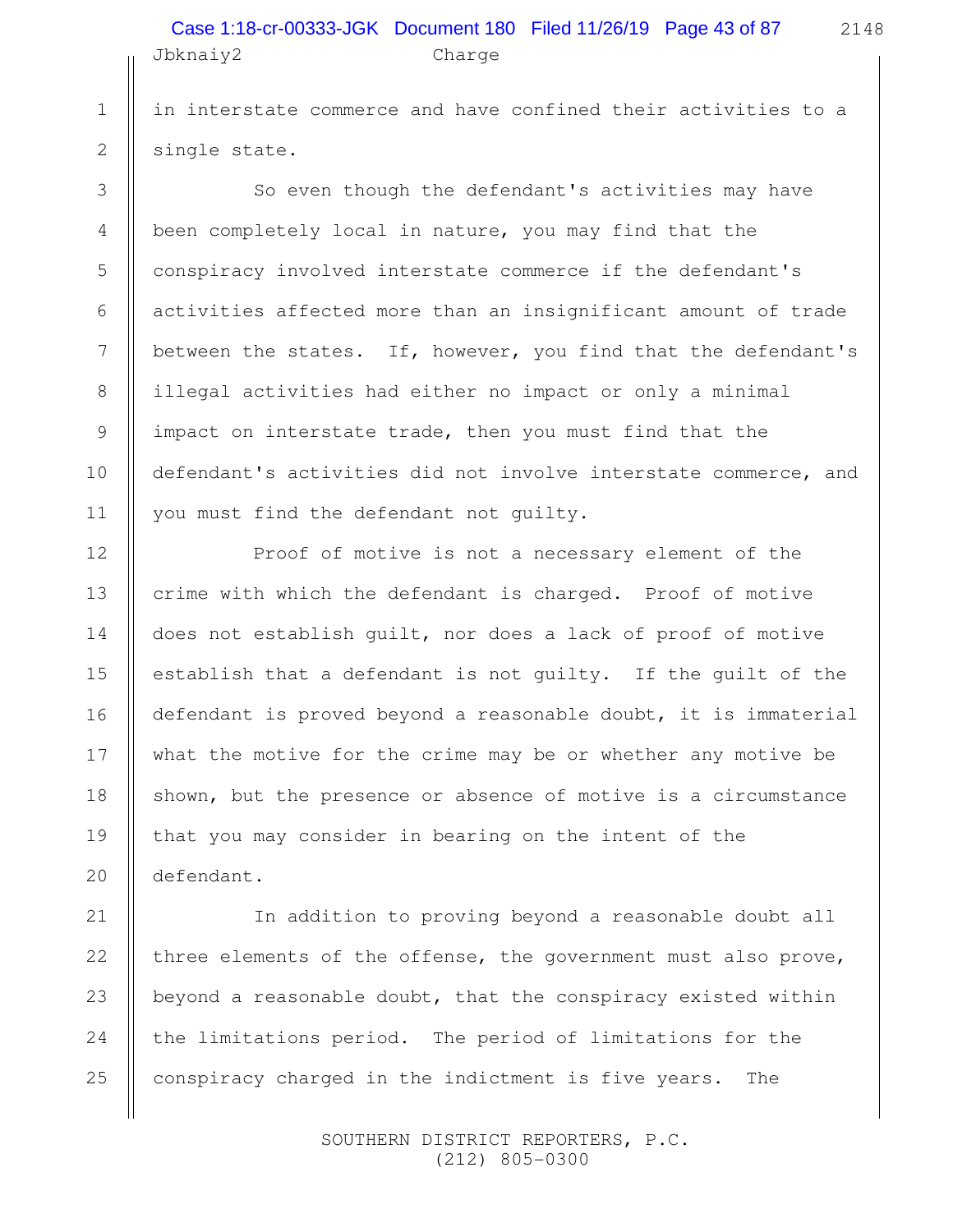# Jbknaiy2 Charge Case 1:18-cr-00333-JGK Document 180 Filed 11/26/19 Page 44 of 87

2149

indictment in this case was returned on May 10, 2018. This means that you cannot find the defendant guilty unless the government proves, beyond a reasonable doubt, that the charged conspiracy existed some time after May 10, 2013.

If you find that the conspiracy charged in the indictment began before May 10, 2013, then, in order to convict the defendant, you must also find that one or more members of the conspiracy performed some act in furtherance of the conspiracy after May 10, 2013. Evidence of acts committed before May 10, 2013, is not evidence that any acts in furtherance of the charged conspiracy were performed after that date.

The indictment refers to a conspiracy that existed from about October 2010 to about July 2013. I instruct you that it does not matter if the indictment provides that the conspiracy existed from around one date until around another date, but the evidence indicates that in fact the conspiracy existed during a slightly different time period. The law only requires a substantial similarity between the dates alleged in the indictment and the dates established by the testimony and exhibits. However, I remind you that the government must prove beyond a reasonable doubt that one or more members of the conspiracy performed some act in furtherance of the charged after May 10, 2013.

In addition to all of the elements I have described to

 SOUTHERN DISTRICT REPORTERS, P.C. (212) 805-0300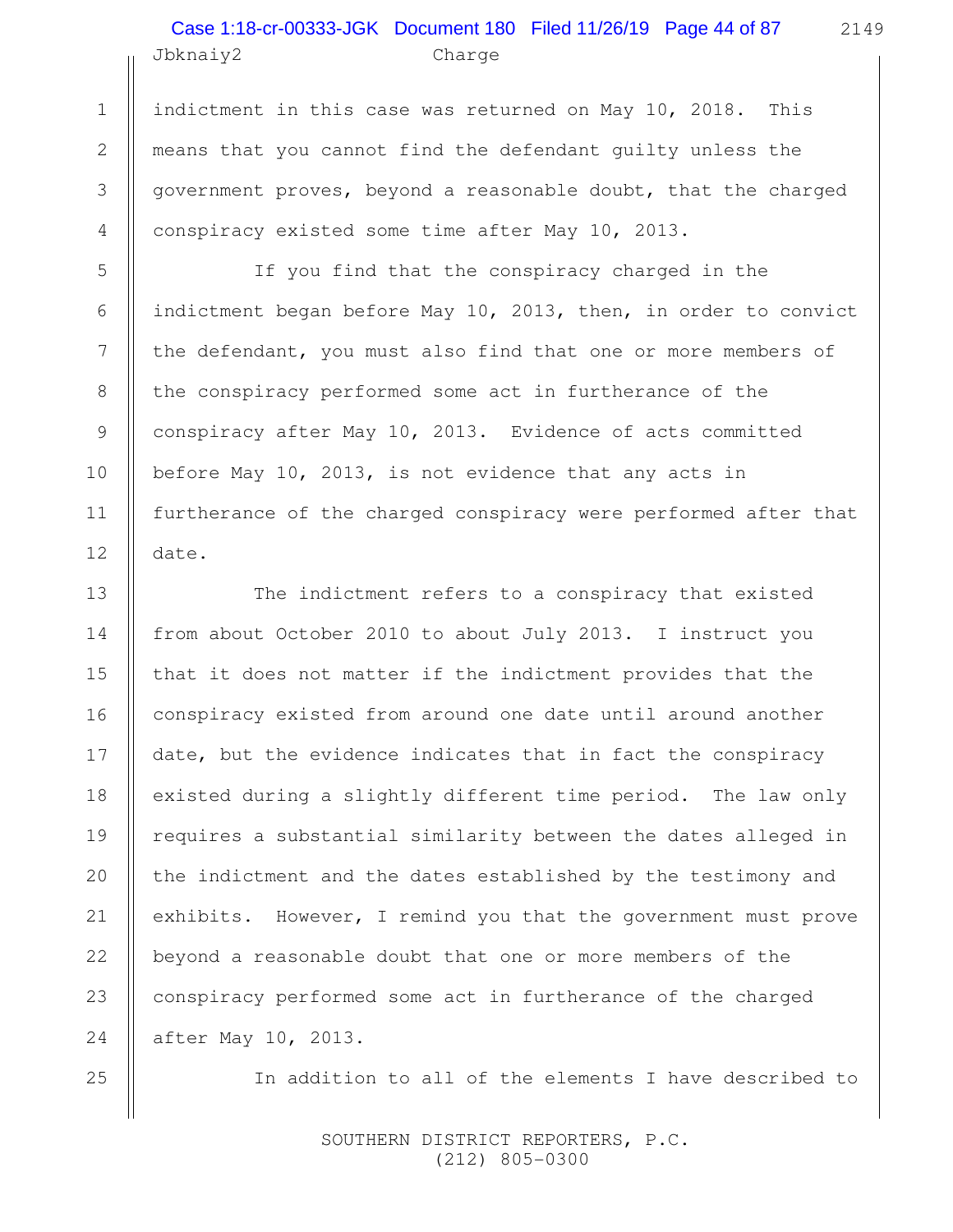# Jbknaiy2 Charge Case 1:18-cr-00333-JGK Document 180 Filed 11/26/19 Page 45 of 87

1

2

3

4

5

6

7

8

9

10

11

12

13

14

15

16

17

18

19

20

21

22

23

you in Count One, the government must also prove that venue is proper in this judicial district, that is, the Southern District of New York. I instruct you that the Southern District of New York includes Manhattan, the Bronx, Westchester, Dutchess, Putnam, Orange, Sullivan and Rockland Counties.

In this regard, the government need not prove that the crime itself was committed in this district, or that the defendant himself was present here. It is sufficient to satisfy this element if the government proves by a preponderance of the evidence that any act in furtherance of the crime was committed in the Southern District of New York. I discuss this issue separately from the elements of the crime because it requires a different standard of proof. On this issue of venue, and on this issue alone, the government must prove venue by a preponderance of the evidence -- that is, that it is more likely than not -- and not by proof beyond a reasonable doubt.

As I said, preponderance of the evidence simply means more likely than not. In all other respects, you must find each and every element of the offense proved beyond a reasonable doubt before you may find the defendant guilty of the charge.

If you find that the government has failed to prove this venue requirement, then you must acquit the defendant of 24 25

> SOUTHERN DISTRICT REPORTERS, P.C. (212) 805-0300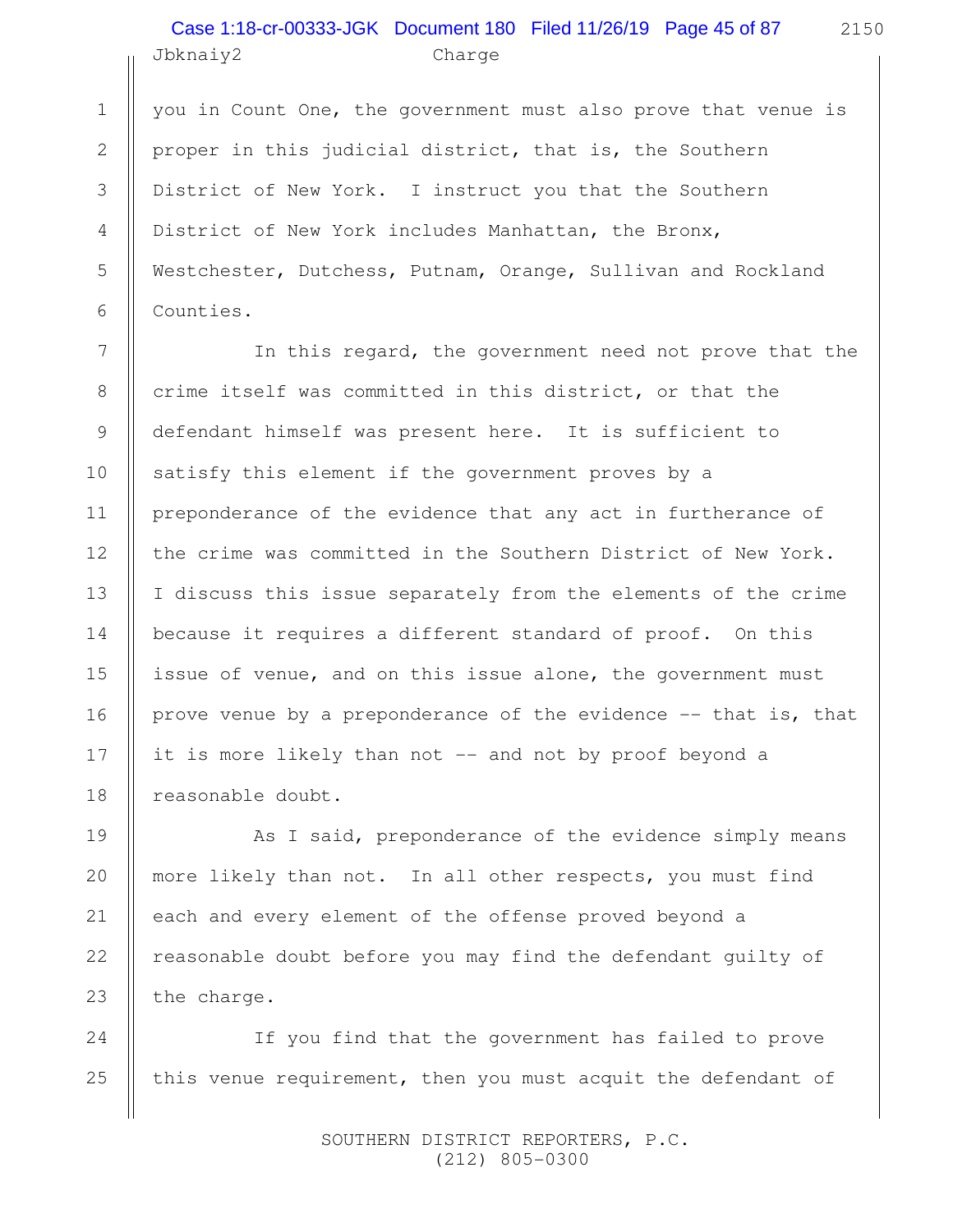## Jbknaiy2 Charge Case 1:18-cr-00333-JGK Document 180 Filed 11/26/19 Page 46 of 87

the charge.

1

2

3

4

5

6

7

8

9

10

11

12

13

14

15

16

17

18

19

20

21

22

23

Now, let me give you some additional instructions on certain evidentiary issues. The first issue is witness credibility.

You have had the opportunity to observe all of the witnesses. It is now your job to decide how believable each witness was in that witness's testimony. You are the sole judges of the credibility of each witness and of the importance of his or her testimony.

In assessing credibility, you should carefully scrutinize all of the testimony of each witness, the circumstances under which each witness testified, and any other matter in evidence which may help you to decide the truth and importance of each witness's testimony.

You must now consider whether the witnesses were both truthful and accurate. A witness could believe that he or she was being truthful, yet be mistaken and not be able to recall facts accurately. Also, a witness could take the oath and still intentionally testify falsely. How do you determine whether the witness told the truth and whether he or she knew what they were talking about? It is really just a matter of using your common sense, your good judgment, and your experience.

First of all, consider how good an opportunity the witness had to observe or hear what he or she testified about. 24 25

> SOUTHERN DISTRICT REPORTERS, P.C. (212) 805-0300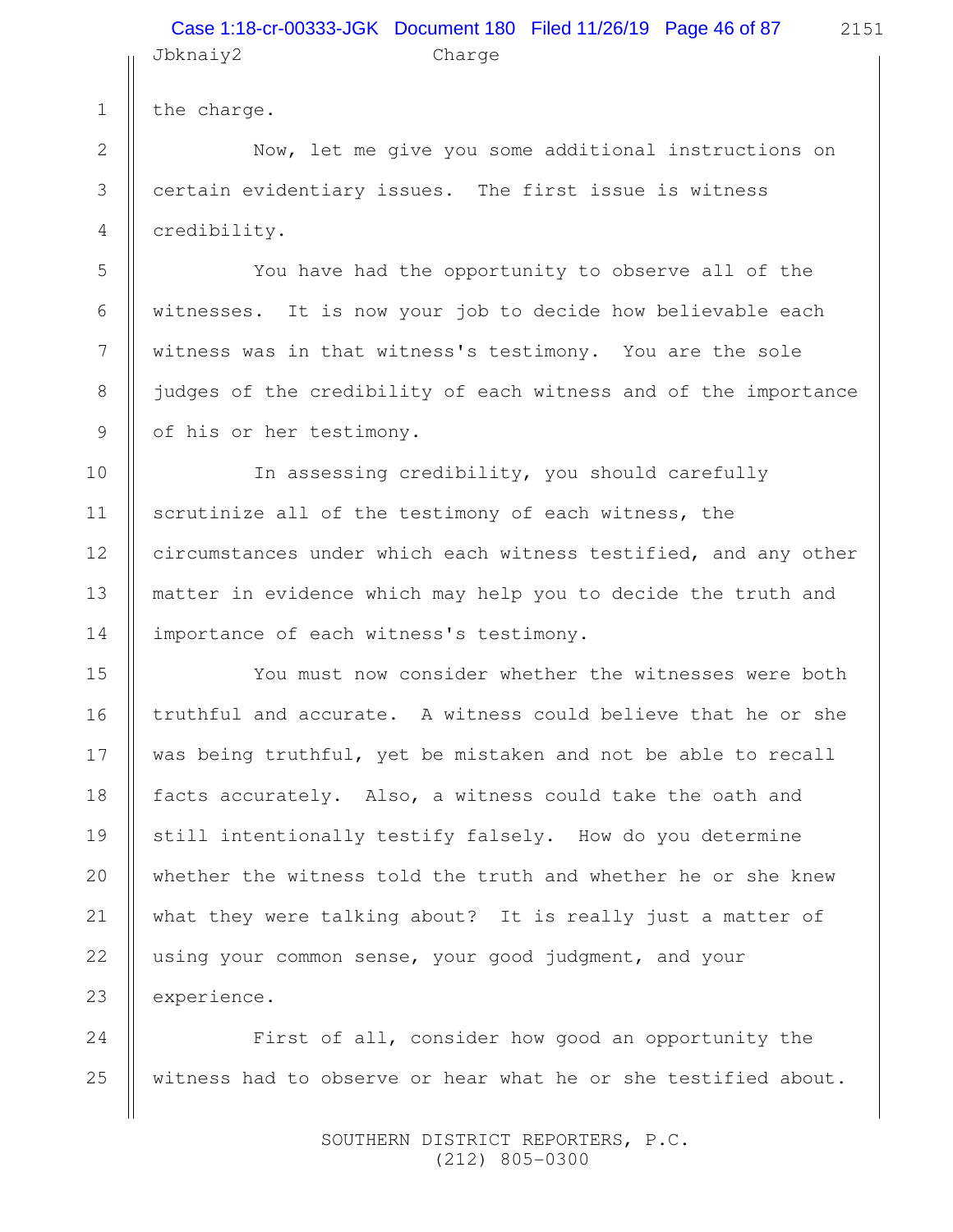#### Jbknaiy2 Charge Case 1:18-cr-00333-JGK Document 180 Filed 11/26/19 Page 47 of 87

1

2

3

4

5

6

7

8

9

10

11

12

13

14

15

16

17

18

19

20

21

22

23

24

25

2152

The witness may be honest, but mistaken. How did the witness's testimony impress you? Did the witness appear to be testifying honestly, candidly? Were the witness's answers direct or evasive? Consider the witness's demeanor, his or her manner of testifying. Consider the strength and accuracy of the witness's recollection. Consider whether any outside factors may have affected a witness's ability to perceive events. Consider the substance of the testimony. Decide whether or not a witness was straightforward, or whether he or she attempted to conceal anything. How does the witness's testimony compare with other proof in the case? Is it corroborated or is it contradicted by any other evidence?

If a witness made statements in the past that are inconsistent with his or her testimony during the trial concerning facts that are at issue here, you may consider that fact in deciding how much of his or her trial testimony, if any, to believe. In making this determination, you may consider whether the witness purposely made a false statement, or whether it was an innocent mistake. You may also consider whether the inconsistency concerns an important fact or whether it had do with a small detail, as well as whether the witness had an explanation for the inconsistency and if so, whether that explanation appealed to your common sense.

How much you choose to believe a witness may be influenced by the witness's bias. Does the witness have a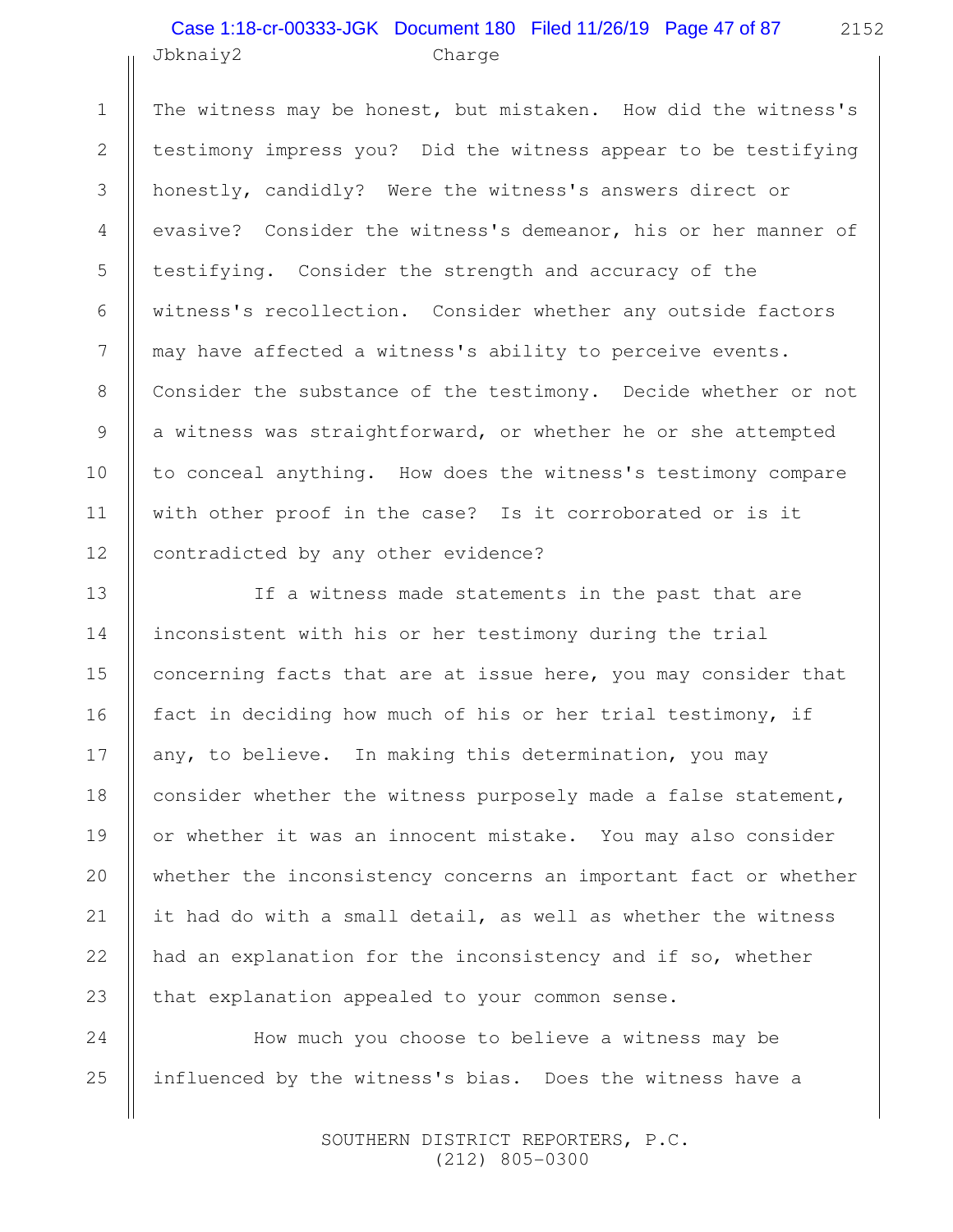# Jbknaiy2 Charge Case 1:18-cr-00333-JGK Document 180 Filed 11/26/19 Page 48 of 87

1

2

3

4

5

6

7

8

9

10

11

12

13

14

15

16

17

18

19

20

21

22

23

24

25

relationship with the government or defendant which may affect or he or she testified? Does the witness have some incentive, loyalty, or motive that might cause him or her to shade the truth, or does the witness have some bias prejudice or hostility that may have caused the witness -- consciously or not -- to give you something other than a completely accurate account of the facts he or she testified to?

Evidence that a witness is biased, prejudiced, or hostile towards the defendant requires you to view that witness's testimony with caution, to weigh it with care, and subject it to close and searching scrutiny.

In evaluating the credibility of the witnesses, you should take into account any evidence that the witness who testified may benefit in some way from the outcome of this case. Such an interest in the outcome creates a motive to testify falsely, and may sway the witness to testify in a way that advances his or her own interests. Therefore, if you find that any witness whose testimony you are considering may have an interest in the outcome of this trial, then you should bear that factor in mind when evaluating the credibility of his or her testimony and accept it with great care. This is not to suggest that every witness who has an interest in the outcome of a case will testify falsely. It is for you to decide to what extent, if at all, the witness's interest has affected or colored his or her testimony.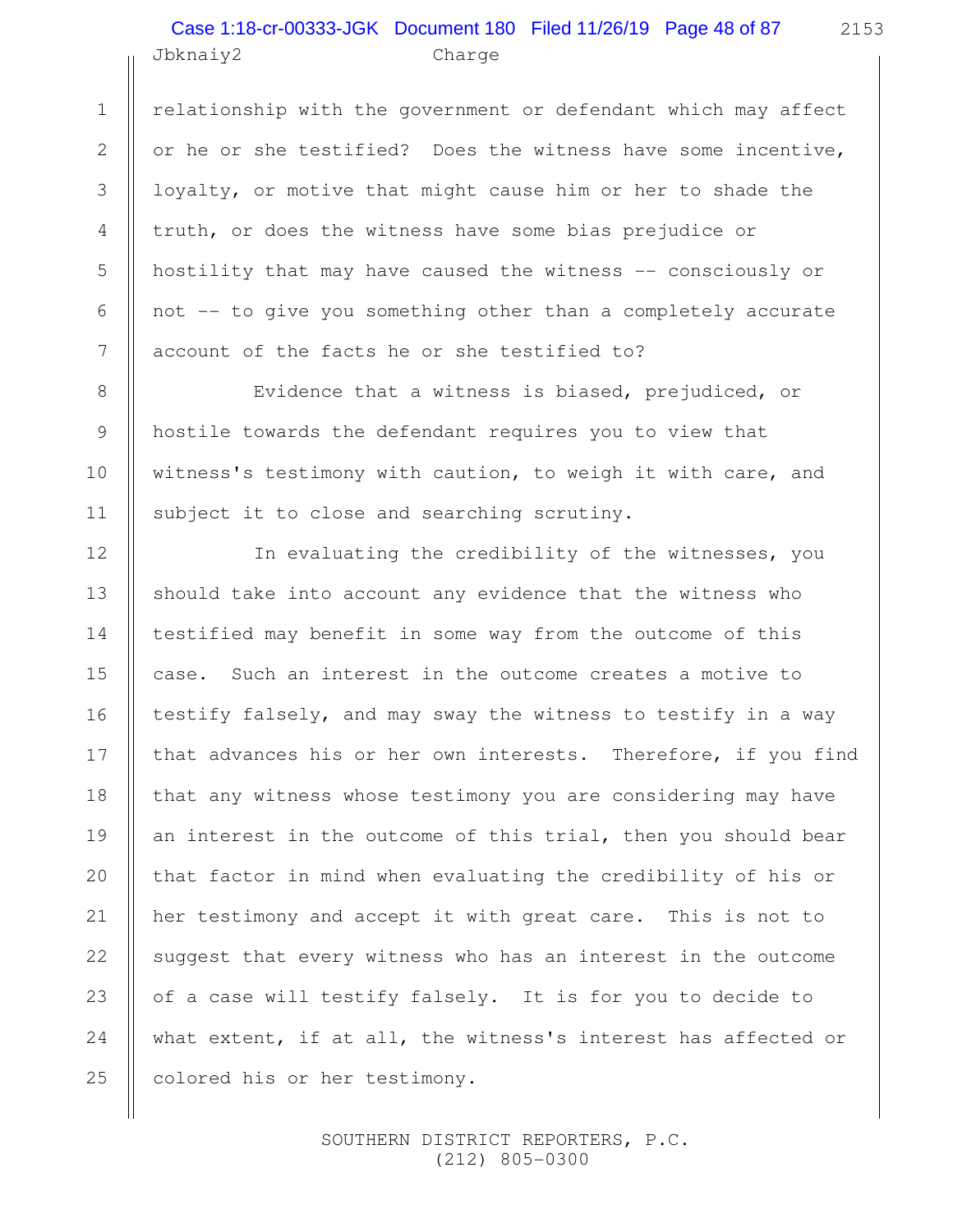#### Jbknaiy2 Charge Case 1:18-cr-00333-JGK Document 180 Filed 11/26/19 Page 49 of 87

2154

In other words, what you must try to do in deciding credibility is to size a person up in light of his or her demeanor, the explanations given, and in light all the other evidence in the case, just as you would in any other important matter where you are trying to decide if a person is truthful, straightforward, and accurate in his or her recollection. In deciding the question of credibility, remember that you should use your common sense, your good judgment, and your experience.

It is for you, the jury, and for you alone, not the lawyers, not any of the witnesses, and not me as the judge, to decide the credibility of witnesses who appeared here and the weight which their testimony deserves.

You have heard testimony from Jason Katz and Christopher Cummins, who pleaded guilty to criminal charges. The government argues, as it is permitted to do, that it must take the witnesses as it finds them. The government argues that it must sometimes rely on people who admit to participating in crimes and who agreed to cooperate with the government in the hope of receiving leniency at sentencing. There is nothing wrong with the government's use of cooperating witnesses. So you may consider the testimony of such a witness and, indeed, in federal courts, the testimony of a single cooperating witness may be enough to satisfy you of a defendant's guilt beyond a reasonable doubt.

However, the testimony of a cooperating witness should

 SOUTHERN DISTRICT REPORTERS, P.C. (212) 805-0300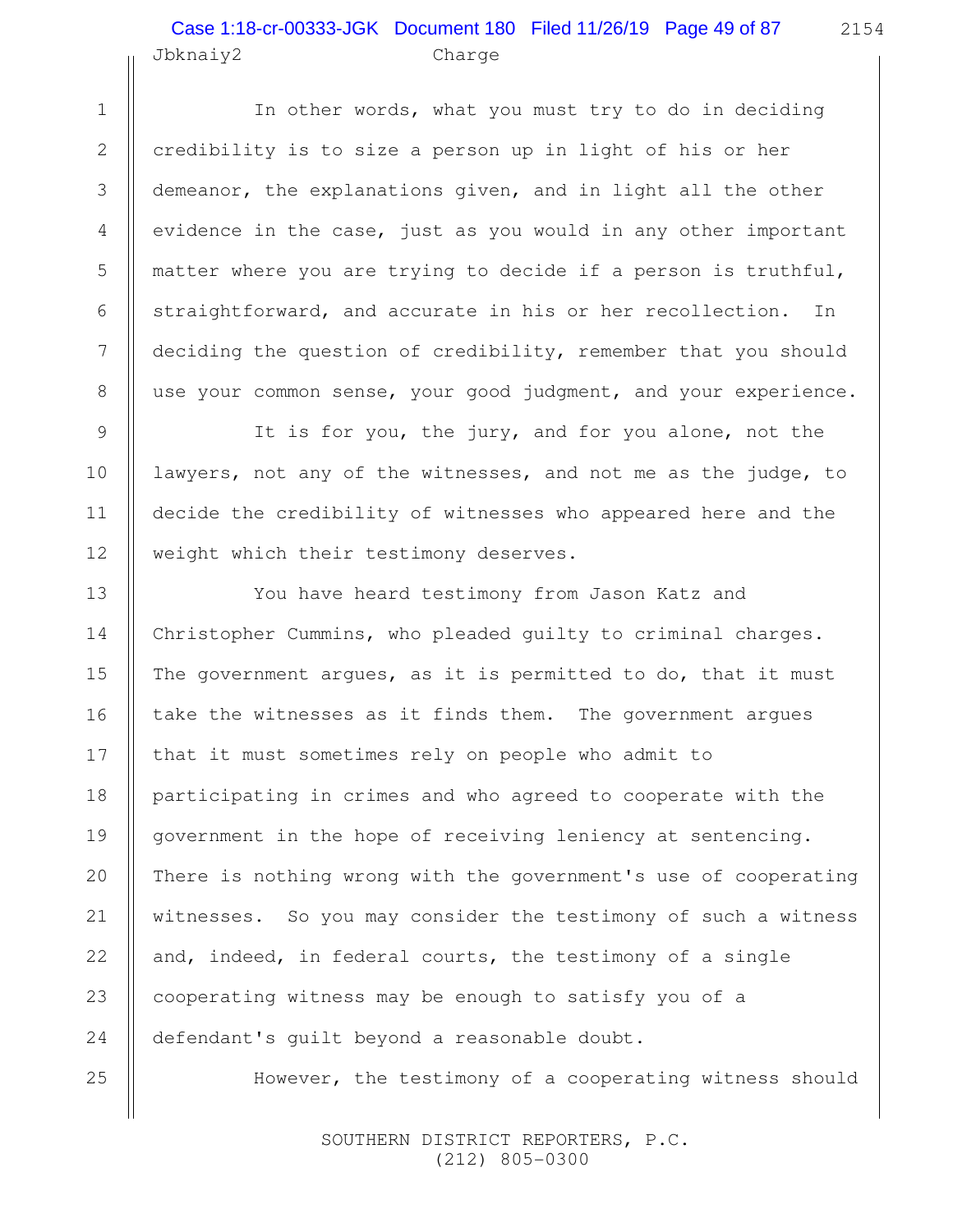#### Jbknaiy2 Charge Case 1:18-cr-00333-JGK Document 180 Filed 11/26/19 Page 50 of 87

be scrutinized by you with great care and viewed with particular caution as you decide how much of it to believe. I have given you some general considerations on credibility, and I will not repeat them all here. Nor will I repeat all the arguments made on both sides. However, let me say a few things that you may want to consider during your deliberations on the subject of accomplices.

You should ask yourselves whether these so-called accomplices would benefit more by lying or by telling the truth. Was their testimony made up in any way because they believed or hoped that they would somehow receive favorable treatment by testifying falsely? Or did they believe that their interests would be best served by testifying truthfully? If you believe that the witness was motivated by hopes of personal gain, was the motivation one that would cause him to lie, or was it one that would cause him to tell the truth? Did this motivation color his testimony?

In sum, you should look at all of the evidence in deciding what credence and what weight, if any, you will want to give to the accomplice witnesses.

You also heard testimony about agreements that have been reached between the government and the cooperating witnesses. The agreements are in evidence. Under the agreements, the witnesses agreed to plead guilty to a crime and to cooperate with the government. By the terms of the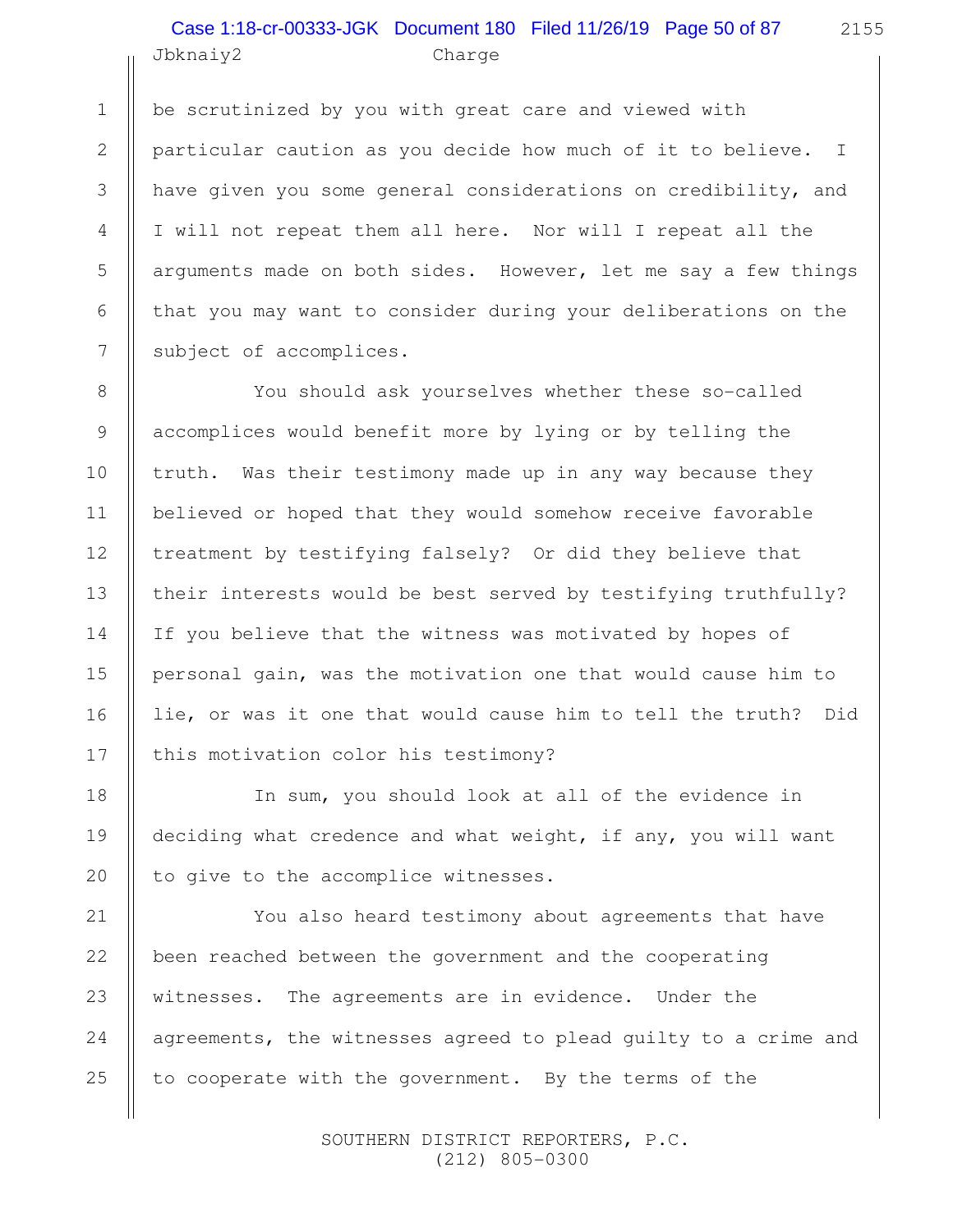#### Jbknaiy2 Charge Case 1:18-cr-00333-JGK Document 180 Filed 11/26/19 Page 51 of 87

1

2

3

4

5

6

7

8

9

10

11

12

13

14

15

16

17

18

19

agreements, if the government determines that the witness has complied with the terms of the cooperation agreements, the government agreed that the cooperating witness would not be prosecuted for other crimes relating to certain violations of the antitrust laws and that the government would bring the witness's cooperation to the attention of the sentencing court. You are welcome to review the cooperation agreements in the course of your deliberations. The government is permitted to make these kinds of promises and entitled to call as witnesses people to who many these promises are given.

However, the testimony of a witness who has been promised that he will not be prosecuted should be examined by you with greater care than the testimony of an ordinary witness. You should scrutinize it closely to determine whether or not it is colored in such a way as to place guilt upon the defendant in order to further the witness's own interests; for, such a witness, confronted with the realization that he can win his own freedom by helping to convict another, has a motive to falsify his testimony.

Such testimony should be received by you with suspicion and you may give it such weight, if any, as you believe it deserves. 20 21 22

You have had heard testimony from Jason Katz and Christopher Cummins who pleaded guilty to criminal charges. You are instructed that you are to draw no conclusions or 23 24 25

> SOUTHERN DISTRICT REPORTERS, P.C. (212) 805-0300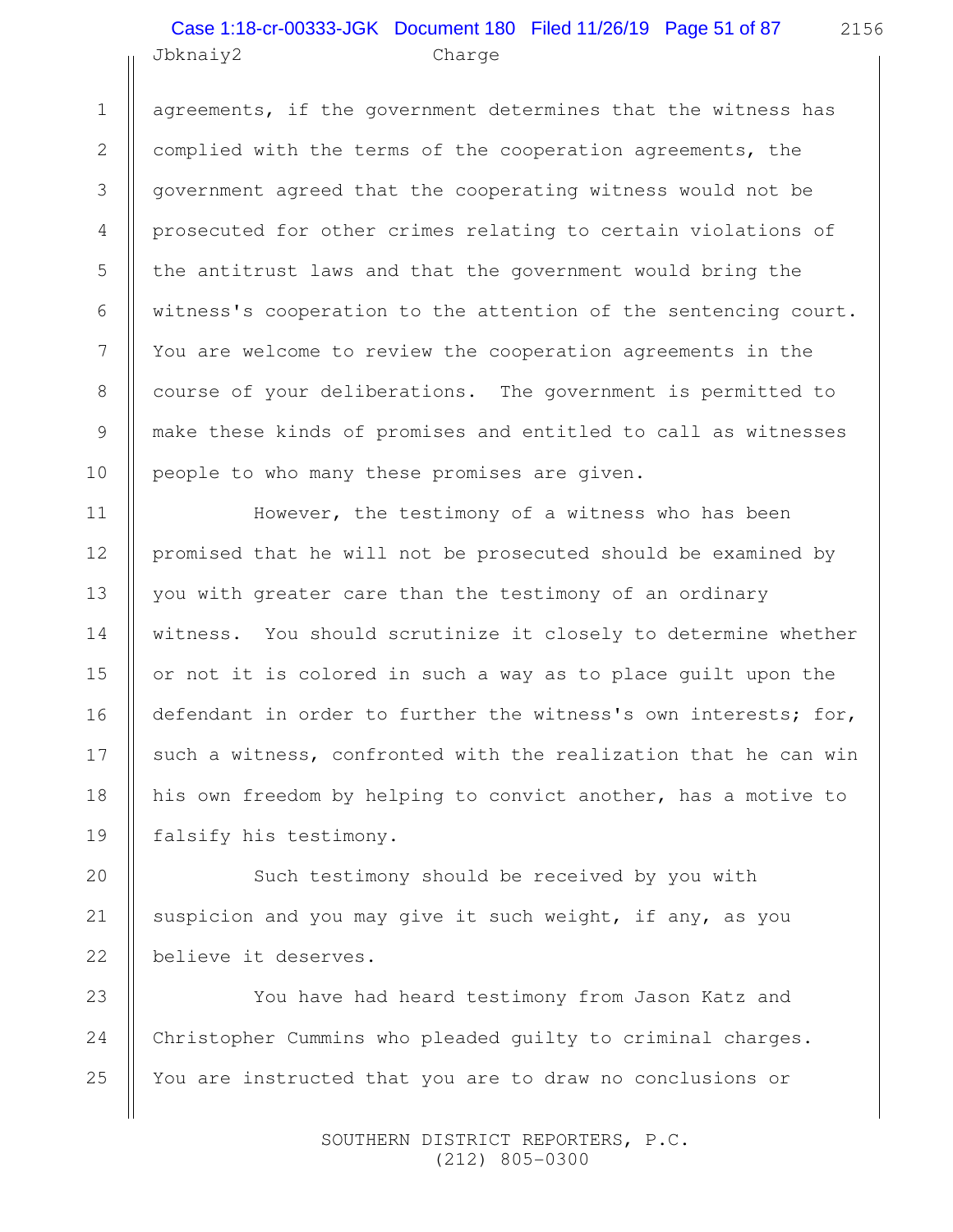# Jbknaiy2 Charge Case 1:18-cr-00333-JGK Document 180 Filed 11/26/19 Page 52 of 87

1

2

3

4

5

6

7

8

9

10

11

12

13

14

15

16

17

18

19

20

21

22

23

24

25

inferences of any kind about the guilt of the defendant on trial from the fact that a government witness pleaded guilty to criminal charges. Those witnesses' decisions to plead guilty were personal decisions about their own guilt. It may not be used by you in any way as evidence against or unfavorable to the defendant on trial here.

You may not draw any inference, favorable or unfavorable, towards the government or the defendant from the fact that certain persons were not named as defendants in the indictment. You also may not speculate as to the reasons why other persons are not on trial. The circumstances why any persons were not indicted must play no part in your deliberations. Whether a person should be indicted as a defendant is a matter within the sole discretion of the United States Attorney and the grand jury. Therefore, you may not consider it in any way in reaching your verdict as to the defendant on trial. As to all of these matters concerning persons not on trial before you, those matters are wholly outside your concern and have no bearing on your function.

You have heard testimony from experts in the course of this trial. An expert is allowed to express his or her opinion on those matters about which the witness has special knowledge and training. Expert testimony is presented to you on the theory that someone who is experienced in the field can assist you in understanding the evidence or in reaching an independent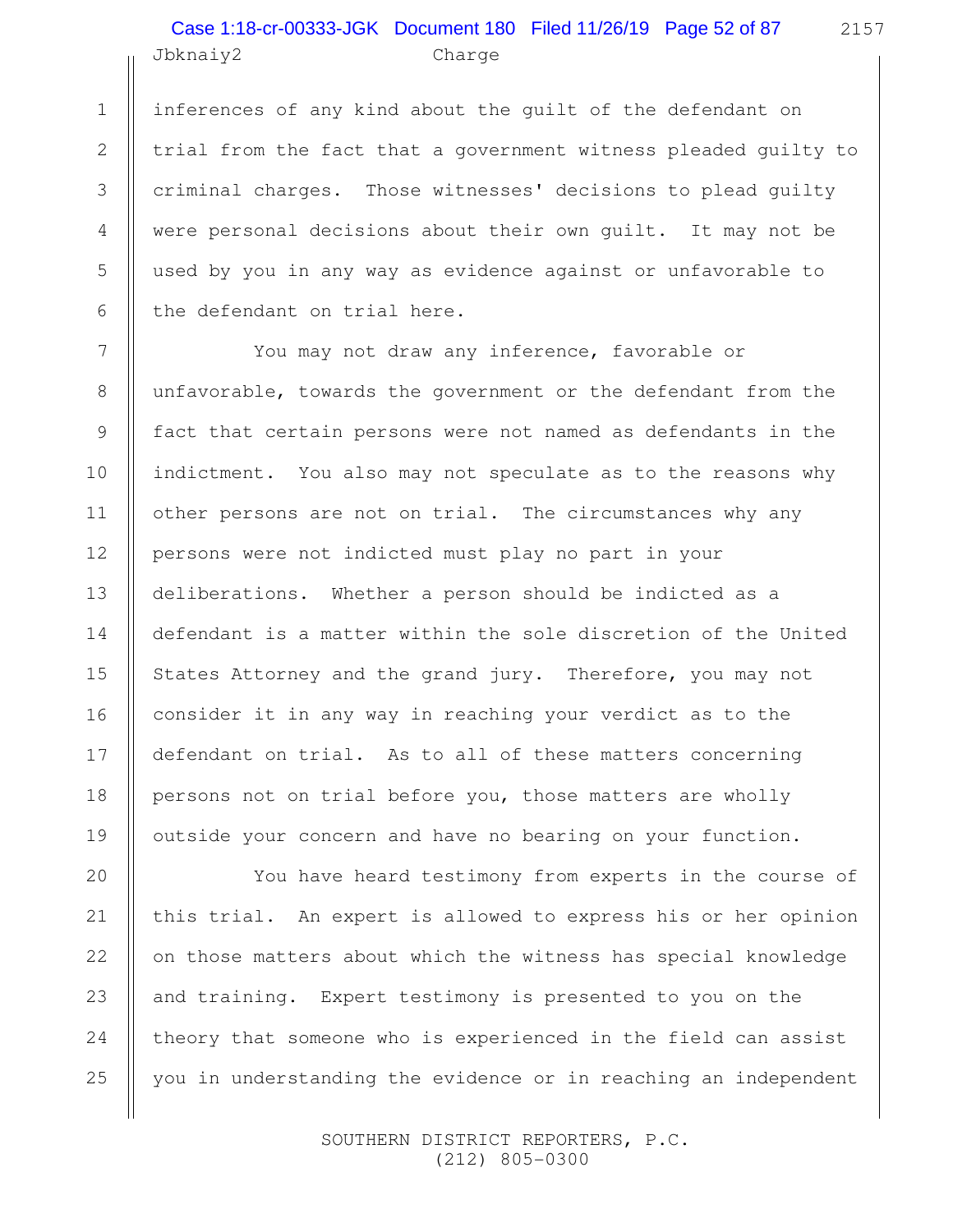#### Jbknaiy2 Charge Case 1:18-cr-00333-JGK Document 180 Filed 11/26/19 Page 53 of 87

decision on the facts.

1

2

3

4

5

6

7

8

9

10

11

12

13

14

15

16

17

18

In weighing expert testimony, you may consider the expert's qualifications, the witness's opinions, if any, reasons for testifying, as well as all of the other considerations that ordinarily apply when you are deciding whether or not to believe a witness' testimony. You may give the testimony whatever weight, if any, you find it deserves in light of all the evidence in this case. You should not, however, accept this witness's testimony merely because the witness is an expert. Nor should you substitute it for your own reason, judgment, and common sense. The determination of the facts in this case in this case rests solely with you.

You have heard testimony in the form of audio recordings. These recordings were made by the employers of the defendant and his alleged coconspirators in the ordinary course of business. Use of recorded conversations is perfectly lawful, and parties are entitled to use the recordings in this case.

The recordings are in English. The parties were permitted to display documents that were prepared containing the parties' interpretation of what appears on the recordings that have been received as evidence. The documents were provided as an aid or guide to assist you in listening to the recordings which are in evidence. Therefore, when the recordings were played, I advised you to listen very carefully 19 20 21 22 23 24 25

> SOUTHERN DISTRICT REPORTERS, P.C. (212) 805-0300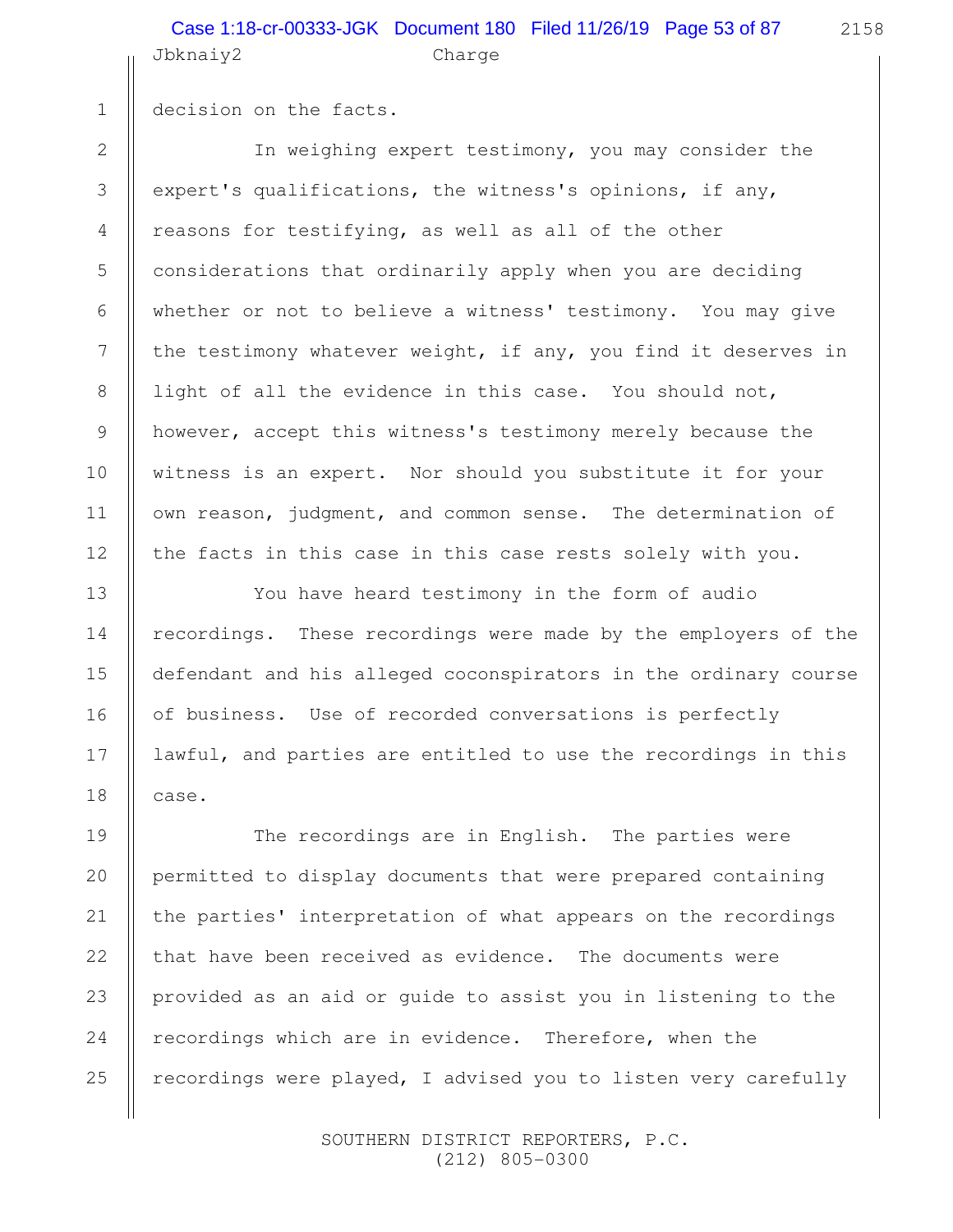#### Jbknaiy2 Charge Case 1:18-cr-00333-JGK Document 180 Filed 11/26/19 Page 54 of 87

to the recording itself. You alone should make your own determination of what appears on the recording based on what you heard. If you think you heard something differently from what appears on the transcript, then what you heard is controlling. Remember that the jury is the ultimate fact-finder, and, as with all evidence, you may give the transcripts such weight, if any, as you believe they deserve. Let me say again, you, the jury, are the sole judges of the facts.

You have heard evidence during the trial that witnesses have discussed the facts of the case and their testimony with the lawyers or that certain government witnesses have discussed the facts of the case with the government before the witness appeared in court. Although you may consider that fact when you are evaluating a witness's credibility, I instruct you that there is nothing either unusual or improper about such discussions so that the witness can be aware of the subject he or she will be questioned about, focus on those subjects, and have the opportunity to review relevant exhibits before being questioned about them. Such consultation helps conserve your time and the Court's time. In fact, it would be unusual for a lawyer to call a witness without such consultation.

Again, the weight you give to the fact or the nature of the witness's preparation for his or her testimony and what

> SOUTHERN DISTRICT REPORTERS, P.C. (212) 805-0300

1

2

3

4

5

6

7

8

9

10

11

12

13

14

15

16

17

18

19

20

21

22

23

24

25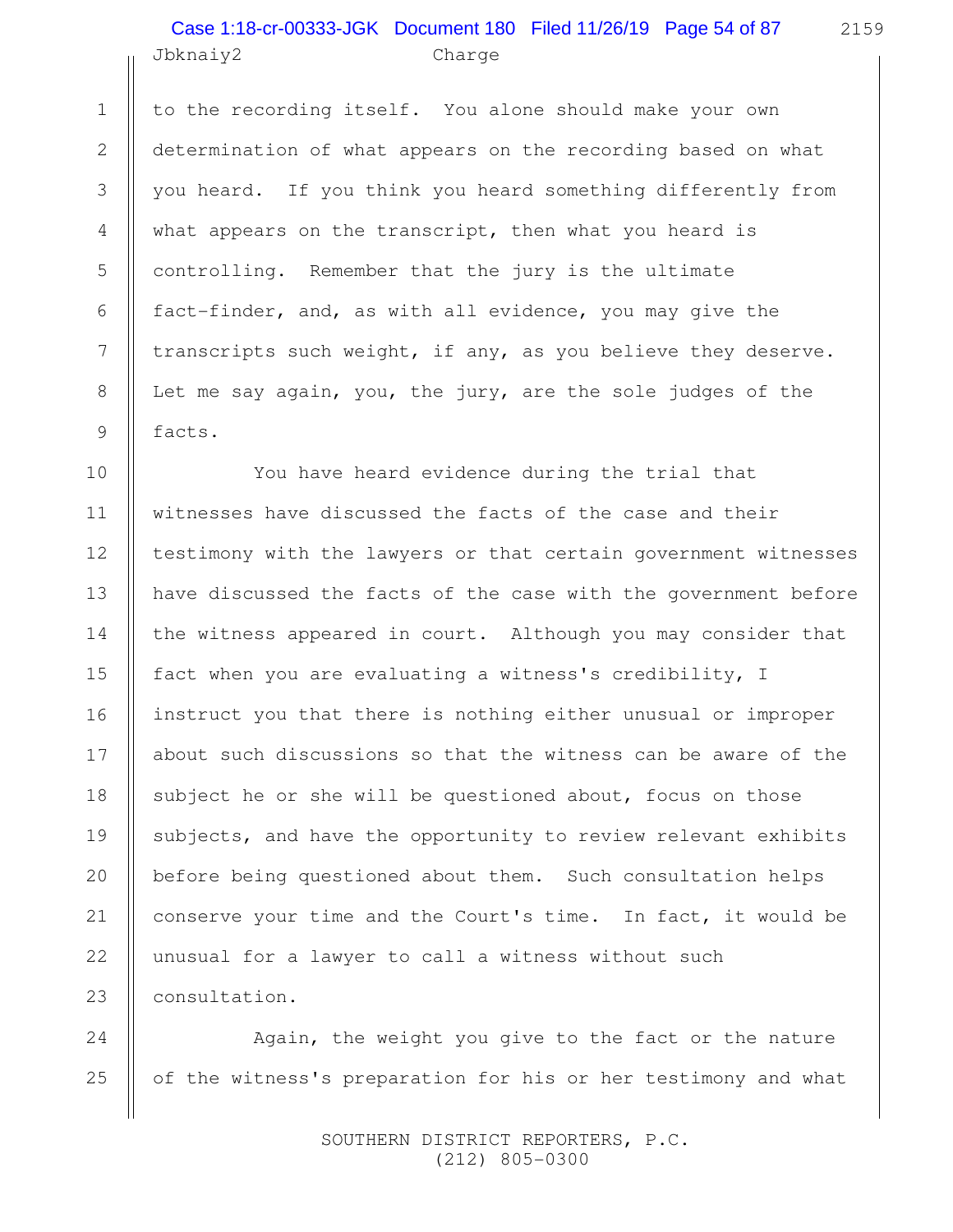# Jbknaiy2 Charge Case 1:18-cr-00333-JGK Document 180 Filed 11/26/19 Page 55 of 87

inferences you draw from such preparation are matters completely within your discretion. 1 2

3

4

5

6

7

8

9

10

11

12

13

14

15

16

17

18

The number of witnesses testifying concerning any particular matter is not controlling. You may decide that the testimony of a smaller number of witnesses concerning any fact in issue is more believable than the testimony of a larger number of witnesses to the contrary. By the same token, you do not have to accept the testimony of any witness who has not been convicted or impeached, if you find the witness not to be credible. You also have to decide to which witnesses to believe and which facts are true. To do this, you must look at all the evidence, drawing upon your own common sense and personal experiences. I have already instructed you on the criteria for evaluating the credibility of witnesses. You should keep in mind that the burden of proof is always on the government and the defendant is not required to call any witnesses or offer any evidence, since he is presumed to be innocent.

You have heard evidence that witnesses made statements on earlier occasions that counsel argues is inconsistent with the witnesses' trial testimony. Evidence of a prior inconsistent statement is not to be considered by you as affirmative evidence bearing on the defendant's guilt. Evidence of the prior inconsistent statement was placed before you for the more limited purpose of helping you decide whether 19 20 21 22 23 24 25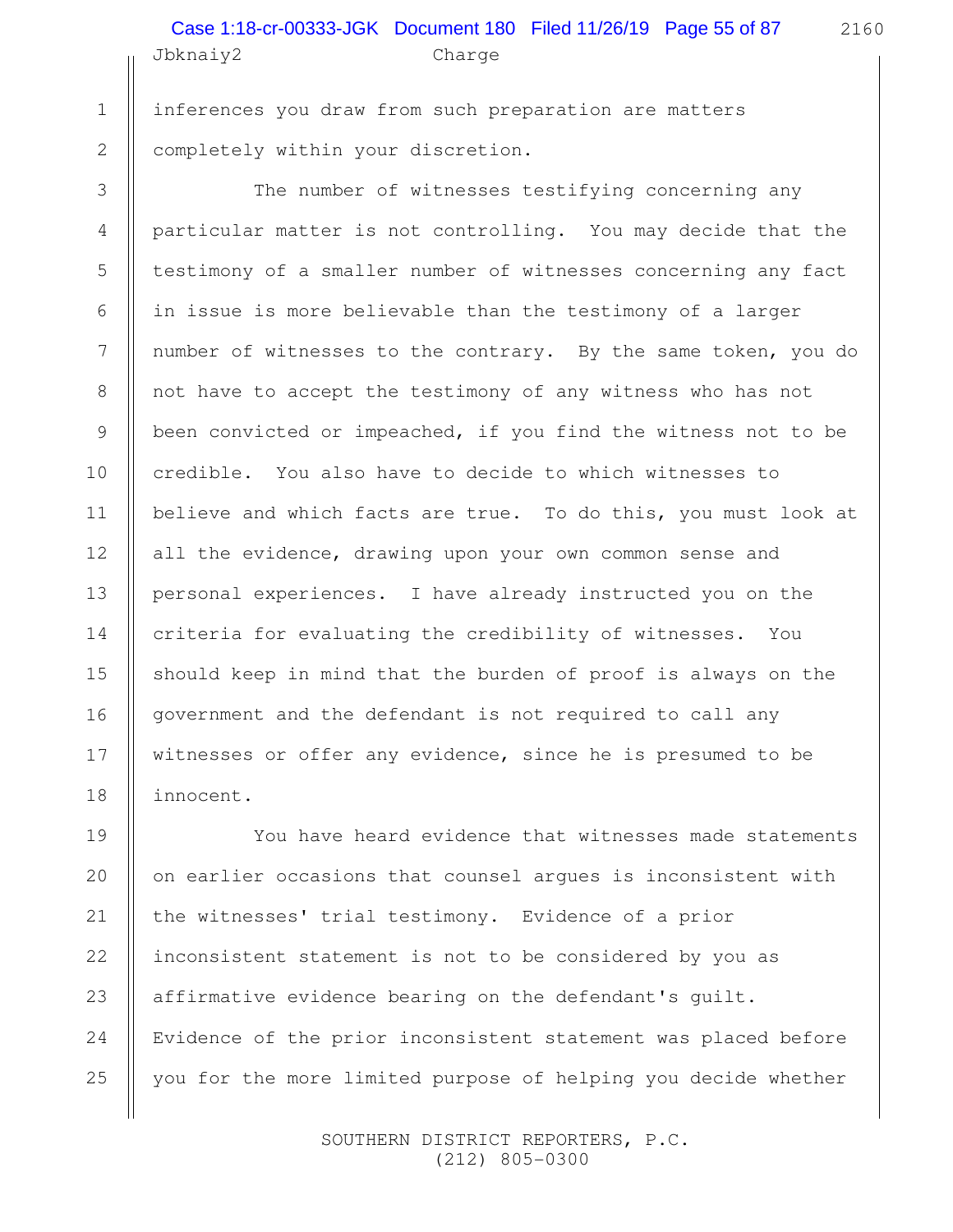## Jbknaiy2 Charge Case 1:18-cr-00333-JGK Document 180 Filed 11/26/19 Page 56 of 87

2161

to believe the trial testimony of the witness who contradicted himself. If you find that the witness made an earlier statement that conflicts with his trial testimony, you may consider that fact in determining how much of his trial testimony, if any, to believe.

In making that determination, you may consider whether the witness purposely made a false statement or whether it was an innocent mistake; whether the inconsistency concerns an important fact, or whether it had to do with a small detail; whether the witness had an explanation for the inconsistency, and whether that explanation appealed to your common sense.

It is exclusively your duty, based upon all the evidence and your own good judgment, to determine whether the prior statement was inconsistent, and if so how much, if any, weight to be given to inconsistent statement in determining whether to believe all or part of the witness's testimony.

You have seen exhibits in the form of charts and summaries. These charts and summaries were admitted into evidence in order to save time and avoid unnecessary inconvenience. You may ask for these charts and summaries during your deliberations in the same way that you may ask for any other exhibit in evidence.

As I explained during the trial, other charts and summaries were shown to you in order to make the other evidence more meaningful and to aid you in considering the evidence.

> SOUTHERN DISTRICT REPORTERS, P.C. (212) 805-0300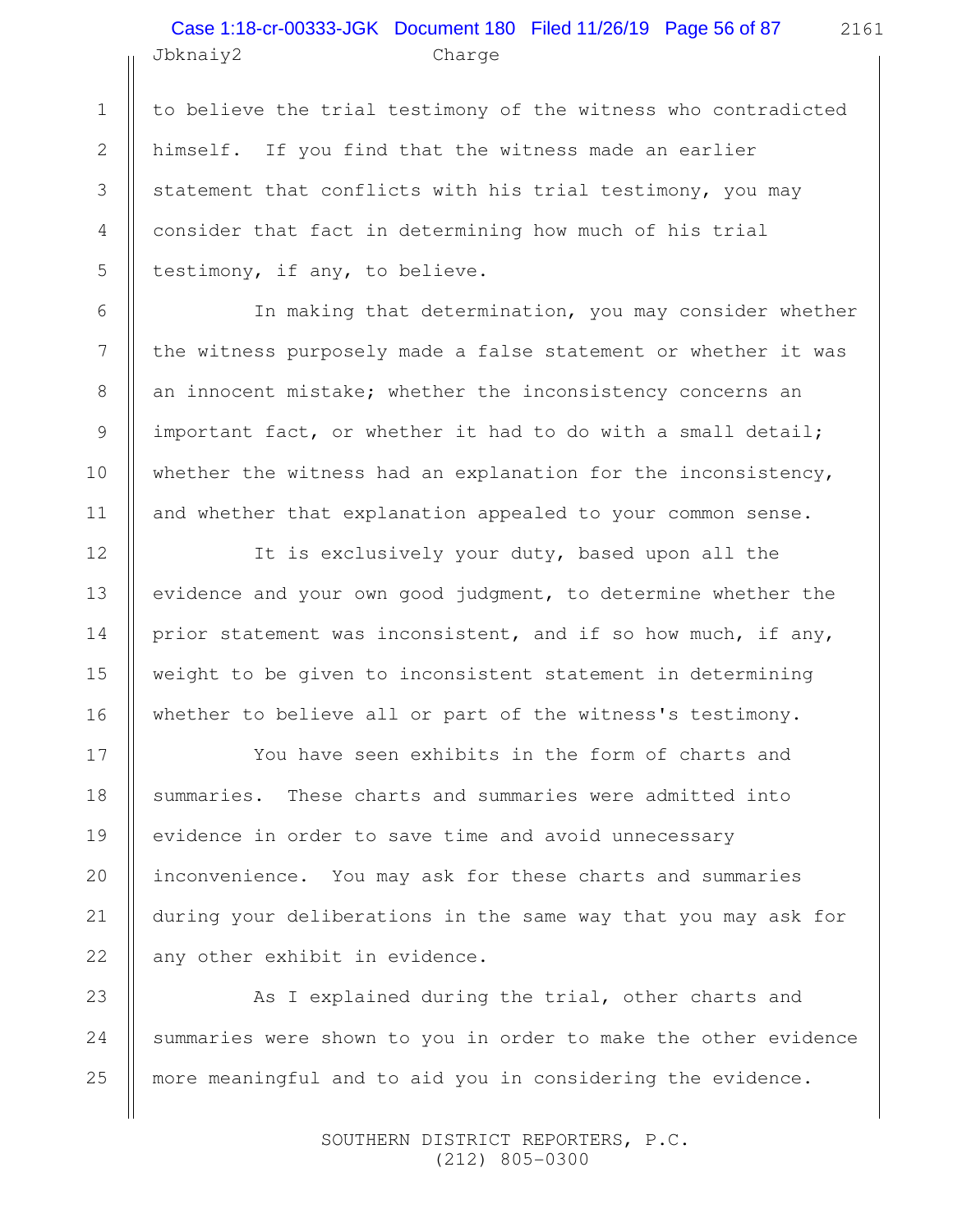## Jbknaiy2 Charge Case 1:18-cr-00333-JGK Document 180 Filed 11/26/19 Page 57 of 87

1

2

3

4

5

6

7

8

9

10

11

12

13

14

15

16

17

18

19

20

21

22

23

24

25

They were admitted as demonstrative aids for the testimony of a witness. They are no better than the testimony and the documents upon which they are based, and therefore, you are to give them no greater consideration than you would give to the evidence upon which they are based.

It is for you to decide whether these exhibits correctly present the information contained in the testimony and in the exhibits on which they were based. You are entitled to consider these charts and summaries if you find that they are of assistance to you in analyzing and understanding the evidence.

Among the exhibits received in evidence, there are some documents that are redacted. "Redacted" means that part of the document or tape was taken out. You are to concern yourself only with the part of the item that has been admitted into evidence. The omitted portion of the material was appropriately redacted, and you should not worry about why that might have been done.

Under our Constitution, a defendant has no obligation to testify or to present any other evidence because it is the government's burden to prove that a defendant is guilty beyond a reasonable doubt. That burden remains with the government throughout the entire trial and never shifts to a defendant. A defendant is never required to prove that he is innocent. The defendant did not testify in this case. You may

> SOUTHERN DISTRICT REPORTERS, P.C. (212) 805-0300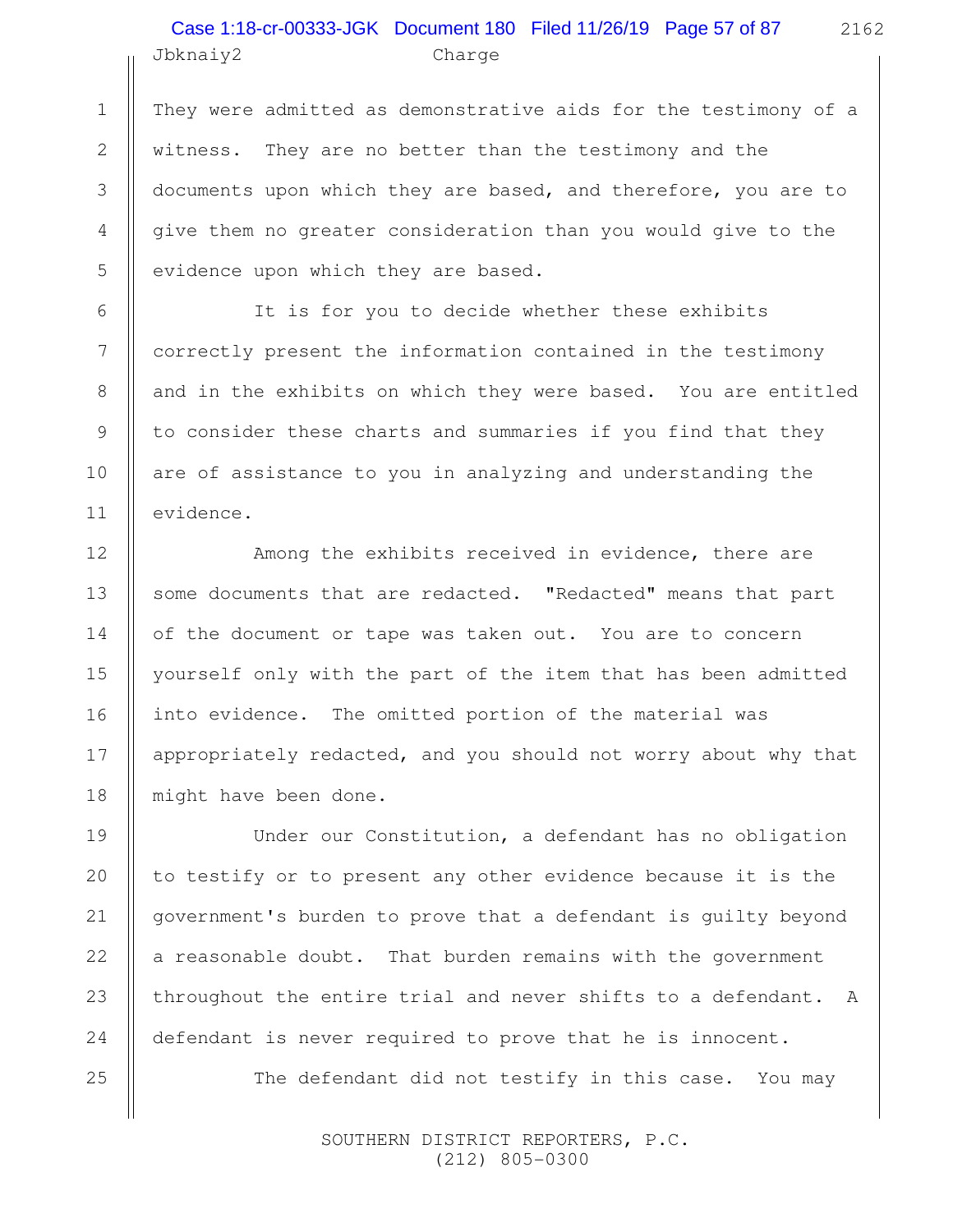# Jbknaiy2 Charge Case 1:18-cr-00333-JGK Document 180 Filed 11/26/19 Page 58 of 87

1

2

3

4

5

6

7

8

9

10

11

12

13

14

15

16

17

18

19

20

21

22

23

24

25

not attach any significance to the fact that the defendant did not testify. You may not draw any adverse inference against the defendant because the defendant did not take the witness stand. You may not consider this against the defendant in any way in your deliberations in the jury room.

Your verdict must be based solely on the evidence presented in this courtroom in accordance with my instructions. You must completely disregard any report that you have read in the press, seen on television or the internet, or heard on the radio. Indeed, it would be unfair to consider such reports, since they are not evidence and the parties have no opportunity of contradicting their accuracy or otherwise explaining them away. In short, it would be a violation of your oath as jurors to allow yourself to be influenced in any manner by such publicity.

During your deliberations, you should not discuss, or provide any information about, the case with anyone. This includes discussing the case in person, in writing, by phone, or by any electronic means, via text messaging, e-mail, Facebook, LinkedIn, Twitter, blogging, or any internet chat room, website or other feature. In other words, do not talk to anyone on the phone or in person, correspond with anyone, or communicate by electronic means about this case with anyone except your fellow jurors and then only while you are in the jury room.

> SOUTHERN DISTRICT REPORTERS, P.C. (212) 805-0300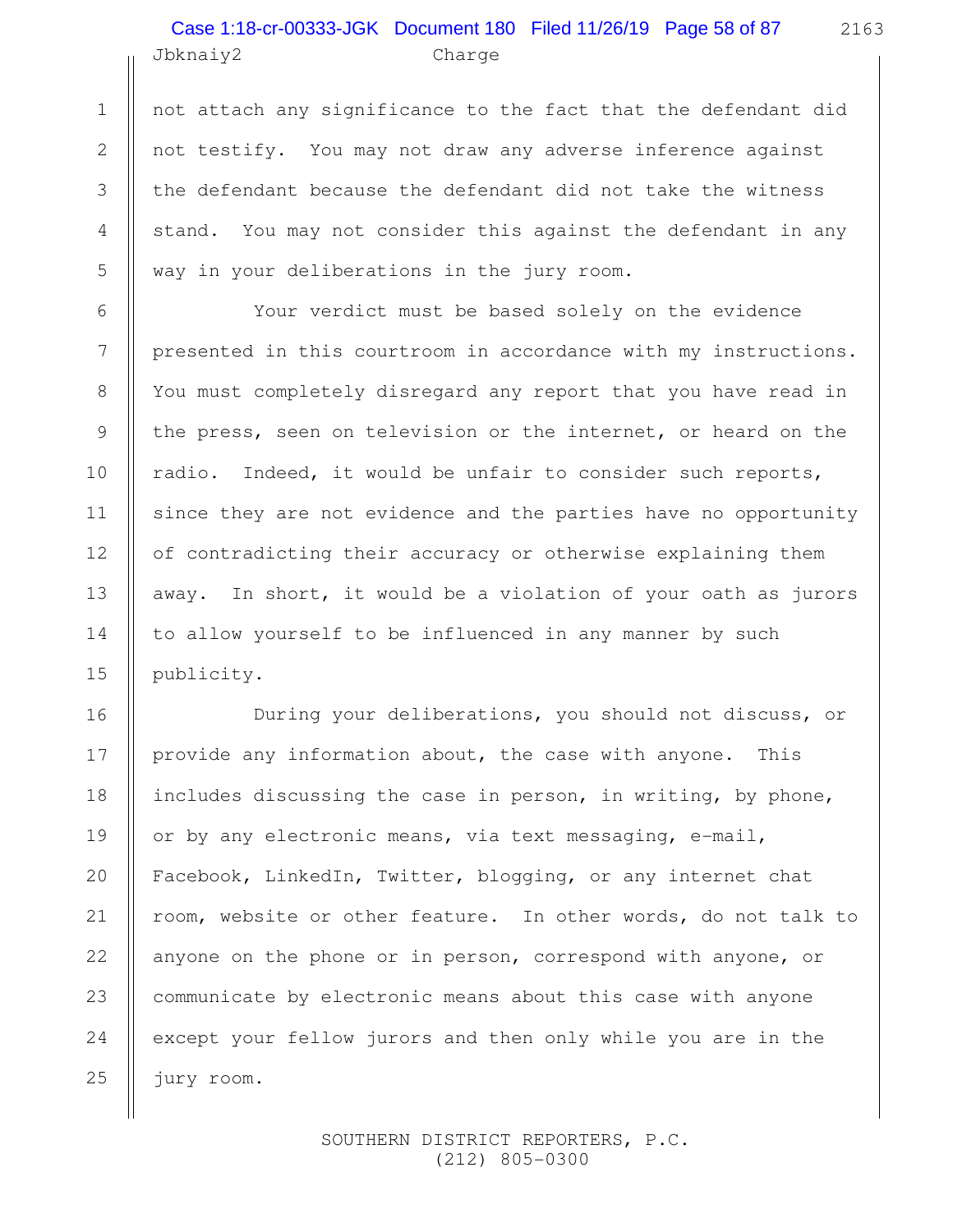# Jbknaiy2 Charge Case 1:18-cr-00333-JGK Document 180 Filed 11/26/19 Page 59 of 87

1

2

3

4

5

6

7

8

9

10

11

12

13

14

15

16

17

18

2164

If you are asked or approached in any way about your jury service or anything about this case, you should respond that you have been ordered by the judge not to discuss the matter, and you should report the contact to the Court as soon as possible.

Along the same lines, you should not try to access any information about the case or do research on any issue that arose during the trial from any outside source, including dictionaries, reference books, or anything on the internet. Information that you may find on the internet or in a printed reference might be incorrect or incomplete. In our court system, it is important that you not be influenced by anyone or anything outside this courtroom. Your sworn duty is to decide this case solely and wholly on the evidence that was presented to you in this courtroom.

That almost completes my instructions. I will close briefly with final directions as to how you are to arrive at your verdict.

The evidence presented has raised factual issues which you must decide as trier of facts, and you must resolve those issues solely on the basis of the evidence you have heard or the lack of evidence and my instructions on the law. Your sworn duty is to determine whether the defendant is guilty or not guilty solely on the basis of the evidence or lack of evidence and my instructions on the law. 19 20 21 22 23 24 25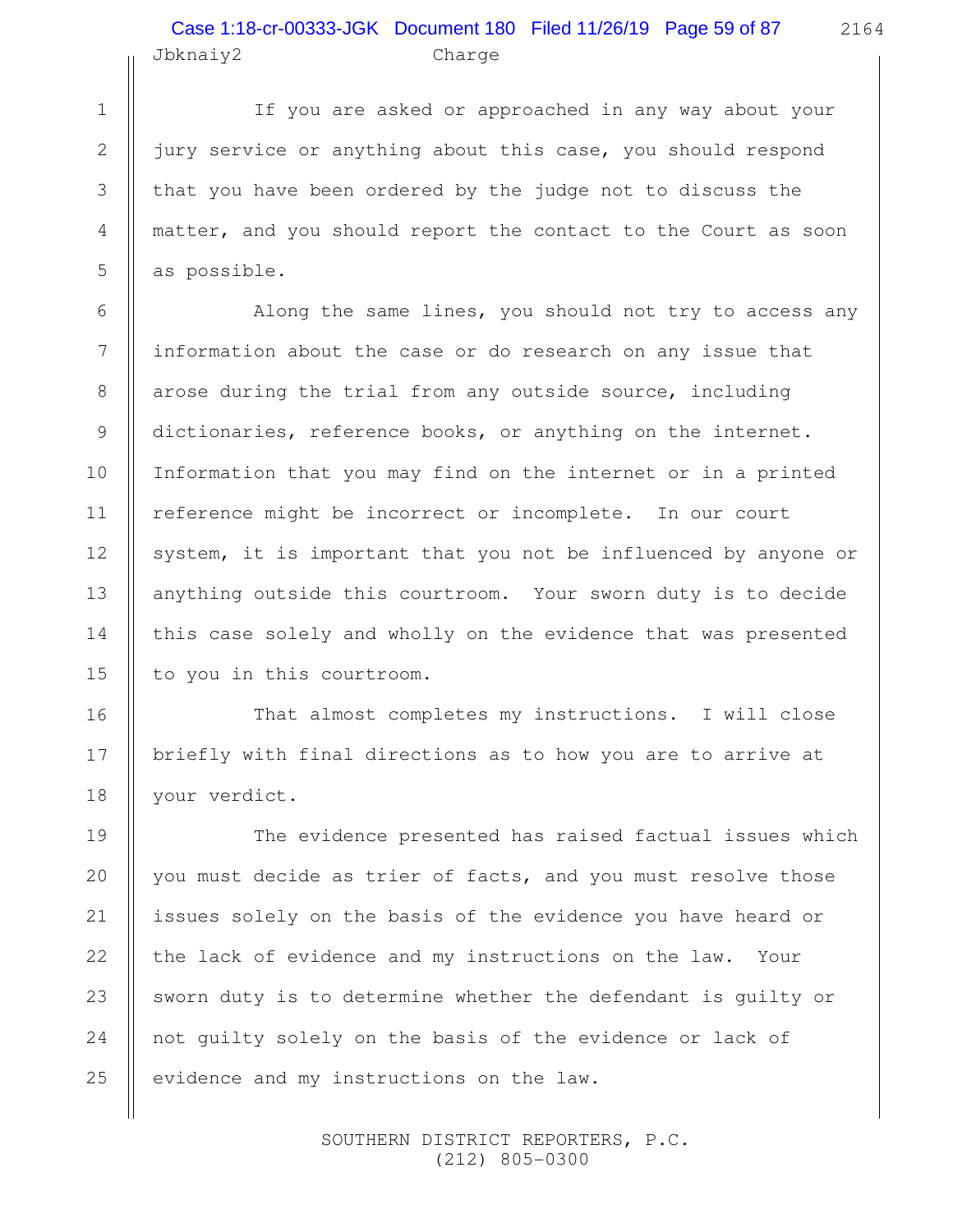## Jbknaiy2 Charge Case 1:18-cr-00333-JGK Document 180 Filed 11/26/19 Page 60 of 87

1

2

3

4

5

6

7

8

9

10

11

12

13

14

15

16

17

18

19

20

21

22

23

24

25

Again I remind you, you must not be influenced by sympathy or by any assumption, conjecture, or inference stemming from personal feelings, the nature of the charge, or your view of the relative seriousness or lack of seriousness of the alleged crime.

I caution you that under your oath as jurors you are not to consider the punishment that may be imposed upon the defendant if he is convicted. The duty of imposing a sentence in the event of conviction rests exclusively upon me. Your function is to weigh the evidence in the case and to determine the guilt or nonguilt of the defendant solely upon the evidence and the law which I have given to you and which you must apply.

Each juror is entitled to his or her opinion, but you are required to exchange views with your fellow jurors. This is the very essence of jury deliberation. It is your duty to discuss the evidence. If you have a point of view and after reasoning with other jurors it appears that your own judgment is open to question, then of course you should not hesitate in yielding your original point of view if you are convinced that the opposite point of view is really one that satisfies your judgment and conscience. However, you are not to give up a point of view that you conscientiously believe in simply because you are outnumbered or outweighed. You should vote with the others only if you are convinced on the evidence and the facts and the law that is the correct way to decide the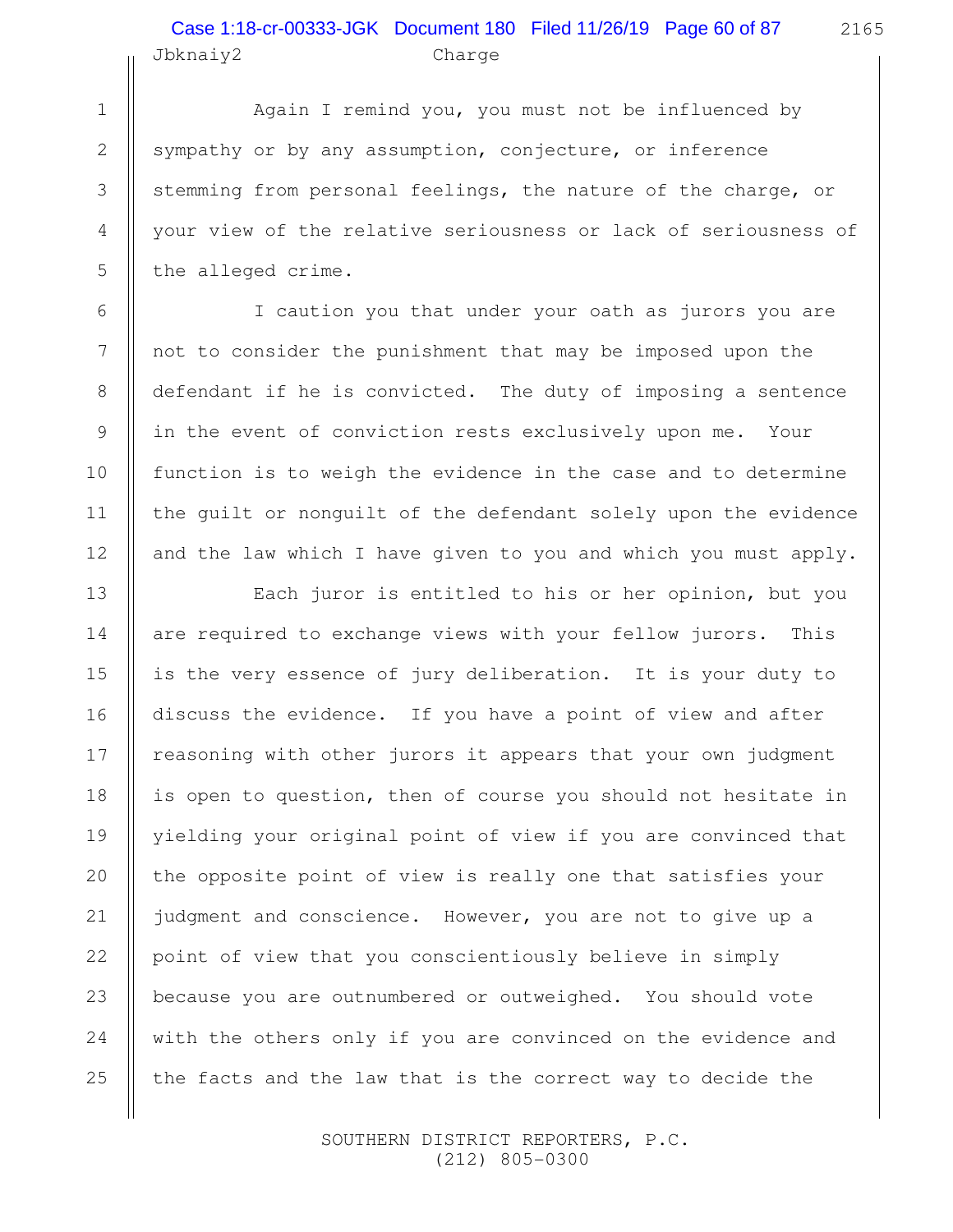#### Jbknaiy2 Charge Case 1:18-cr-00333-JGK Document 180 Filed 11/26/19 Page 61 of 87

case.

1

2

3

4

5

6

7

8

9

10

11

12

13

14

15

16

17

18

We have made a record of these proceedings. If you wish at any time to have any part of the testimony provided to you, then simply have the foreperson send me a note, dated and with the time, to that effect, and we will comply with your request as quickly as we can. I am not suggesting that you must or should do this. I am simply saying that it is a service we can make available to you. It would be helpful in the case of such a request if your note is as precise as possible so that we can know exactly what it that you need. It does take time for court reporter to find testimony in the transcript. Therefore, please be patient if you send a note and there seems to be a delay in our response to you. Finally, if you do send me any notes, however, please make sure you do not give any indication of your present state of thinking on any disputed issue; particularly, you must not inform me of your vote count on any issue. The foreperson should sign any notes that you send to me.

In the course of your deliberations, you have the right to review any of the exhibits that have been received in evidence. If you wish to see any of these exhibits, simply have your foreperson send me a note requesting the exhibits you wish to see. Again, however, I stress that no note should give me any indication of your thinking on any disputed issue or on your verdict. 19 20 21 22 23 24 25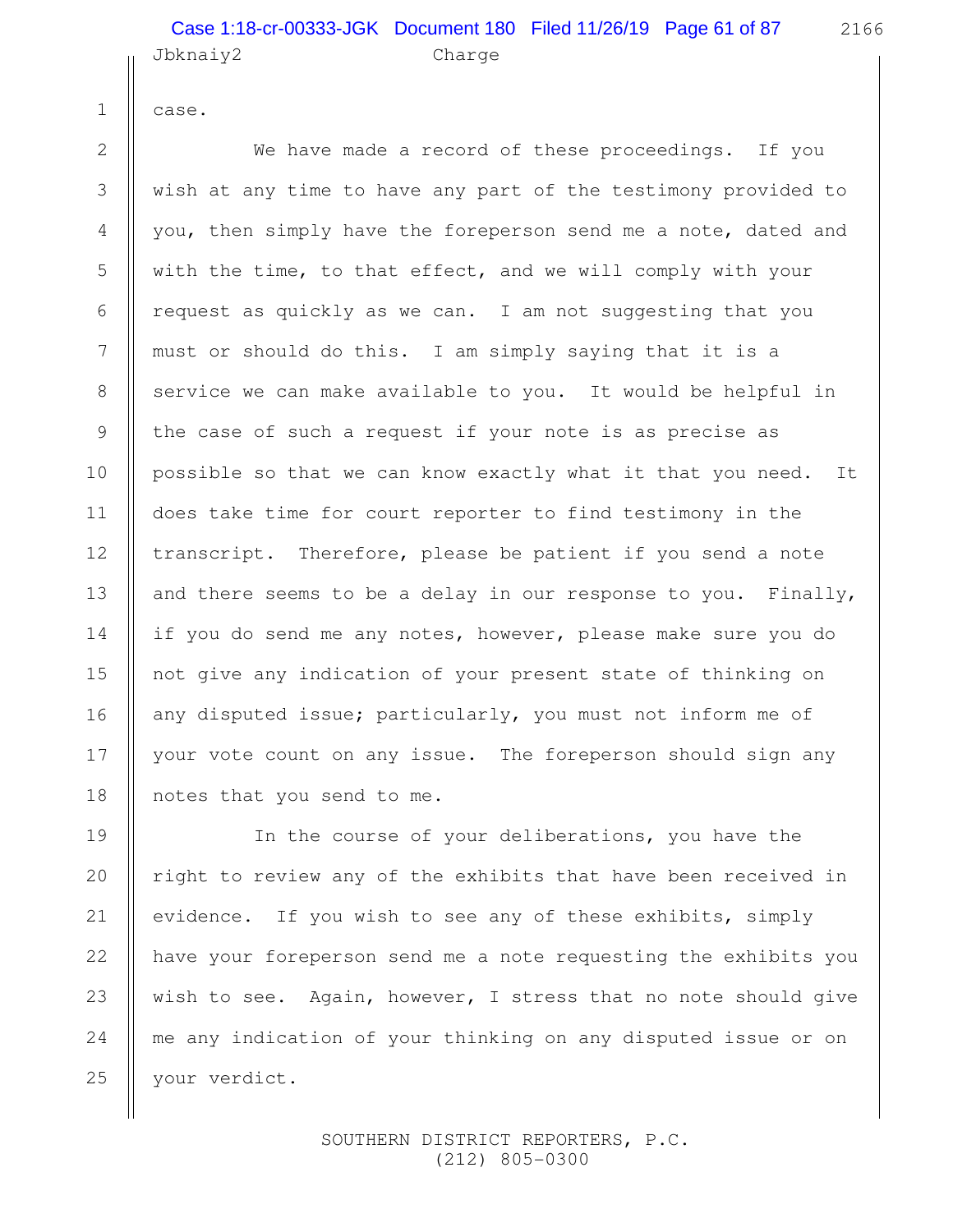# Jbknaiy2 Charge Case 1:18-cr-00333-JGK Document 180 Filed 11/26/19 Page 62 of 87

Your verdict will and must be announced only in open court at the end of your deliberations. Your verdict must be by a unanimous vote of all of you.

The juror who sits in the number one chair, Ms. Christine Rossiter, will be the foreperson of the jury, unless for any reason she prefers not to act in that capacity, in which event your first order of business will be to send me a note, signed and dated, identifying the new foreperson.

Finally, when you reach a verdict, all of you should sign the verdict sheet and then send me a note stating that you have reached a verdict. Do not specify what the verdict is in the note. Instead, the foreperson should retain the verdict sheet and hand it us to in open court when you are all called in. I remind you that your verdict must be unanimous.

Members of the jury, I will ask you to remain seated where you are briefly while I confer with the attorneys to see if there are any additional instructions that they would like me to mention or anything I may not have covered in my previous instructions. Please do not discuss the case while seated in the jury box, because there is the possibility that I might find it proper to give you additional instructions which you may not presently have received. Please remain where you are for a few minutes.

> Please just relax in the jury box. (In the robing room)

> > SOUTHERN DISTRICT REPORTERS, P.C. (212) 805-0300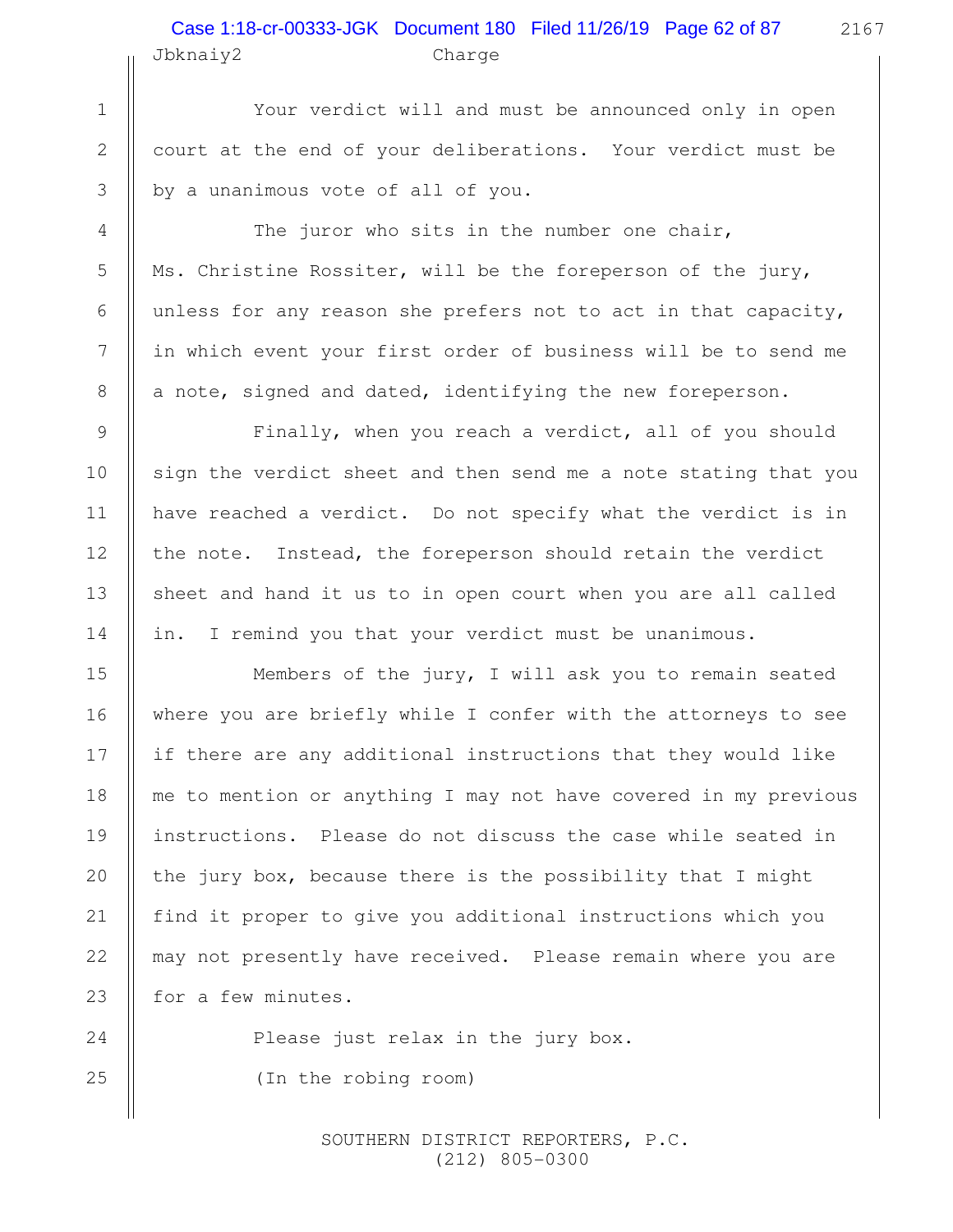2 3

4

5

6

7

8

16

17

20

21

1

THE COURT: Hello.

OK. I attempted to read the charge exactly as I gave it to you with one exception. On page 22, there was a typo at the bottom. It said "without regard to whether the guilt of other people has or has been proven." It should have said "has or has not been proven."

So in reading it I added "not." I would make that change in the charge that goes to the jury.

The next question is did the parties, before we get to any other, if anyone heard me say anything else that was different from the charge, we have had the charge conferences. To the extent there were objections you have those objections on the record. Does anyone want to say anything else about the charge other than if there are any other things that I didn't say or said incorrectly? 9 10 11 12 13 14 15

MR. KLOTZ: No, your Honor.

MR. HART: No.

THE COURT: Did the parties hear me say anything else that is not precisely the same as in the charge? 18 19

MS. CALLE: Not materially so.

MR. HART: Not materially.

MS. CALLE: A word here or there that wasn't included if you will. 22 23

THE COURT: If anyone thinks that there's anything that I said that differs from the charge that you think I 24 25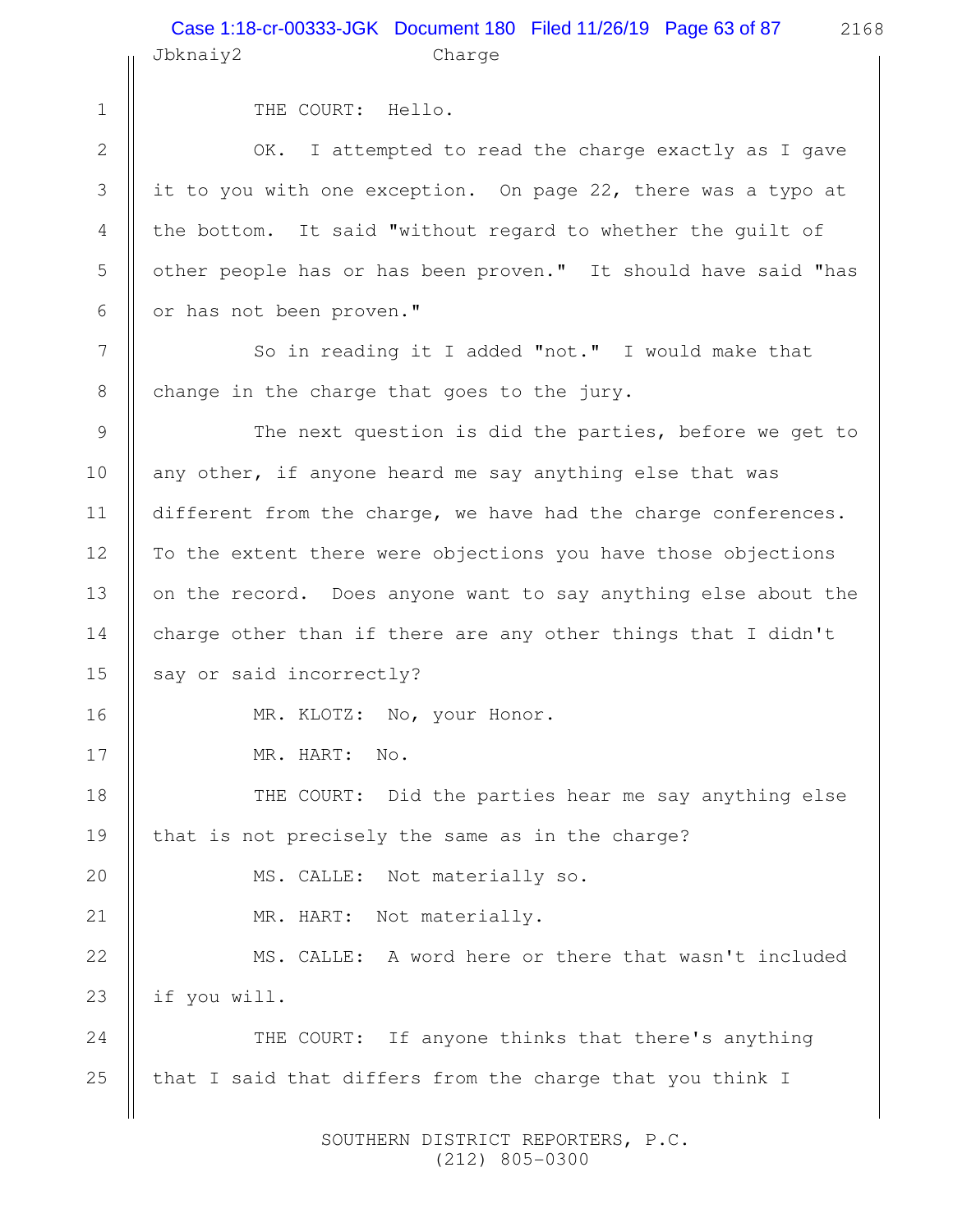|              | Case 1:18-cr-00333-JGK Document 180 Filed 11/26/19 Page 64 of 87<br>2169<br>Jbknaiy2<br>Charge |
|--------------|------------------------------------------------------------------------------------------------|
| $\mathbf 1$  | should change the charge to conform to what I said, I will do                                  |
| $\mathbf{2}$ | that before we give it to the jury.                                                            |
| 3            | MR. KLOTZ: I have two instances where I thought I                                              |
| 4            | heard you omit a word in the charge, but I didn't think it was                                 |
| 5            | material.                                                                                      |
| 6            | THE COURT: OK.                                                                                 |
| 7            | MR. KLOTZ: Then I have one instance where I think,                                             |
| 8            | and I think all of us at the defense table heard the same                                      |
| 9            | thing, that you said something different in the charge that is                                 |
| 10           | material.                                                                                      |
| 11           | THE COURT: OK.                                                                                 |
| 12           | MR. KLOTZ: That is on page 32, the final clause in                                             |
| 13           | the first paragraph, "but it does not outlaw actions taken by a                                |
| 14           | single firm or a single person." We heard your Honor say but                                   |
| 15           | it does not "allow."                                                                           |
| 16           | THE COURT: Oh. I will reread the first paragraph and                                           |
| 17           | tell them I may have misspoken. So page 32 I will read the "it                                 |
| 18           | does not outlaw actions."                                                                      |
| 19           | Thank you. Anything else?                                                                      |
| 20           | MR. HART: Nothing from the government, your Honor.                                             |
| 21           | MR. KLOTZ: Nothing else, your Honor.                                                           |
| 22           | THE COURT: My clerks sometimes are more unforgiving                                            |
| 23           | with respect to what I say.                                                                    |
| 24           | THE LAW CLERK: I think that's it.                                                              |
| 25           | THE COURT:<br>OK.                                                                              |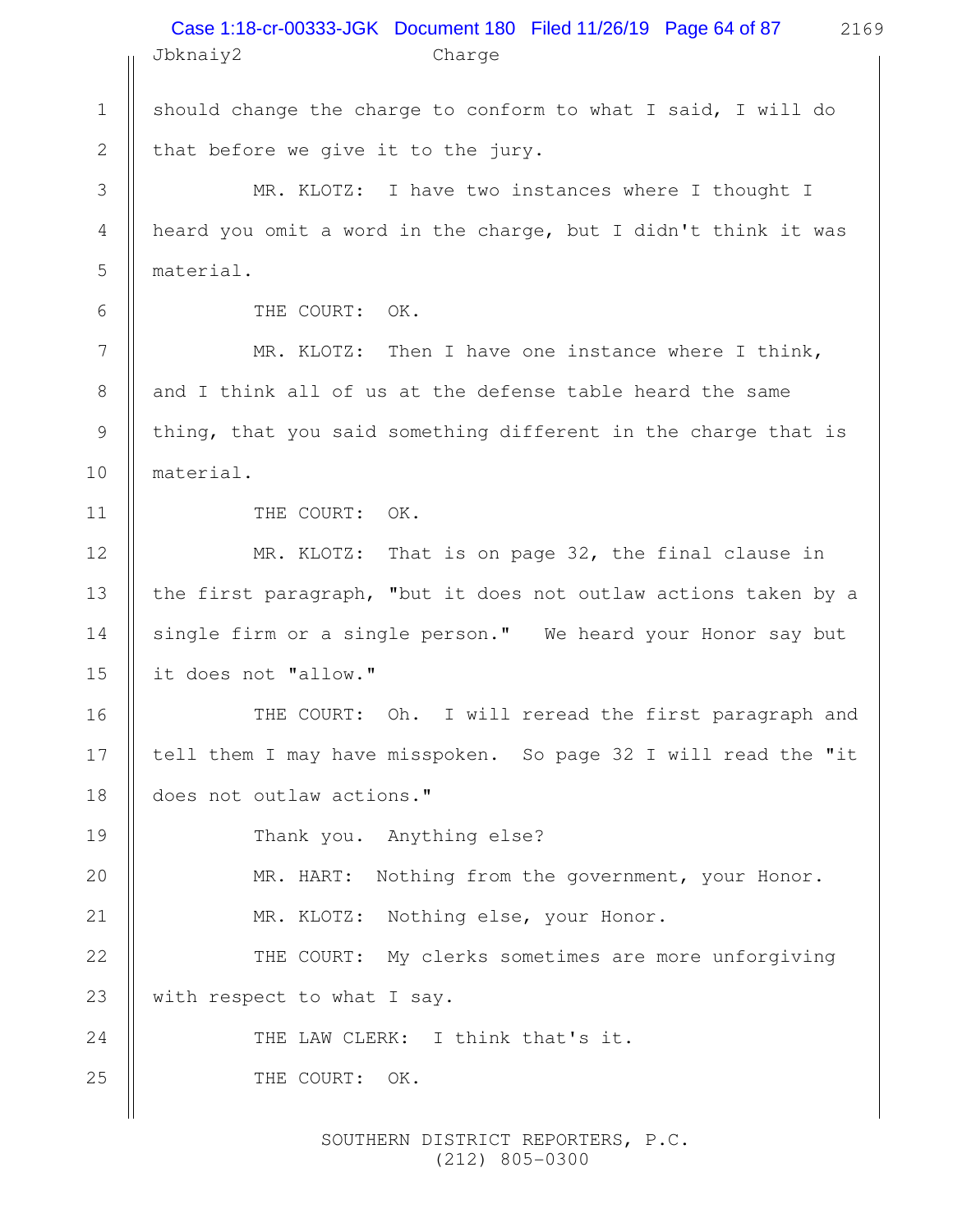2170

Are you sure? OK. I will reread the first paragraph on page 32 and I will change what you have on page 22 to add the not. I will ask the alternates to get their things from the jury room, to come back and sit in the first row. We will then swear the marshal, send the jurors out, and then I will instruct the alternates that they remain under my instruction not to talk about the case. We are going to let them go home, but they may be called back. And I will tell the jurors that they can't talk to Mr. Fletcher. Everything will be through the marshal. Anything else? Any questions? MR. KLOTZ: No, your Honor. THE COURT: Great. Thank you. (In open court) THE COURT: Ladies and gentlemen, in reading the charge to you, I may have or probably did misspeak in reading one paragraph to you in describing the first element of the crime charged. So let me reread the paragraph correctly to you. The correct paragraph will be in the charge, the written charge that is given to you. As I have just told you, the first element that the government must prove beyond a reasonable doubt is that the 1 2 3 4 5 6 7 8 9 10 11 12 13 14 15 16 17 18 19 20 21 22 23 24 25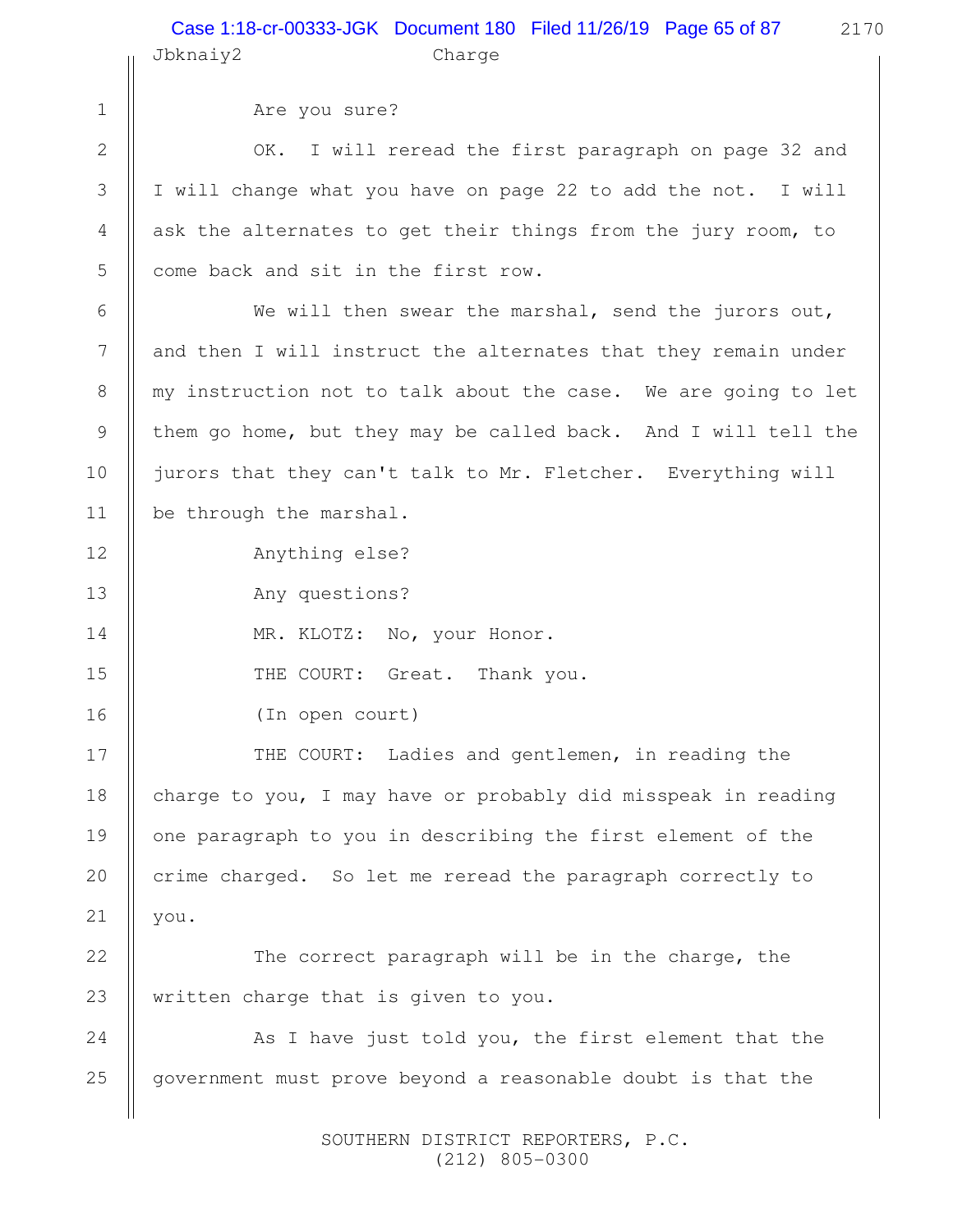# Jbknaiy2 Charge Case 1:18-cr-00333-JGK Document 180 Filed 11/26/19 Page 66 of 87

price fixing and bid rigging conspiracy charged in the indictment actually existed. The existence of a conspiracy is important because the part of the Sherman Act we are concerned with outlaws certain joint activities by competitors, but it does not outlaw actions taken by a single firm or a single person.

You will have the written charge, and that paragraph will be correct in the written charge that you have. Again, you should consider the entire charge that I have given to you in accordance with the instructions I have given you.

In a moment, the jurors will go to deliberate, but as you probably know only 12 of you will go to deliberate. So at this point, I would ask Juror Nos. 14, 15 and 16, Ms. Percy Ms. Friedl and Ms. Pantoja, if you would go to the jury room please and get your things. Come back and sit in the first row. All right.

You have moved up, but it was the jurors who are in the final three seats, who were originally 14, 15 and 16, but now are 13, 14, and 15.

Ms. Percy, Ms. Friedl and Ms. Pantoja, if you could get your things. 20 21

Thank you.

1

2

3

4

5

6

7

8

9

10

11

12

13

14

15

16

17

18

19

22

23

(Alternates not present)

THE COURT: I should mention to the jurors that in a moment we will swear the marshal to protect you in the course 24 25

> SOUTHERN DISTRICT REPORTERS, P.C. (212) 805-0300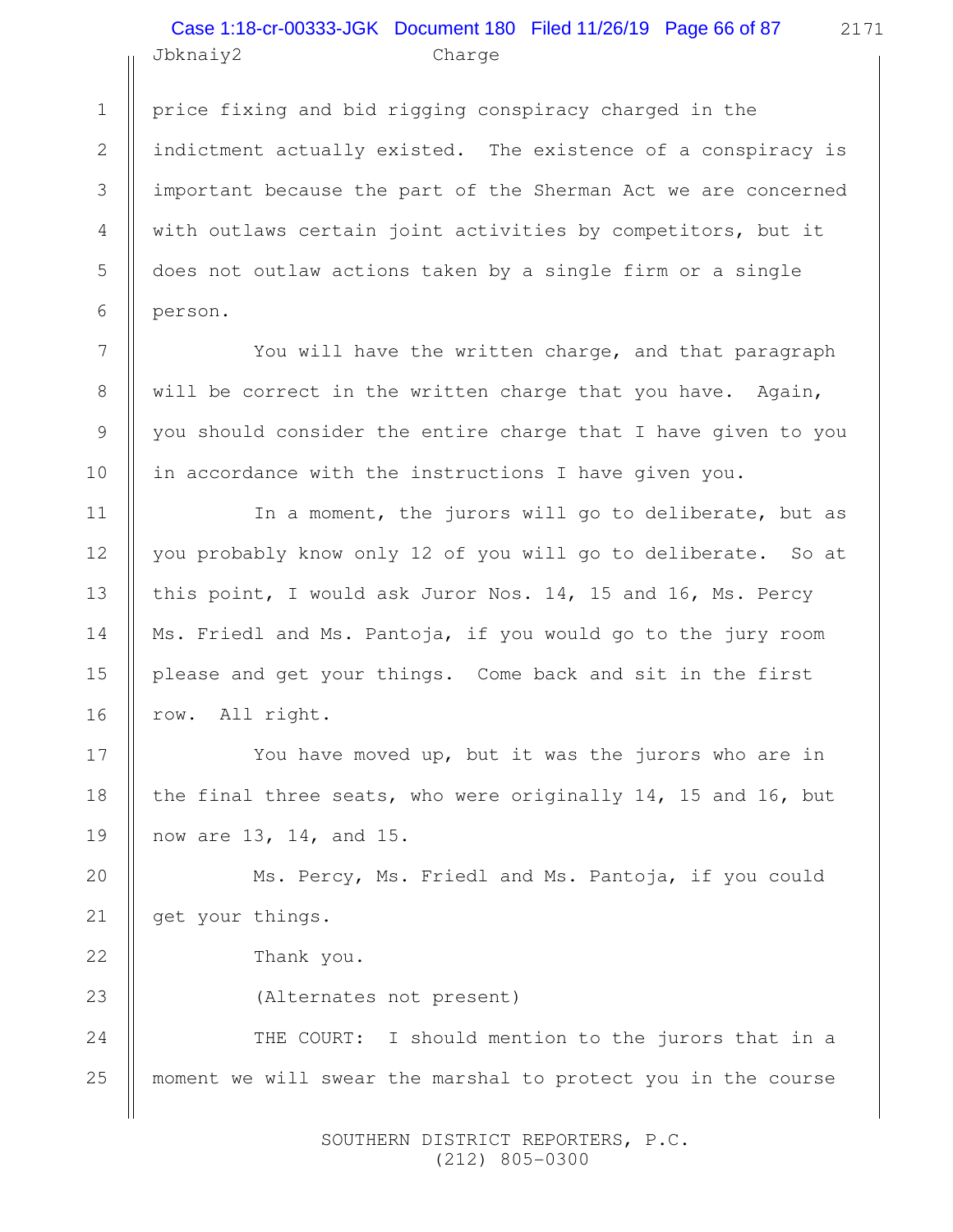#### 2172 Jbknaiy2 Charge Case 1:18-cr-00333-JGK Document 180 Filed 11/26/19 Page 67 of 87

of your deliberations. While you are deliberating, you will no longer have any contact with Mr. Fletcher. All communications will be by note, given to the marshal, who will then bring the note out to me. My responses will be by a note to all of you. (Alternates present) THE COURT: Thank you. All right. At this point we will swear the marshal, who will protect the jurors during their deliberations. (Marshal sworn) THE COURT: Ladies and gentlemen, you may now retire to deliberate. All rise, please, and the jurors should follow the marshals to the jury room. (The jury retired to deliberate upon a verdict at 12:17 p.m.) THE COURT: All right. Ms. Percy, Ms. Friedl, Ms. Pantoja, could you come forward and sit in the first three seats in the jury box. Please be seated. Let me explain where we are. I did not send you to deliberate. It is always possible, however, that alternate jurors can be called back to participate in the jury deliberations if for some reason one of the jurors who begins deliberation for any reason can't continue deliberations. So it happens from time to time that alternate jurors are substituted during jury deliberations. It's very important 1 2 3 4 5 6 7 8 9 10 11 12 13 14 15 16 17 18 19 20 21 22 23 24 25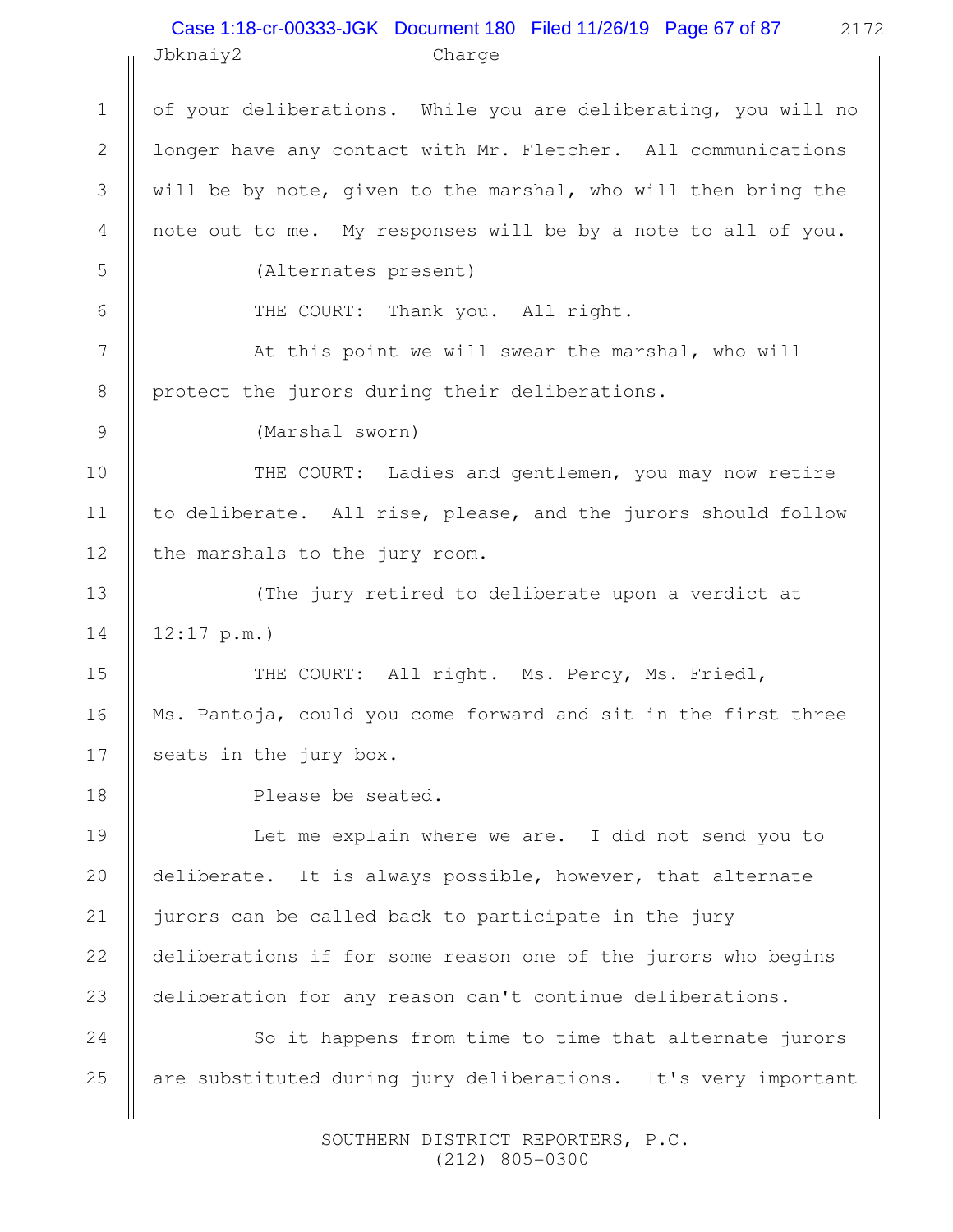#### Jbknaiy2 Charge Case 1:18-cr-00333-JGK Document 180 Filed 11/26/19 Page 68 of 87

that you continue to follow all of my instructions, you continue to be subject to my orders not to talk about the case at all, not to look at or listen to anything to do with the case. Don't consult the internet, don't look at any blog sites, don't use Facebook, Twitter, or anything like that to communicate with anyone to tell them anything about the case or to get any information about the case, because if you were called back to participate in the deliberations, your state of mind should be exactly as it is now.

You have heard the evidence. You have heard my instructions on the law. If you were called back to participate in the deliberations, the instruction that the Court would give to the jurors is they have to begin deliberations anew with one or more of you as members of the jury, and the deliberation process would proceed from there. So it's very important to continue to follow my orders.

If you wish to find out where the case stands, you're always welcome to call Mr. Fletcher. When there has been a verdict in the case, then you will no longer be subject to my orders, and you could discuss the case, although I always ask all jurors as a matter of prudence not to talk about jury deliberations in order to promote confidentiality of jury deliberations. But, as I say, when there has been a verdict, you will no longer be subject to my orders.

It is unlikely, though, that you will be called back.

 SOUTHERN DISTRICT REPORTERS, P.C. (212) 805-0300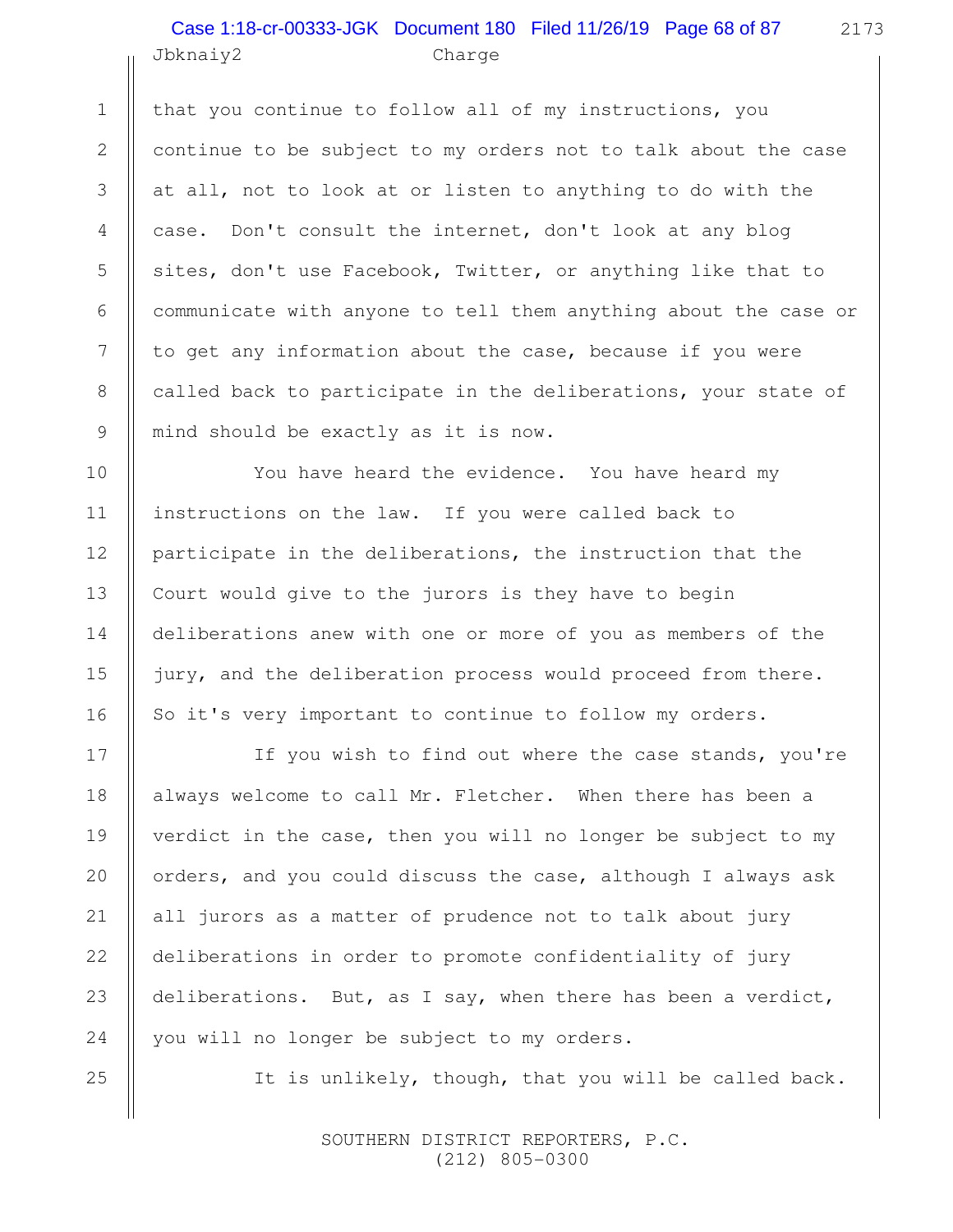## Jbknaiy2 Charge Case 1:18-cr-00333-JGK Document 180 Filed 11/26/19 Page 69 of 87

1

2

3

4

5

6

7

8

9

10

11

12

13

14

15

16

17

18

19

20

21

22

23

24

25

It is possible, and that's why I give you these instructions to preserve your ability to be jurors, but it is likely that this is the last time that I'll have an opportunity to talk to you.

Many judges use this occasion as an opportunity to thank jurors for their service, but many years ago I clerked for a great judge of this court, who made it a practice never to thank jurors because he told jurors that what they had done was to perform one of the highest and noblest obligations of citizenship, they had acted as jurors in a criminal case, and for that service the jurors are entitled to know that they have performed a public service equal to that of the court or any other public official, and the jurors should take away from that experience the deep personal satisfaction of knowing that they have performed a public service. That deep personal satisfaction is far more important than the ephemeral thanks of the court or the parties.

So, having sat with you over these several weeks and having seen your promptness and diligence, I believe that you take away from this process that deep personal satisfaction of knowing that you have performed a public service, and that gives me satisfaction.

So there are just a couple of other things for me to do. You don't have to go downstairs. Everything will be taken care of in the mail. I can't assure you that the check is in the mail, but I am hopeful that it will soon be in the mail.

> SOUTHERN DISTRICT REPORTERS, P.C. (212) 805-0300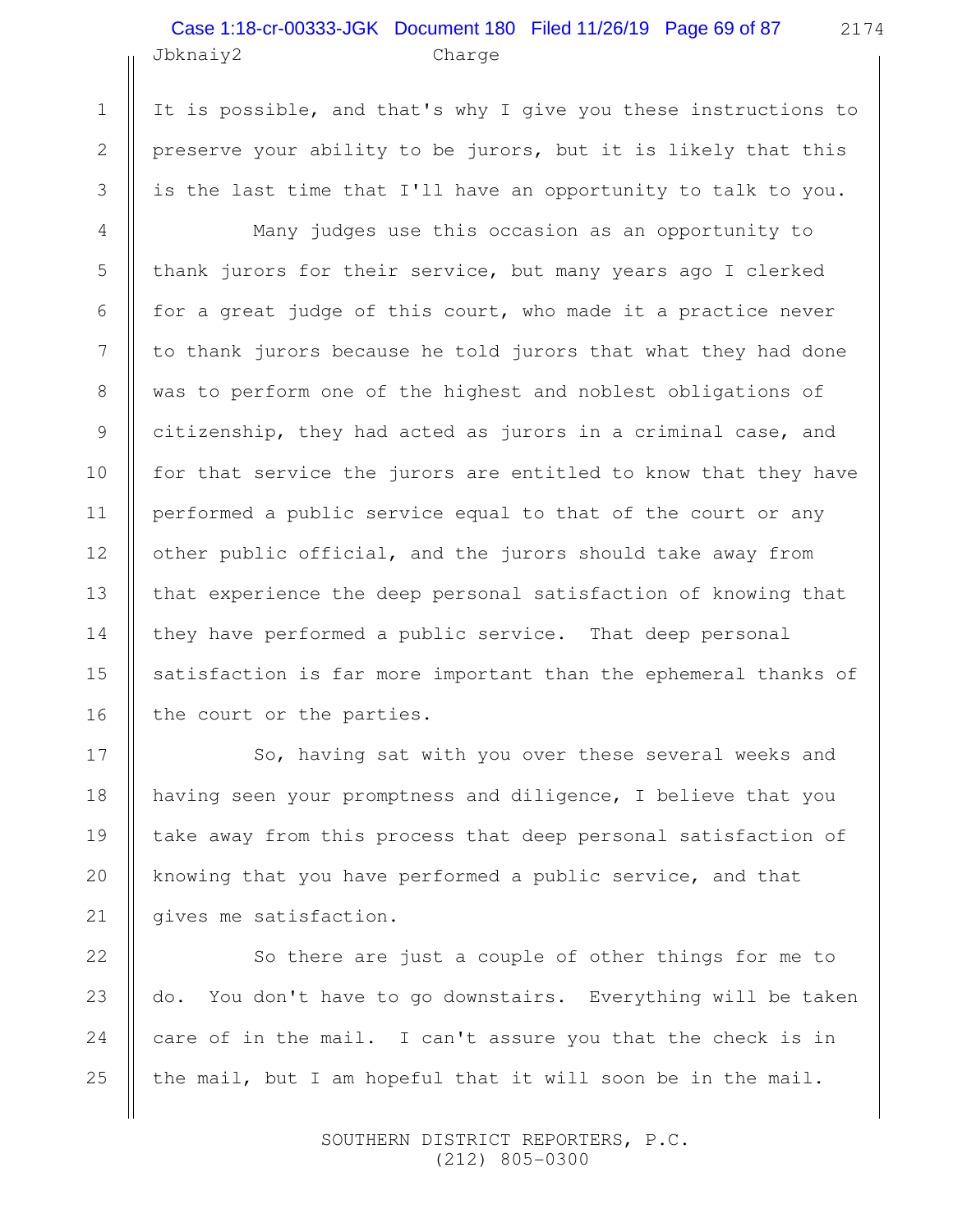#### Jbknaiy2 Charge Case 1:18-cr-00333-JGK Document 180 Filed 11/26/19 Page 70 of 87

2175

I am going to excuse you for the day. Remember to stay under my orders. Enjoy the rest of the day very much and I will ask everyone in the courtroom to stand as a sign of respect to all of you. All rise, please. The jurors may now leave. (Alternates excused) THE COURT: Please be seated. OK. We have a package for the jury, which consists of the indictment, which we got off ECF without the ECF header, the verdict form, and the jury charge with the correction made to page 22. The parties are welcome to inspect the documents, together with the legal pads, envelopes, and pens that Mr. Fletcher would give to the marshal. Someone from the government and the defense should come up and inspect those items. THE DEPUTY CLERK: Should I give them markers as well, because they have a blackboard? THE COURT: Yes. Markers would be good. Counsel, just check, make sure all of the pages of the indictment are there. I physically checked the jury charge earlier, and I looked at page 22 also. I just want to make sure you are all in agreement. Is everyone satisfied? 1 2 3 4 5 6 7 8 9 10 11 12 13 14 15 16 17 18 19 20 21 22 23 24 25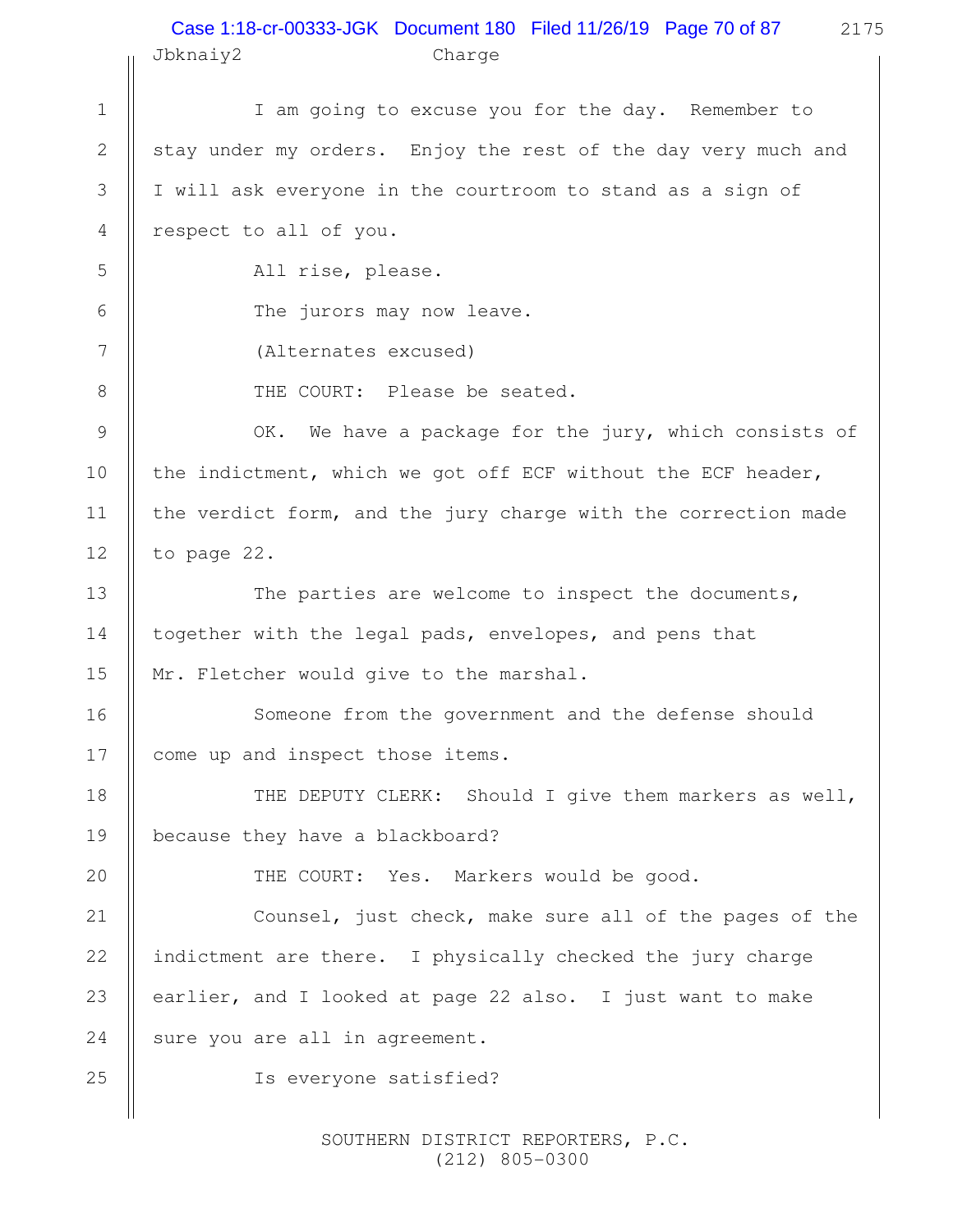|                  | Case 1:18-cr-00333-JGK Document 180 Filed 11/26/19 Page 71 of 87<br>2176<br>Jbknaiy2<br>Charge |
|------------------|------------------------------------------------------------------------------------------------|
|                  |                                                                                                |
| $\mathbf 1$      | MR. HART: Yes, your Honor.                                                                     |
| $\mathbf{2}$     | MR. KLOTZ: Yes, your Honor.                                                                    |
| 3                | THE COURT: OK. Mr. Fletcher will give all of that to                                           |
| $\overline{4}$   | the marshal.                                                                                   |
| 5                | Make sure that you stay either in or close to the                                              |
| 6                | courtroom so that if we get any notes we can promptly respond                                  |
| $\boldsymbol{7}$ | to them. At some point we will hold notes for a period of time                                 |
| $8\,$            | to let you go to lunch.                                                                        |
| $\mathcal{G}$    | But I want to wait for a period of time, because                                               |
| 10               | sometimes there are initial questions.                                                         |
| 11               | OK. See you later.                                                                             |
| 12               | (Recess)                                                                                       |
| 13               | (In open court; 12:31 p.m.)                                                                    |
| 14               | THE COURT: We are all here, yes? The defendant is                                              |
| 15               | here, both sides?                                                                              |
| 16               | THE DEFENDANT: Yes.                                                                            |
| 17               | THE COURT: The jurors haven't ordered lunch yet. So                                            |
| 18               | I was going to send them a note which said, Members of the                                     |
| 19               | jury, please complete the luncheon menus as soon as possible so                                |
| 20               | that we can get lunch for you as soon as possible.                                             |
| 21               | Is that satisfactory?                                                                          |
| 22               | MR. KLOTZ: Yes, your Honor.                                                                    |
| 23               | MR. HART: Yes, your Honor.                                                                     |
| 24               | This will be Court Exhibit 1.<br>THE COURT: OK.                                                |
| 25               | The note reads:                                                                                |
|                  |                                                                                                |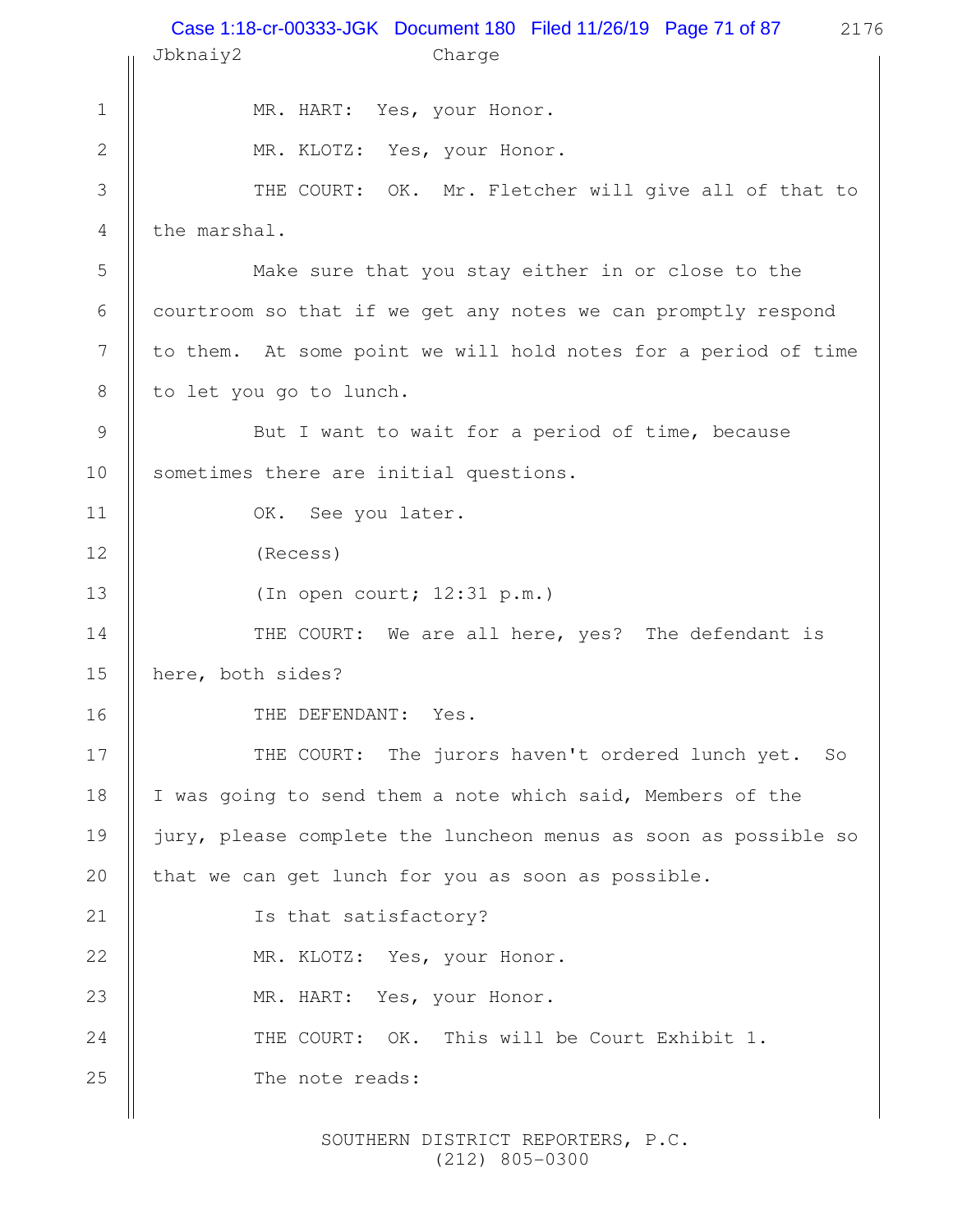|             | Case 1:18-cr-00333-JGK Document 180 Filed 11/26/19 Page 72 of 87<br>2177<br>Jbknaiy2<br>Charge |
|-------------|------------------------------------------------------------------------------------------------|
| $\mathbf 1$ | "Members of the jury,                                                                          |
| 2           | "We are providing lunch menus for you. Please                                                  |
| 3           | complete them as soon as possible so that we can order lunch                                   |
| 4           | for you."                                                                                      |
| 5           | I understand that we got them extra coffee and Danish                                          |
| 6           | to hold them over in any event.                                                                |
| 7           | THE DEPUTY CLERK: I will have the lawyers look at the                                          |
| 8           | menus as well.                                                                                 |
| 9           | MR. KLOTZ: That is fine.                                                                       |
| 10          | THE COURT: Satisfactory with both sides?                                                       |
| 11          | MR. HART: Yes, your Honor.                                                                     |
| 12          | MR. KLOTZ: Yes, your Honor.                                                                    |
| 13          | THE COURT: OK. Mr. Fletcher will take the note and                                             |
| 14          | the menus to the jurors.                                                                       |
| 15          | See you shortly.                                                                               |
| 16          | (Recess pending verdict)                                                                       |
| 17          | (In open court; $12:35$ p.m.)                                                                  |
| 18          | THE COURT: I just wanted to confirm with the parties                                           |
| 19          | when the jurors have completed their luncheon menus, and                                       |
| 20          | presumably given them to the marshal, the marshal will give                                    |
| 21          | them to Mr. Fletcher. Mr. Fletcher is welcome to have you all                                  |
| 22          | examine the luncheon menus. I just didn't want to have to                                      |
| 23          | re-call the reporter and put it on the record that the luncheon                                |
| 24          | menus have come out, and I wanted to make sure that                                            |
| 25          | Mr. Fletcher takes them to the cafeteria as soon as possible so                                |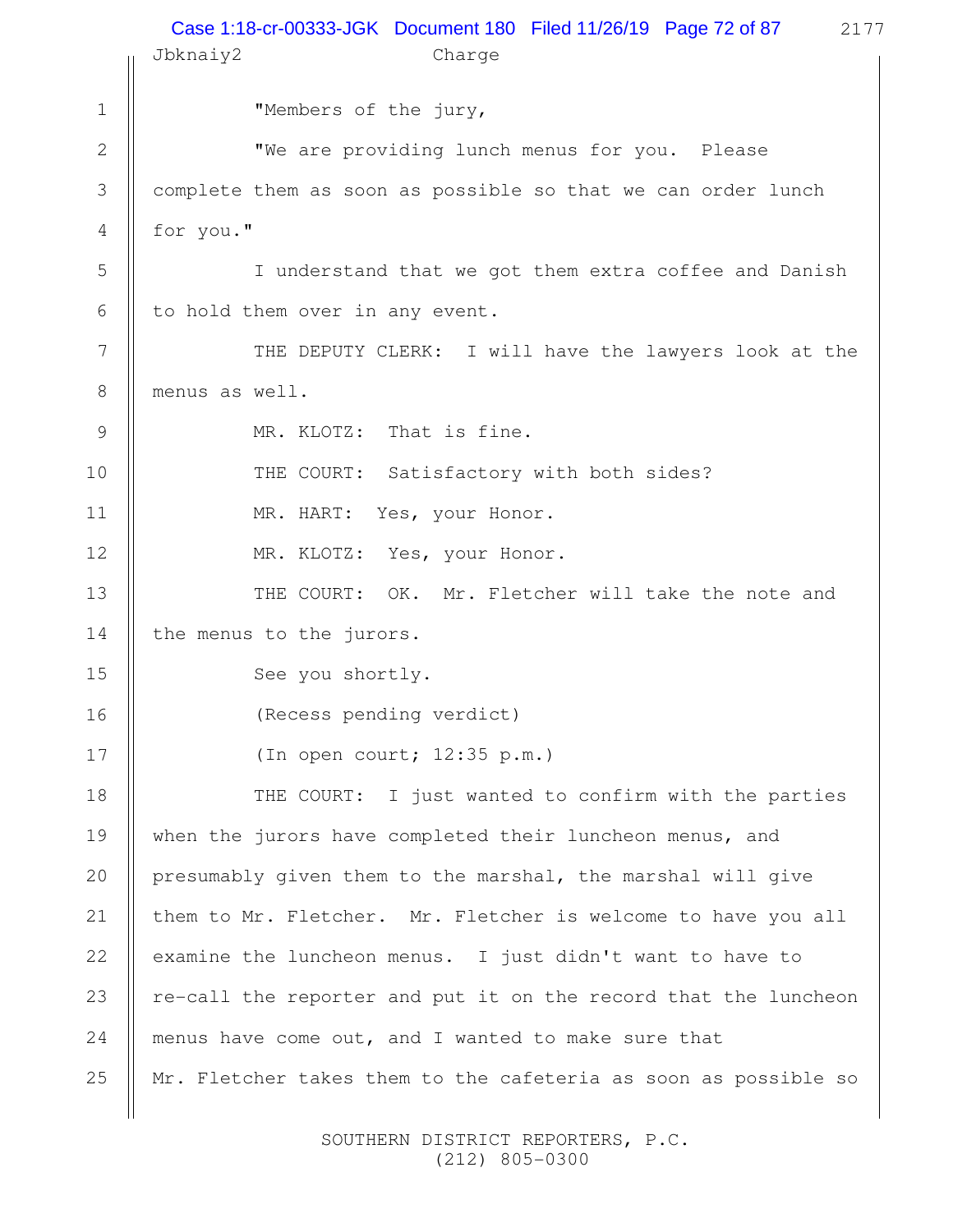## 2178 Jbknaiy2 Charge Case 1:18-cr-00333-JGK Document 180 Filed 11/26/19 Page 73 of 87

that we expedite the jurors' lunch. If it's satisfactory with everyone, the marshal will bring out the menus. You're welcome to inspect them. Mr. Fletcher will then take them down to the cafeteria to make sure that they get expedited. MR. KLOTZ: I think we would be happy to waive the right to inspect them, your Honor. MR. HART: We would also agree to that. THE COURT: All right. So Mr. Fletcher will take the menus to the cafeteria as soon as possible. OK. Thank you, all. Again, we'll notify you when we're holding notes so that you can have lunch. (Recess pending verdict) (In open court; 1:15 p.m.) THE COURT: I have a note. It's marked as Court Exhibit 2. It reads, 11/20/19, 1:06 p.m. "The jury requests: "Government Exhibit S100. "Government Exhibit 128, 5/20/13. "Text, 5/31/13. Government Exhibit 172, 1/18/12. "Government Exhibit 193, 2/28/12." The parties are welcome to inspect. When I send documents back to the jury, I will remind them that the foreperson should sign any notes. 1 2 3 4 5 6 7 8 9 10 11 12 13 14 15 16 17 18 19 20 21 22 23 24 25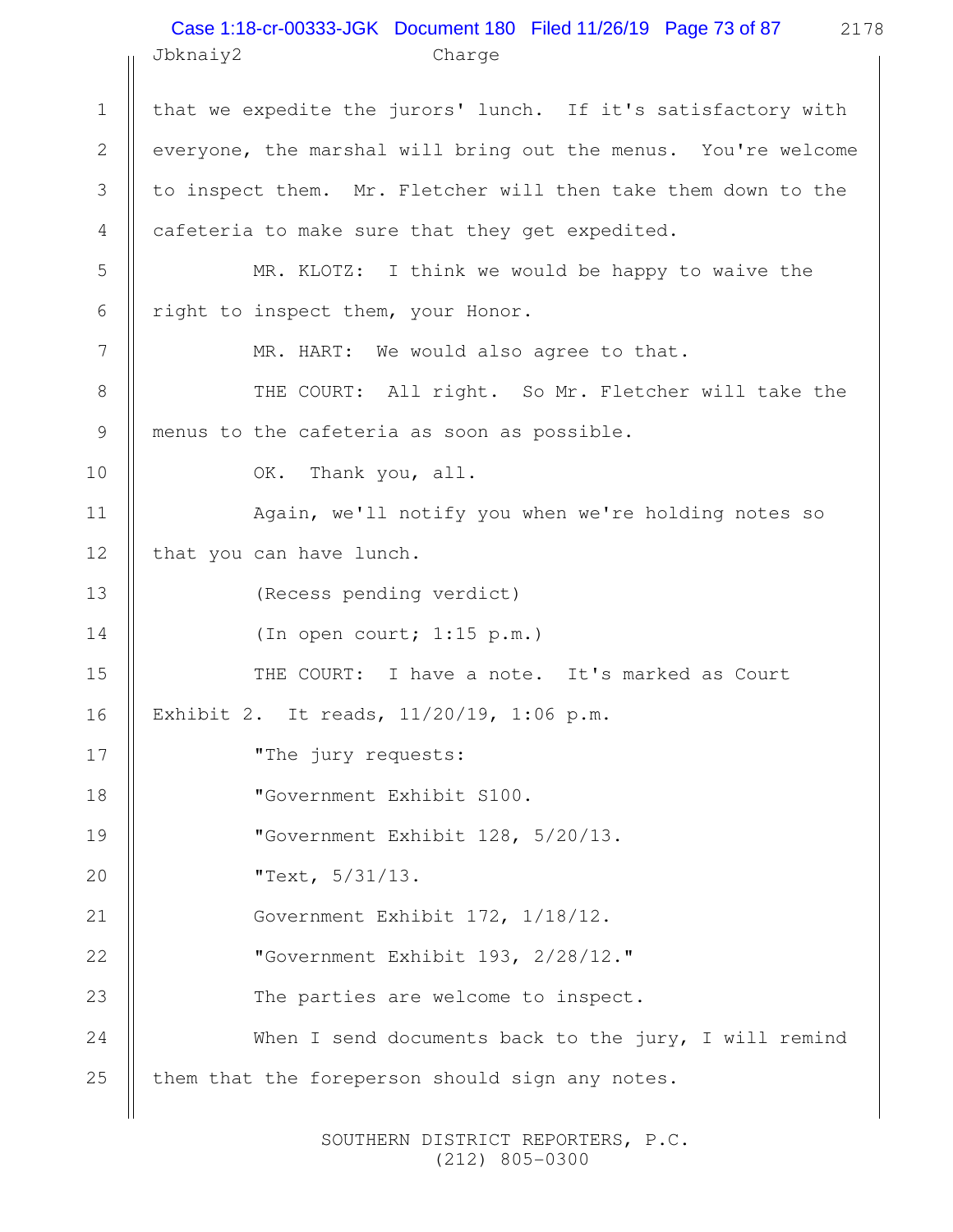## 2179 Case 1:18-cr-00333-JGK Document 180 Filed 11/26/19 Page 74 of 87

|                | Jbknaiy2<br>Charge                                              |  |  |
|----------------|-----------------------------------------------------------------|--|--|
| $\mathbf 1$    | MR. HART: Your Honor, may I check the note?                     |  |  |
| $\sqrt{2}$     | THE COURT: Oh, yes. Both sides should inspect the               |  |  |
| $\mathfrak{Z}$ | note. If it would be helpful to you, at a break we can make     |  |  |
| $\overline{4}$ | copies of the note for you or any other note.                   |  |  |
| 5              | That would be helpful, your Honor.<br>MR. HART:                 |  |  |
| 6              | Thank you.                                                      |  |  |
| 7              | THE COURT: Whenever the parties have reached an                 |  |  |
| $8\,$          | agreement or, if there is a disagreement, if you want to bring  |  |  |
| $\mathsf 9$    | it to my attention, just let me know.                           |  |  |
| 10             | (Recess pending verdict)                                        |  |  |
| 11             | (In open court; 1:28 p.m.)                                      |  |  |
| 12             | THE COURT: OK. Yes? Have the parties gathered                   |  |  |
| 13             | together the documents?                                         |  |  |
| 14             | MR. CHU: We have, your Honor.                                   |  |  |
| 15             | MR. KLOTZ: Your Honor, the only issue -- there is an            |  |  |
| 16             | agreement between the parties on this, but I am not sure if     |  |  |
| 17             | your Honor wants to say anything to the jury -- one of the      |  |  |
| 18             | requests was $GX-128$ , next to which was written $5/20/2013$ . |  |  |
| 19             | GX-128 is in fact a chat related to a different date, and the   |  |  |
| 20             | chat relating to $5/20/13$ is Exhibit 300. Our proposal was to  |  |  |
| 21             | send the jury both.                                             |  |  |
| 22             | I don't know whether your Honor wants to advise them            |  |  |
| 23             | we weren't quite certain which you were looking for, but we     |  |  |
| 24             | sent you both.                                                  |  |  |
| 25             | THE COURT: Yes. Sure.                                           |  |  |
|                |                                                                 |  |  |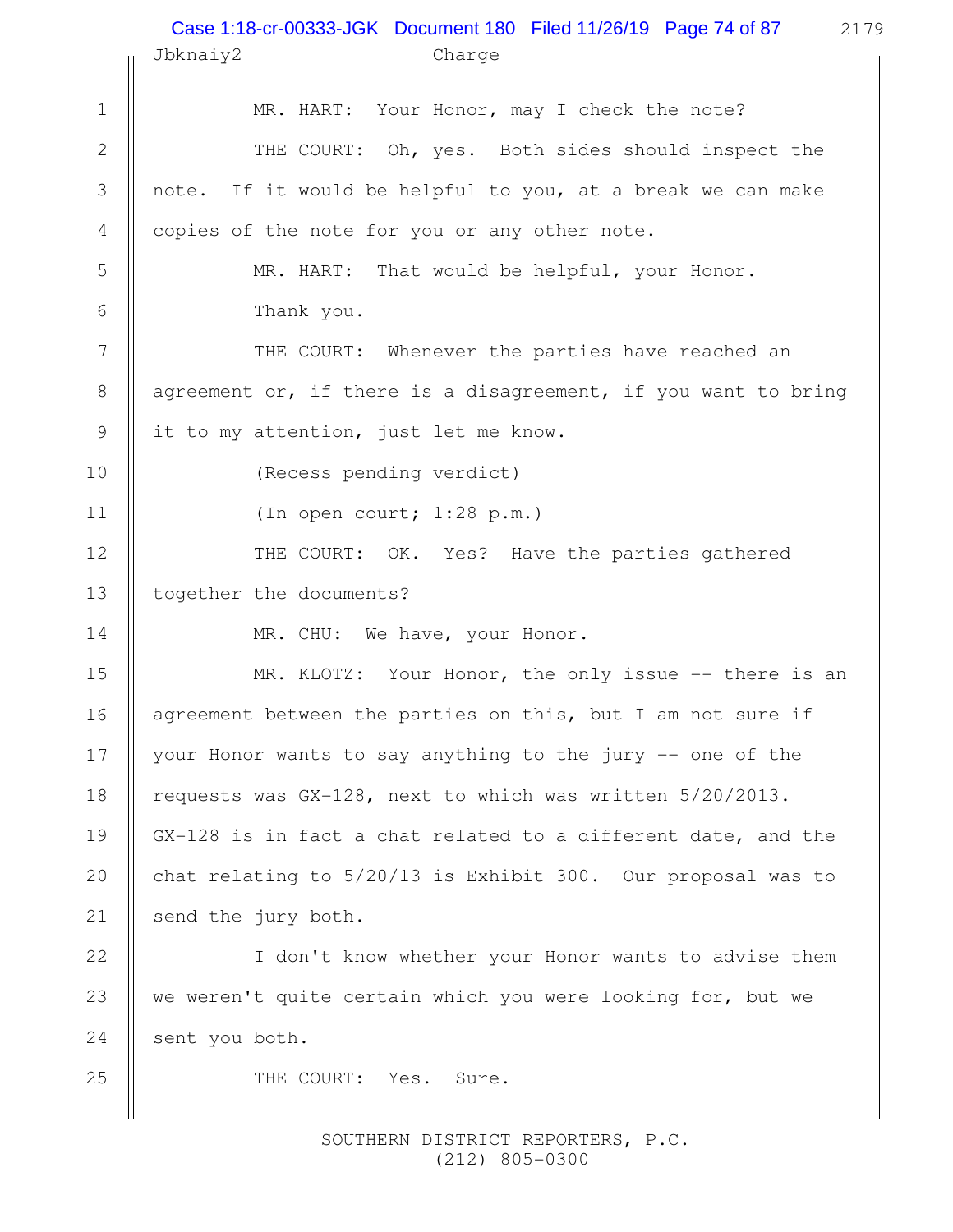|                | Case 1:18-cr-00333-JGK Document 180 Filed 11/26/19 Page 75 of 87<br>2180<br>Jbknaiy2<br>Charge |  |  |  |
|----------------|------------------------------------------------------------------------------------------------|--|--|--|
| $\mathbf 1$    | OK.<br>I have drafted a note, which would be Court                                             |  |  |  |
| $\mathbf{2}$   | Exhibit 3. Of course the parties are welcome to inspect it.                                    |  |  |  |
| 3              | It says, "Members of the jury, we are sending you the                                          |  |  |  |
| 4              | following exhibits:                                                                            |  |  |  |
| 5              | $"GX-S100.$                                                                                    |  |  |  |
| 6              | "Text $5/31/13$ , which is $GX-421$ .                                                          |  |  |  |
| 7              | "GX-172, $1/18/12$ .                                                                           |  |  |  |
| 8              | "GX-193, $2/28/12$ .                                                                           |  |  |  |
| $\overline{9}$ | "You also asked for GX-128, 5/20/13. GX-129 is for                                             |  |  |  |
|                |                                                                                                |  |  |  |
| 10             | $9/23/11$ and GX-300 is for $5/20/13$ . We are sending you both                                |  |  |  |
| 11             | GX-128 and GX-300, to assure that we are responsive to your                                    |  |  |  |
| 12             | request.                                                                                       |  |  |  |
| 13             | "I remind you that the foreperson should sign any                                              |  |  |  |
| 14             | notes."                                                                                        |  |  |  |
| 15             | That is acceptable to the government.<br>MR. HART:                                             |  |  |  |
| 16             | MR. KLOTZ: To the defense as well, your Honor.                                                 |  |  |  |
| 17             | THE COURT: I want to make sure you review the note                                             |  |  |  |
| 18             | and the exhibits before Mr. Fletcher then gives them to the                                    |  |  |  |
| 19             | marshal.                                                                                       |  |  |  |
| 20             | Is that acceptable to both sides?                                                              |  |  |  |
| 21             | MR. KLOTZ: Acceptable, your Honor, yes.                                                        |  |  |  |
| 22             | THE COURT: Thank you, all.                                                                     |  |  |  |
| 23             | See you later.                                                                                 |  |  |  |
| 24             | (Recess pending verdict)                                                                       |  |  |  |
| 25             |                                                                                                |  |  |  |
|                |                                                                                                |  |  |  |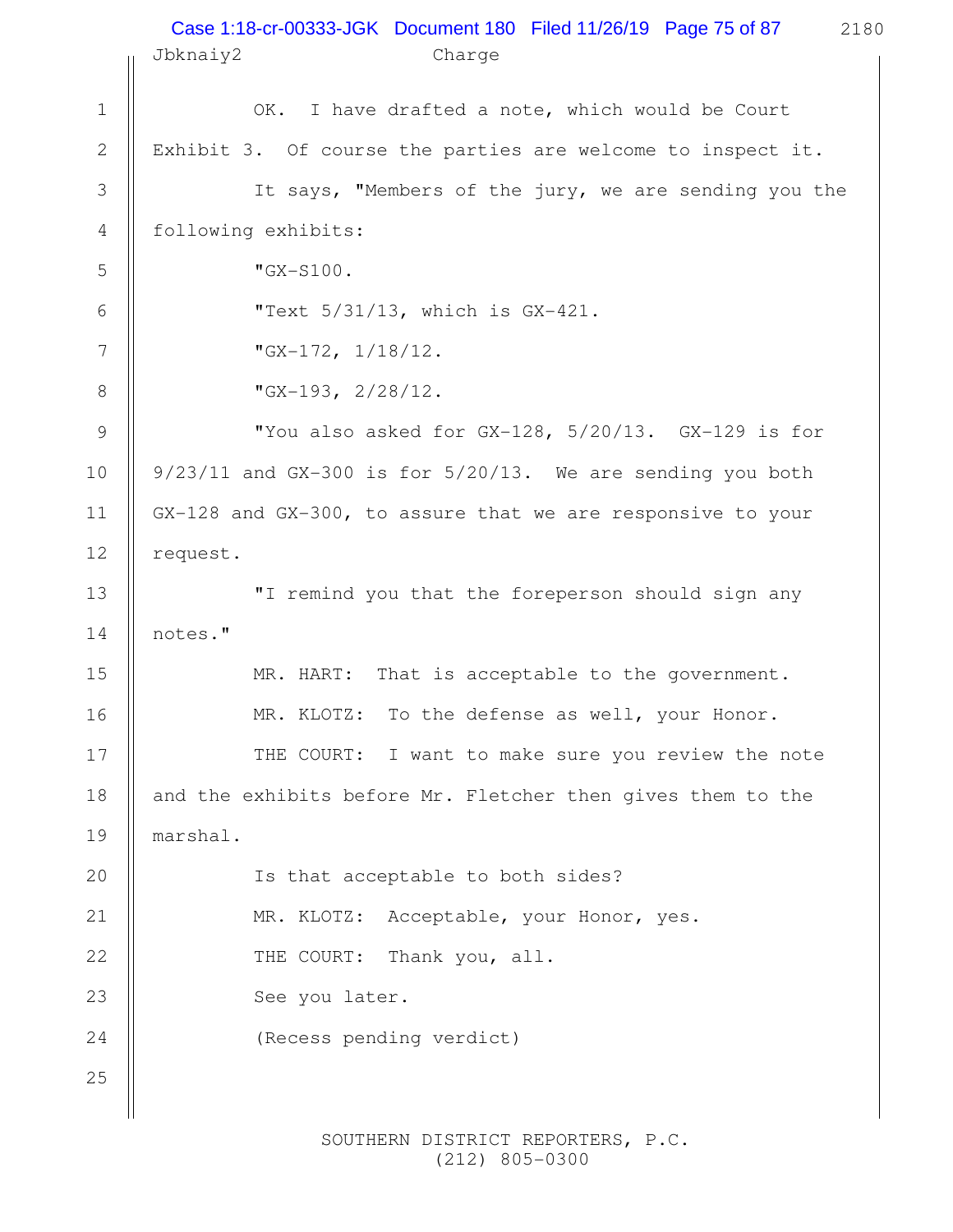|               | Case 1:18-cr-00333-JGK Document 180 Filed 11/26/19 Page 76 of 87 2181<br>Jbknaiy2<br>Charge |  |  |  |
|---------------|---------------------------------------------------------------------------------------------|--|--|--|
| $\mathbf 1$   | (In open court; 1:59 p.m)                                                                   |  |  |  |
| $\mathbf{2}$  | THE COURT: Another note. I have marked it as Court                                          |  |  |  |
| 3             | Exhibit 4.                                                                                  |  |  |  |
| 4             | "The jury requests, 1:50 p.m., GX-528" -- no. Must be                                       |  |  |  |
| 5             | S28, I think. You can check.                                                                |  |  |  |
| 6             | "GX-S29, GX-216, Dr. Lyons' chart/graph, 'ZAR Mafia.'                                       |  |  |  |
| 7             | "Christine Rossiter."                                                                       |  |  |  |
| 8             | The parties are welcome to inspect.                                                         |  |  |  |
| $\mathcal{G}$ | Let me know after you have gathered together the                                            |  |  |  |
| 10            | documents and whether there's any disagreement.                                             |  |  |  |
| 11            | OK.                                                                                         |  |  |  |
| 12            | (Recess pending verdict)                                                                    |  |  |  |
| 13            | (In open court; 2:03 p.m.)                                                                  |  |  |  |
| 14            | THE COURT: OK.                                                                              |  |  |  |
| 15            | MR. CHU: Judge, we have S28, S29, as well as for ZAR                                        |  |  |  |
| 16            | mafia, that's going to be GX-108. One issue is for 216. My                                  |  |  |  |
| 17            | understanding is Government Exhibit 216 was not admitted.<br>They                           |  |  |  |
| 18            | could be mentioning 260, which was admitted, and which was                                  |  |  |  |
| 19            | talked about directly after the ZAR mafia chat. We might need                               |  |  |  |
| 20            | clarification on 216 versus 260.                                                            |  |  |  |
| 21            | THE COURT: All right.                                                                       |  |  |  |
| 22            | MR. CHU: We probably need clarification with respect                                        |  |  |  |
| 23            | to the Lyons chart. We are not sure what that means.                                        |  |  |  |
| 24            | THE COURT: I'm sorry?                                                                       |  |  |  |
| 25            | MR. CHU: For the chart for Professor Lyons, we are                                          |  |  |  |
|               |                                                                                             |  |  |  |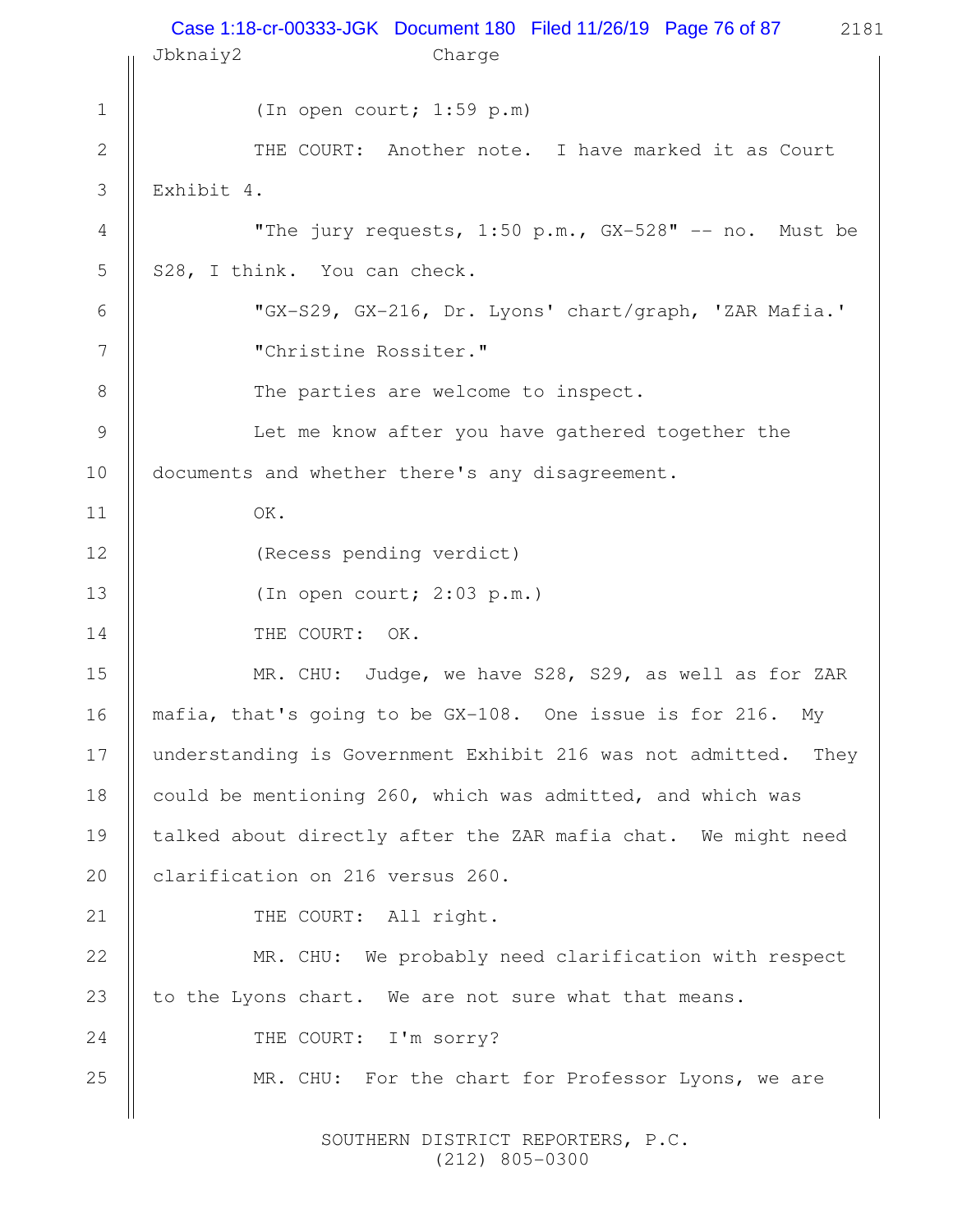|                | Case 1:18-cr-00333-JGK Document 180 Filed 11/26/19 Page 77 of 87<br>2182<br>Jbknaiy2<br>Charge |  |  |
|----------------|------------------------------------------------------------------------------------------------|--|--|
| $1\,$          | uncertain which chart they're referring to.                                                    |  |  |
| $\sqrt{2}$     | MS. CALLE: The request would be to describe by date                                            |  |  |
| 3              | or other descriptor what they would like.                                                      |  |  |
| $\overline{4}$ | MR. KLOTZ: Agreed.                                                                             |  |  |
| 5              | THE COURT: OK.                                                                                 |  |  |
| 6              | MR. CHU: The other three we will just pass up right                                            |  |  |
| 7              | now, the three that we actually have in our possession and are                                 |  |  |
| $8\,$          | clear.                                                                                         |  |  |
| 9              | THE COURT: OK. I have a proposed note, which would                                             |  |  |
| 10             | be Court Exhibit 5.                                                                            |  |  |
| 11             | It reads:                                                                                      |  |  |
| 12             | "As you requested, we are sending to you GX-S28,                                               |  |  |
| 13             | GXS29, GX-108 (referring to 'ZAR mafia').                                                      |  |  |
| 14             | "You also asked for GX-216, but there is no exhibit in                                         |  |  |
| 15             | evidence that is marked GX-216. Could you be more specific                                     |  |  |
| 16             | about what exhibit in evidence you are requesting. You also                                    |  |  |
| 17             | asked for 'Dr. Lyons' chart/graph.' Again, could you describe                                  |  |  |
| 18             | more specifically what it is that you are seeking."                                            |  |  |
| 19             | That is acceptable to the government.<br>MR. HART:                                             |  |  |
| 20             | MR. KLOTZ: Likewise, your Honor.                                                               |  |  |
| 21             | THE COURT: OK. So here are the exhibits, here is the                                           |  |  |
| 22             | Both sides should examine it.<br>note.                                                         |  |  |
| 23             | MR. KLOTZ: Acceptable to both sides, your Honor.                                               |  |  |
| 24             | The government is nodding.<br>THE COURT:                                                       |  |  |
| 25             | MR. HART: Yes. Thank you.                                                                      |  |  |
|                |                                                                                                |  |  |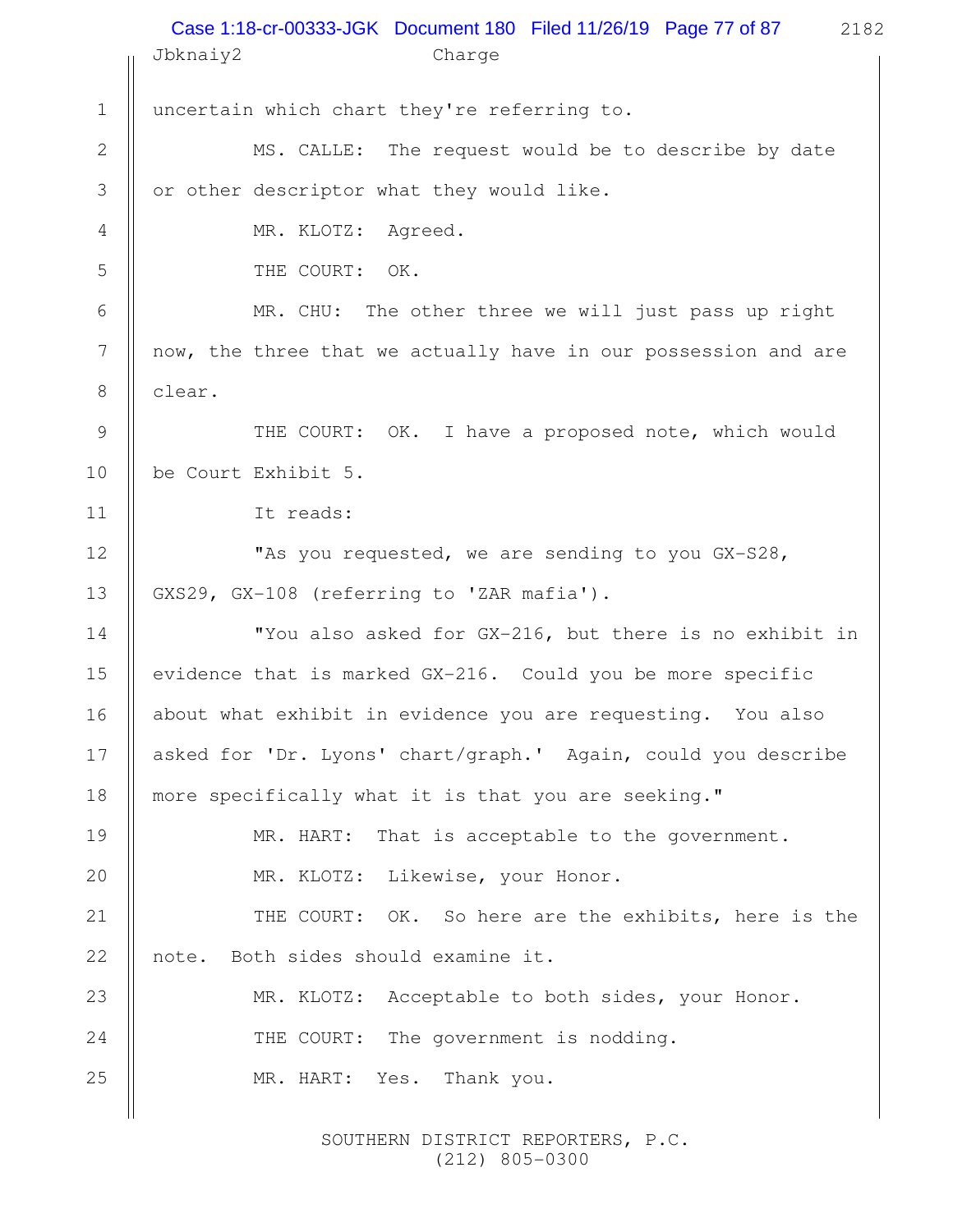|               | Case 1:18-cr-00333-JGK Document 180 Filed 11/26/19 Page 78 of 87<br>2183<br>Jbknaiy2<br>Charge |  |  |  |
|---------------|------------------------------------------------------------------------------------------------|--|--|--|
| $\mathbf 1$   | THE COURT: OK. Mr. Fletcher --                                                                 |  |  |  |
| $\mathbf{2}$  | MR. BAIO: Your Honor, we haven't had lunch. We'll do                                           |  |  |  |
| 3             | it however you wish. I certainly don't need it, but maybe the                                  |  |  |  |
| 4             | others.                                                                                        |  |  |  |
| 5             | THE COURT: The jury hasn't had lunch either. I was                                             |  |  |  |
| 6             | waiting until the cafeteria delivered the lunch to the jurors,                                 |  |  |  |
| 7             | and then I would hold notes.                                                                   |  |  |  |
| 8             | MR. BAIO: I see.                                                                               |  |  |  |
| $\mathcal{G}$ | THE COURT: I would prefer to do it that way. But                                               |  |  |  |
| 10            | you're welcome to go in tandem, or seriatim or however you want                                |  |  |  |
| 11            | to describe it to get something. But I don't want to discharge                                 |  |  |  |
| 12            | everyone while I am still getting notes from the jurors, and I                                 |  |  |  |
| 13            | don't want to hold notes until they have actually gotten the                                   |  |  |  |
| 14            | lunch.                                                                                         |  |  |  |
| 15            | Do you have any update?                                                                        |  |  |  |
| 16            | THE DEPUTY CLERK:<br>$\mathbb{N} \circ$ .                                                      |  |  |  |
| 17            | THE COURT: Mr. Fletcher, would you urge the cafeteria                                          |  |  |  |
| 18            | to please hurry up on the order.                                                               |  |  |  |
| 19            | Do you all have any room close to the courtroom where                                          |  |  |  |
| 20            | you could get snacks and Danish from the cafeteria and get them                                |  |  |  |
| 21            | that way while we're waiting for the lunch? I wouldn't want                                    |  |  |  |
| 22            | anyone to seriously become ill over the lack of a lunch.                                       |  |  |  |
| 23            | MR. BAIO: I promise I won't, your Honor. And I                                                 |  |  |  |
| 24            | understand. I think we can see how this plays out.                                             |  |  |  |
| 25            | THE COURT:<br>OK.                                                                              |  |  |  |
|               |                                                                                                |  |  |  |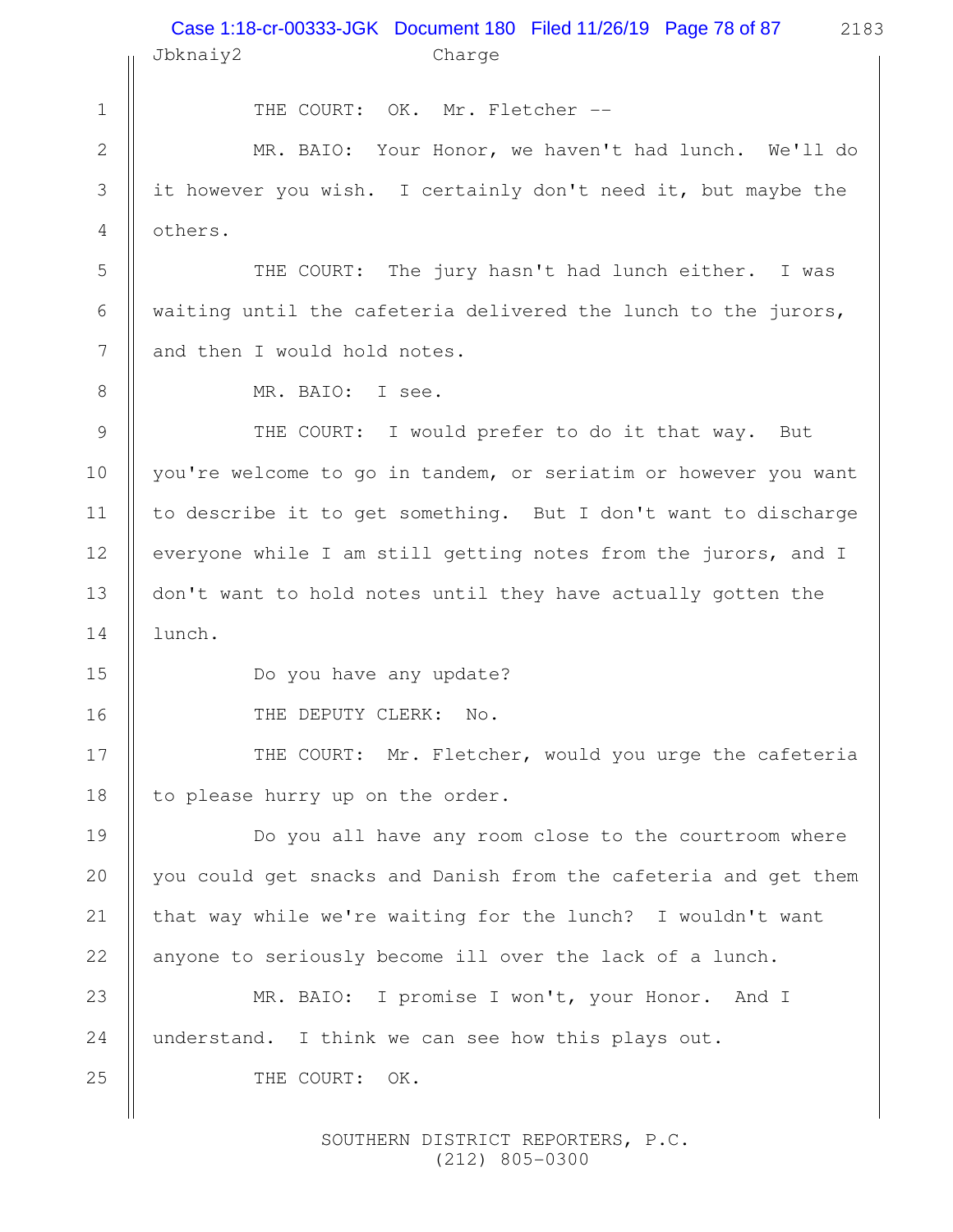|              | Case 1:18-cr-00333-JGK Document 180 Filed 11/26/19 Page 79 of 87 2184<br>Jbknaiy2<br>Charge |  |  |  |
|--------------|---------------------------------------------------------------------------------------------|--|--|--|
| $\mathbf 1$  | I was being very serious.                                                                   |  |  |  |
| $\mathbf{2}$ | MR. BAIO: I know that.                                                                      |  |  |  |
| 3            | THE COURT: Because, you know, some people need food                                         |  |  |  |
| 4            | on a regular basis.                                                                         |  |  |  |
| 5            | So, OK.                                                                                     |  |  |  |
| 6            | (Recess pending verdict)                                                                    |  |  |  |
| 7            | (In open court; 2:23 p.m.)                                                                  |  |  |  |
| 8            | THE COURT: Both Mr. Fletcher and I went down                                                |  |  |  |
| 9            | independently to the cafeteria. We were promised that that the                              |  |  |  |
| 10           | food would be up in five minutes, at least that's what I was                                |  |  |  |
| 11           | told. I think I passed one of you, yes, I passed one of you in                              |  |  |  |
| 12           | the cafeteria. The food should be here soon.                                                |  |  |  |
| 13           | MR. BAIO: Thank you, your Honor.                                                            |  |  |  |
| 14           | (Recess pending verdict)                                                                    |  |  |  |
| 15           | (In open court; $3:47$ p.m.)                                                                |  |  |  |
| 16           | THE COURT: I have a note from the jury. Please be                                           |  |  |  |
| 17           | It will be marked as Court Exhibit 6.<br>seated.                                            |  |  |  |
| 18           | The parties are welcome to examine.                                                         |  |  |  |
| 19           | The note says: "The jury has reached a verdict.                                             |  |  |  |
| 20           | "Christine Rossiter.                                                                        |  |  |  |
| 21           | "Will the jury be getting attendance letters today?                                         |  |  |  |
| 22           | "Christine Rossiter."                                                                       |  |  |  |
| 23           | In response to the question, yes. And we'll give the                                        |  |  |  |
| 24           | attendance letters to the marshal at the end of the proceeding                              |  |  |  |
| 25           | to give to the jurors.                                                                      |  |  |  |
|              |                                                                                             |  |  |  |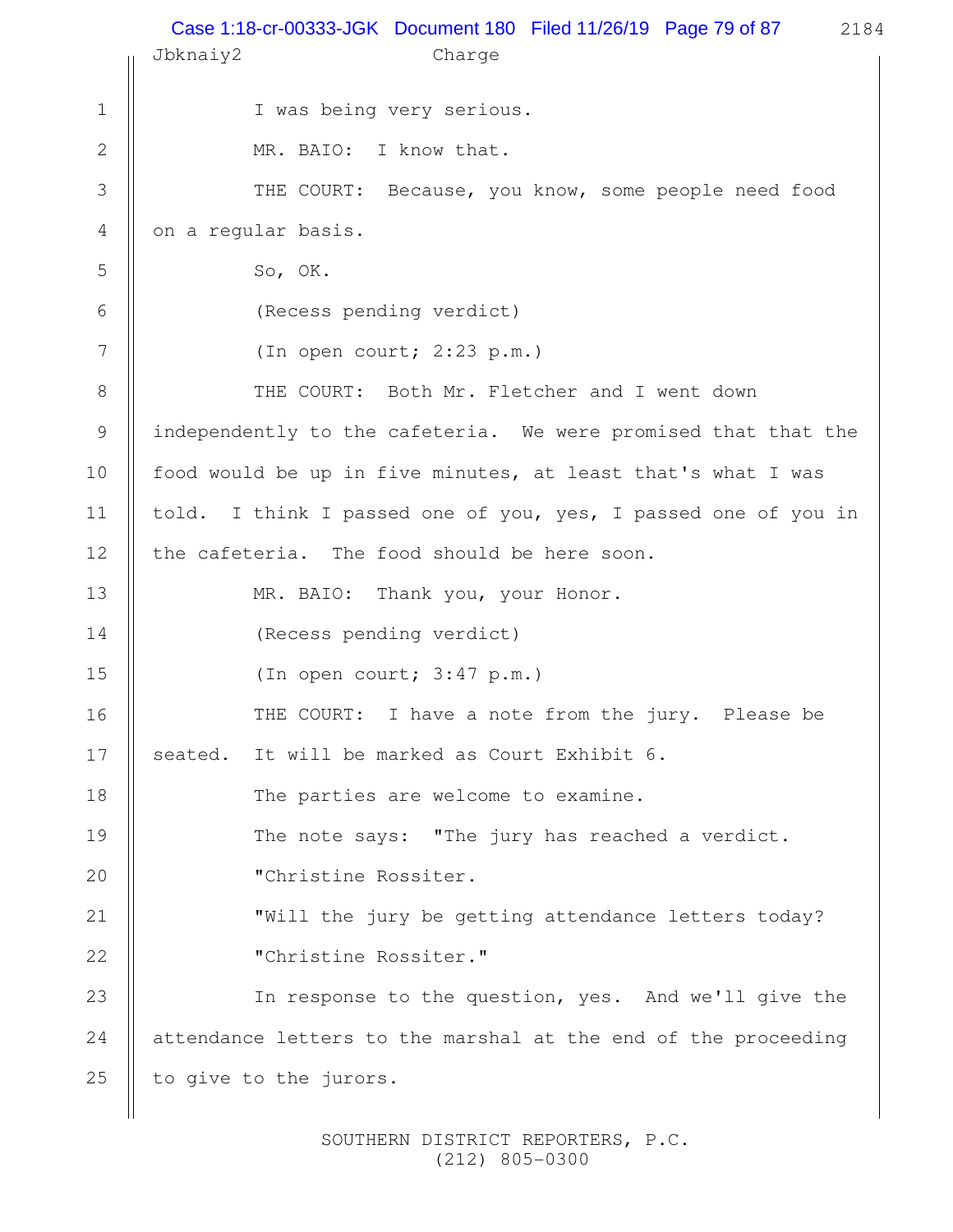2185 Jbknaiy2 Charge Are the parties ready for the jury? MR. KLOTZ: Yes, your Honor. MS. CALLE: Yes, your Honor. THE COURT: OK. Please ask the marshal to bring in the jury. Again, the parties are welcome to inspect the note. (The jury entered the courtroom at 3:50 p.m.) THE COURT: Please be seated. Madam foreperson, I've received your note indicating that the jury has reached a verdict. THE FOREPERSON: That's correct. THE COURT: Has the jury reached a verdict? THE FOREPERSON: Yes, we have. THE COURT: Could you pass it up to Mr. Fletcher, please. THE DEPUTY CLERK: Madam foreperson, would you please rise. Answer the verdict as I put to you. In the matter of United States v. Akshay Aiyer. With respect to Count One of the indictment, how do you find the defendant, Akshay Aiyer? THE FOREPERSON: Guilty. THE COURT: All right. THE DEPUTY CLERK: Shall I poll the jury? THE COURT: Please poll the jury. THE DEPUTY CLERK: You may be seated. 1 2 3 4 5 6 7 8 9 10 11 12 13 14 15 16 17 18 19 20 21 22 23 24 25 Case 1:18-cr-00333-JGK Document 180 Filed 11/26/19 Page 80 of 87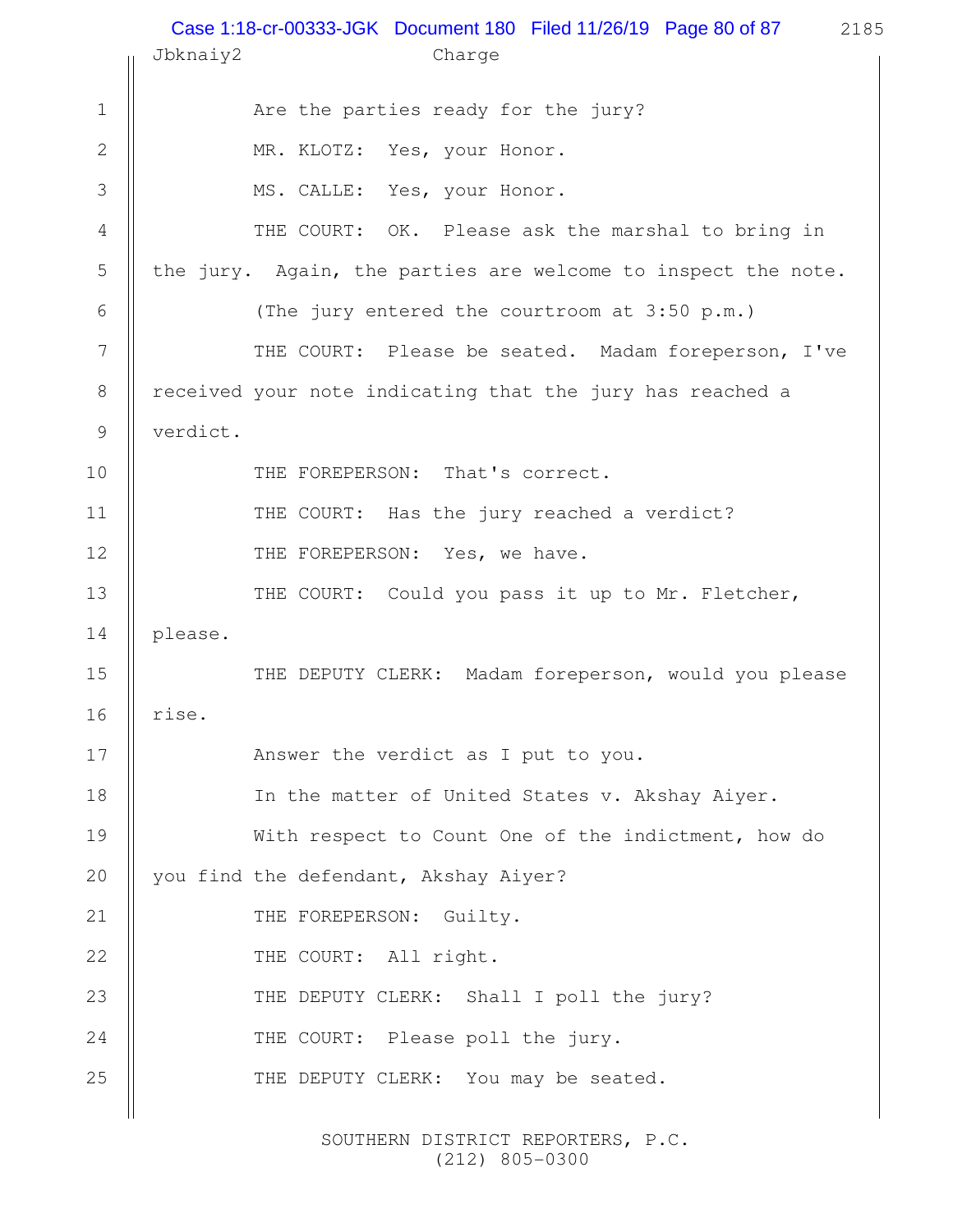## 2186  $J_{\rm bkn}$  $J_{\rm m}$ <sup>2</sup> Charges Charges Charges Charges Charges Charges Charges Charges Charges Charges Charges Charges Charges Charges Charges Charges Charges Charges Charges Charges Charges Charges Charges Charges Charges Case 1:18-cr-00333-JGK Document 180 Filed 11/26/19 Page 81 of 87

|                  | JDKNA1YZ<br>Charge                                             |  |  |  |
|------------------|----------------------------------------------------------------|--|--|--|
| $\mathbf 1$      | Ladies and gentlemen, please listen to your verdict as         |  |  |  |
| $\mathbf{2}$     | it stands recorded.                                            |  |  |  |
| $\mathcal{S}$    | In the matter of the United States of America v.               |  |  |  |
| $\overline{4}$   | Akshay Aiyer, with respect to Count One of the indictment, how |  |  |  |
| 5                | do you find the defendant?                                     |  |  |  |
| 6                | Your verdict: Guilty.                                          |  |  |  |
| $\boldsymbol{7}$ | This verdict is signed by the foreperson, Christina            |  |  |  |
| $\,8\,$          | Rossiter, and by the remaining members of the jury, Lakeita    |  |  |  |
| $\mathcal{G}$    | Barrett, Satpal Singh, Jake Letizia, Selemny Flores, Ramjit    |  |  |  |
| 10               | Hemraj, Suzanne Papcsy, Zola Hill, Thouhida Choudhury, Seth    |  |  |  |
| 11               | Dorman, Brianna Parker, Melissa Leung.                         |  |  |  |
| 12               | Ms. Rossiter, is that your verdict?                            |  |  |  |
| 13               | JUROR:<br>Yes.                                                 |  |  |  |
| 14               | THE DEPUTY CLERK: Ms. Barrett, is that your verdict?           |  |  |  |
| 15               | JUROR: Yes.                                                    |  |  |  |
| 16               | THE DEPUTY CLERK: Mr. Singh, is that your verdict?             |  |  |  |
| 17               | JUROR: Yes.                                                    |  |  |  |
| 18               | THE DEPUTY CLERK: Mr. Letizia, is that your verdict?           |  |  |  |
| 19               | JUROR: Yes.                                                    |  |  |  |
| 20               | THE DEPUTY CLERK: Mr. Flores, is that your verdict?            |  |  |  |
| 21               | JUROR: Yes.                                                    |  |  |  |
| 22               | THE DEPUTY CLERK: Mr. Hemraj, is that your verdict?            |  |  |  |
| 23               | JUROR:<br>Yes.                                                 |  |  |  |
| 24               | THE DEPUTY CLERK: Ms. Papcsy, is that your verdict?            |  |  |  |
| 25               | JUROR: Yes.                                                    |  |  |  |
|                  |                                                                |  |  |  |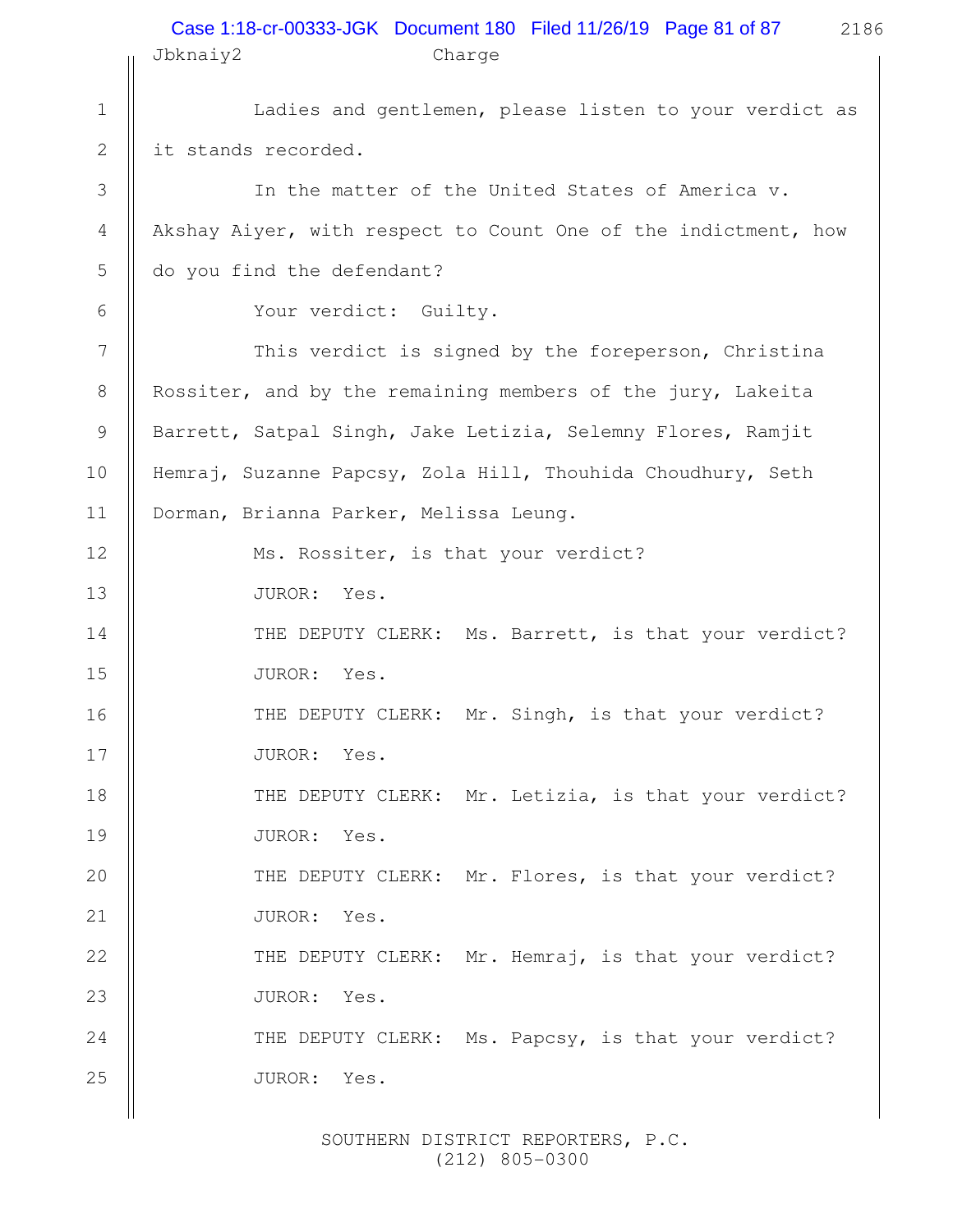|                |          | Case 1:18-cr-00333-JGK Document 180 Filed 11/26/19 Page 82 of 87<br>2187 |
|----------------|----------|--------------------------------------------------------------------------|
|                | Jbknaiy2 | Charge                                                                   |
| $\mathbf 1$    |          | THE DEPUTY CLERK: Ms. Hill, is that your verdict?                        |
| $\mathbf{2}$   |          | JUROR: Yes.                                                              |
| 3              |          | THE DEPUTY CLERK: Ms. Choudhury, is that your                            |
| $\overline{4}$ | verdict? |                                                                          |
| 5              |          | JUROR: Yes.                                                              |
| 6              |          | THE DEPUTY CLERK: Mr. Dorman, is that your verdict?                      |
| 7              |          | JUROR: Yes.                                                              |
| $8\,$          |          | THE DEPUTY CLERK: Ms. Parker, is that your verdict?                      |
| $\mathcal{G}$  |          | JUROR: Yes.                                                              |
| 10             |          | THE DEPUTY CLERK: Ms. Leung, is that your verdict?                       |
| 11             |          | JUROR: Yes.                                                              |
| 12             |          | THE DEPUTY CLERK: Let the record reflect that the                        |
| 13             |          | jury has been polled and the verdict is unanimous.                       |
| 14             |          | THE COURT: All right, Mr. Fletcher.                                      |
| 15             |          | May I speak to the lawyers.                                              |
| 16             |          | (At sidebar)                                                             |
| 17             |          | THE COURT: I always show the verdict to the lawyers.                     |
| 18             |          | Page 1, page 2.                                                          |
| 19             |          | MR. HART: Yes.                                                           |
| 20             |          | MR. CHU: Yes.                                                            |
| 21             |          | THE COURT: Anything further before I discharge the                       |
| 22             | jury?    |                                                                          |
| 23             |          | MR. KLOTZ: No, your Honor.                                               |
| 24             |          | MR. HART: Nothing from the government, your Honor.                       |
| 25             |          | THE COURT: OK.<br>Thank you.                                             |
|                |          |                                                                          |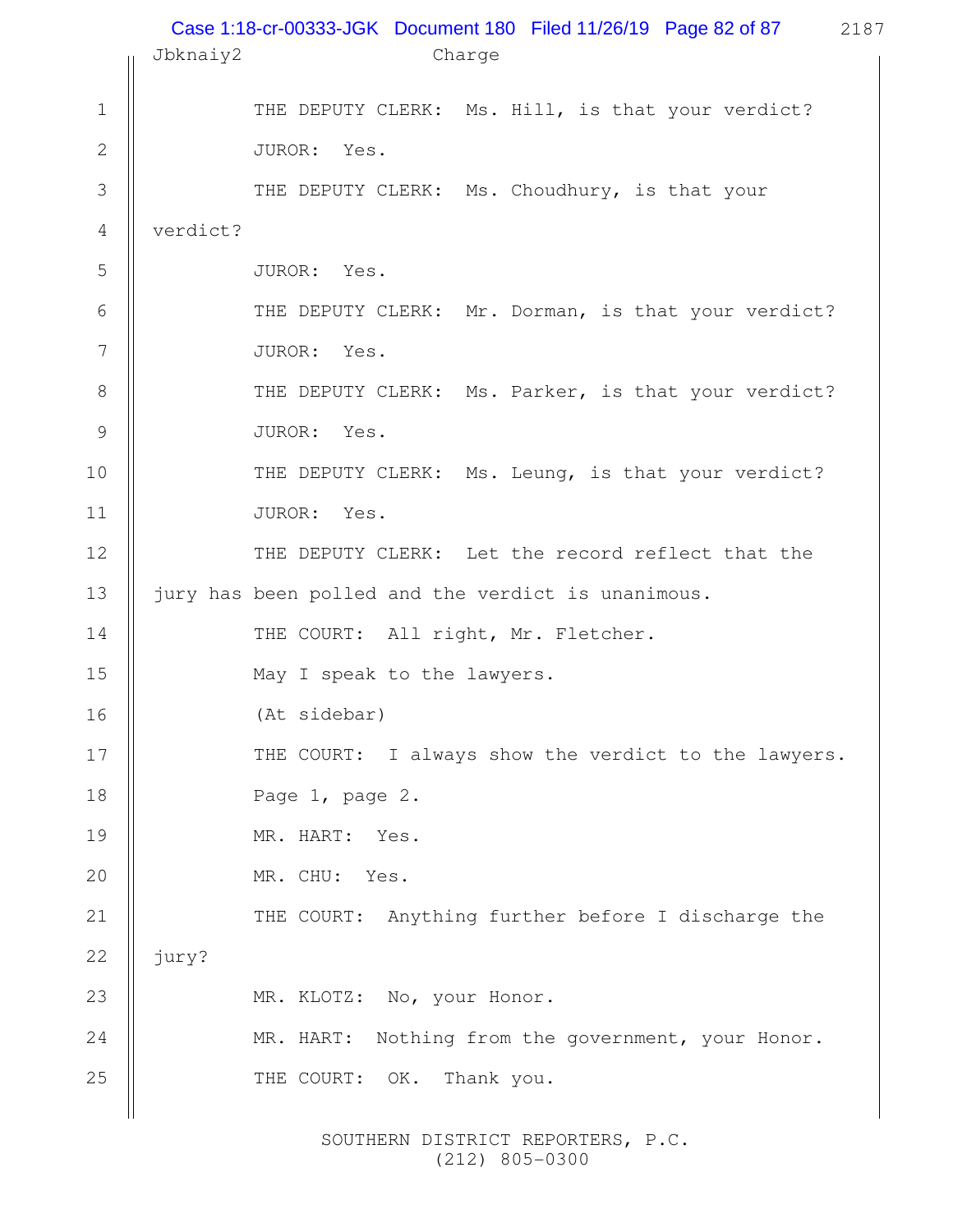2188

```
 1
  2
  3
  4
  5
  6
  7
  8
  9
10
11
12
13
14
15
16
17
18
19
```
(In open court)

THE COURT: Ladies and gentlemen, many judges use this occasion, when a jury has brought in a verdict, to thank them for their deliberations and for their service. But many years ago, I clerked for a great judge of this Court, not one who's portrait actually is in this courtroom, but whose picture is downstairs. He made it a practice never to thank jurors, because he told jurors that what they had done was to perform one of the highest and noblest obligations of citizenship. They had acted as finders of fact. Without their service, our system of justice simply couldn't exist, and for doing that, jurors should take away from this experience a deep personal satisfaction of knowing that they had performed a public service, a public service just like that of the judge or any other public official. And for doing that, that deep personal satisfaction of knowing that they had performed a public service is far more important than the ephemeral thanks of the Court or the parties. It is deep and it's lasting and it's important.

So, having sat with you over the last three weeks and having observed your conscientiousness, your promptness, your attention, I believe that all of you take away from this process that deep personal satisfaction of knowing that you have performed a public service, and that gives me satisfaction. 20 21 22 23 24 25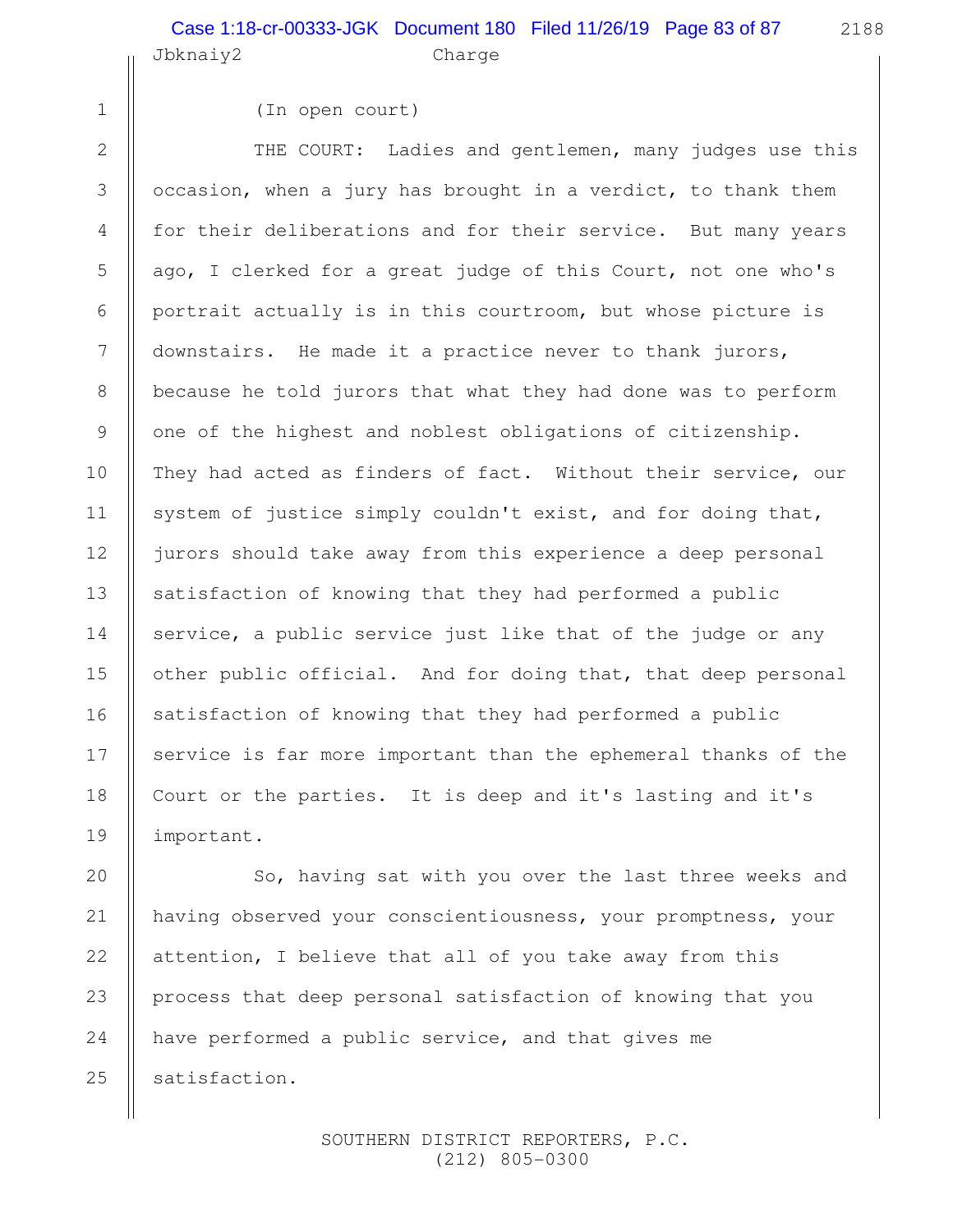## Jbknaiy2 Charge Case 1:18-cr-00333-JGK Document 180 Filed 11/26/19 Page 84 of 87

1

2

3

4

5

6

8

9

10

11

13

14

15

16

17

18

19

20

21

22

25

So there are just a few more technical details for me to take care of. I will discharge you as jurors in this case. You are no longer subject to my instructions about not talking about the case, not looking at or listening to anything to do with the case or anything related to the case, but I always ask jurors as a matter of prudence and courtesy to your fellow jurors not to talk about the jury deliberations because I consider those to be confidential. By not talking about those deliberations, you preserve confidentiality not only for yourselves but for other jurors who come after you. But I hasten to add this is not an order to you. It is simply a request out of prudence. But you are no longer subject to any of my orders. 7 12

I know that you don't have to go downstairs. Your paperwork will be taken care of by mail. I can't assure you that your checks are in the mail, but they soon will be I hope.

The marshal will give you your letters which you can give to your employers indicating your days of service.

So, with that, there remains only one last thing for me to do, which is to ask everyone in the courtroom to stand as a sign of respect to all of you.

All rise, please.

The jurors can now go to the jury room and then go home. 23 24

(Jury excused)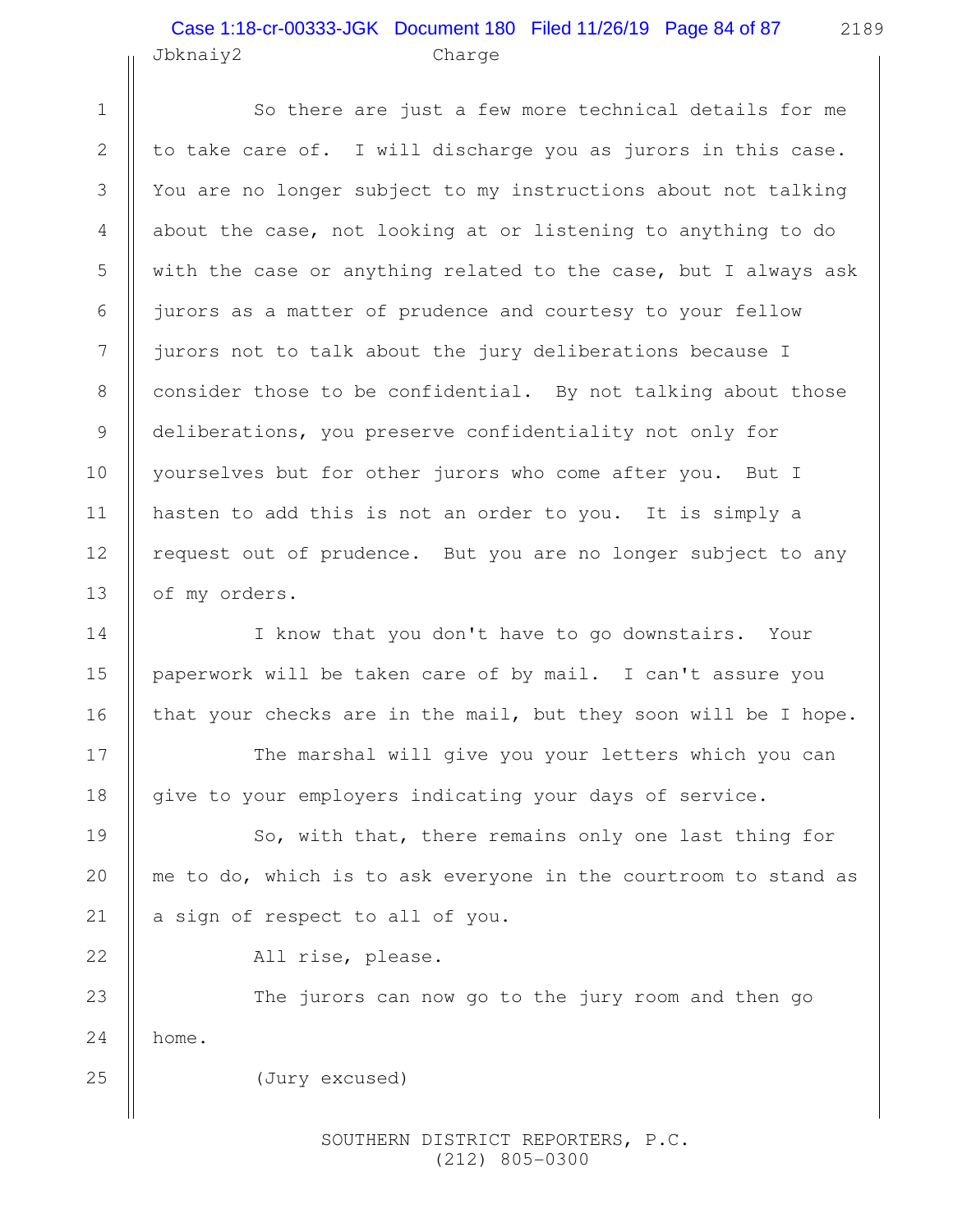2190 Jbknaiy2 Charge THE COURT: All right. Please be seated. THE DEPUTY CLERK: Friday, April 3, 10:30. THE COURT: All right. Sentence, April 3 at 10:30. Defense submissions should be given to me at least 14 days before sentence and government submissions at least eight days before sentence. There is an outstanding Rule 29 motion, which the parties agreed I should reserve on. There is a memo in support of that motion that's already been filed. There are time limits to make posttrial motions to Rule 29 motions or motions for new trial. I never suggest what timing the parties want. There is the Rule 29 motion. There may be other motions that are available. You may want to supplement the current Rule 29 motion. I leave that of course to you and remind you to be careful about the timing of the posttrial motions, because some of them could be jurisdictional. I always tell parties that I'm prepared to give whatever time they want, providing that under the rules I can. So you should check it out, send me a letter, do whatever you want to assure that you're meeting the deadlines for whatever motions you may wish to make. OK? MR. KLOTZ: Yes, your Honor. 1 2 3 4 5 6 7 8 9 10 11 12 13 14 15 16 17 18 19 20 21 22 23 24 25 Case 1:18-cr-00333-JGK Document 180 Filed 11/26/19 Page 85 of 87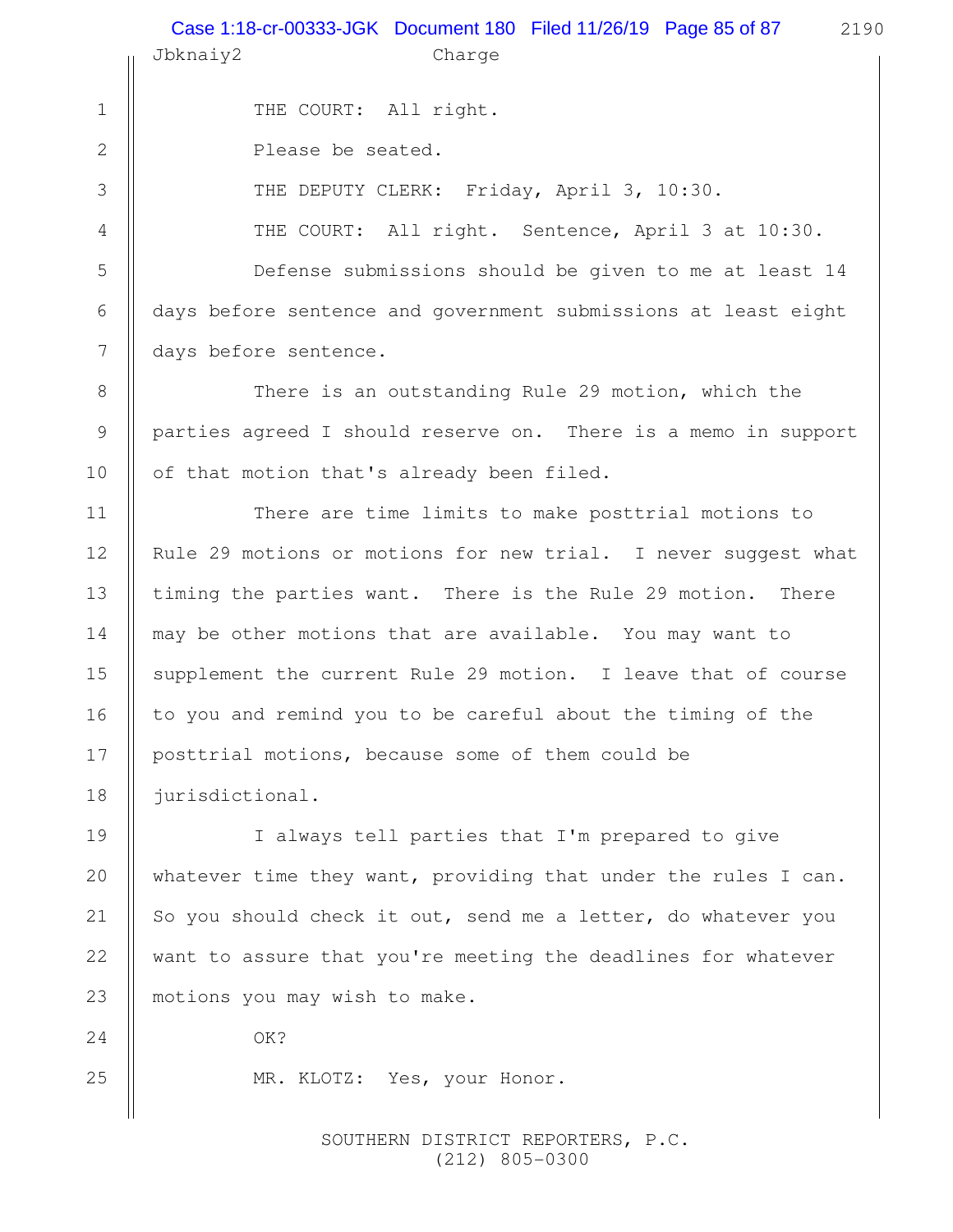2191 Jbknaiy2 Charge THE COURT: All right. The defendant is released. What are the terms of the release? MR. HART: One minute, your Honor. THE COURT: There are no applications to change the terms, right? MR. HART: No, your Honor. THE COURT: The defendant is released on all of the same terms. Mr. Aiyer, I've set the date for sentencing for April 3. Do you understand that if you fail to return to my court on April 3 or any adjourned date you will be guilty of a criminal offense, for which you could be sentenced wholly separate and apart from the crime to which there was just a jury verdict? Do you understand? THE DEFENDANT: I do. THE COURT: You are subject to all of the same conditions of release, and a violation of any of those conditions can have serious consequences for you. Do you understand? THE DEFENDANT: I do. THE COURT: OK. Anything further for me today? MR. HART: Nothing from the government, your Honor. 1 2 3 4 5 6 7 8 9 10 11 12 13 14 15 16 17 18 19 20 21 22 23 24 25 Case 1:18-cr-00333-JGK Document 180 Filed 11/26/19 Page 86 of 87